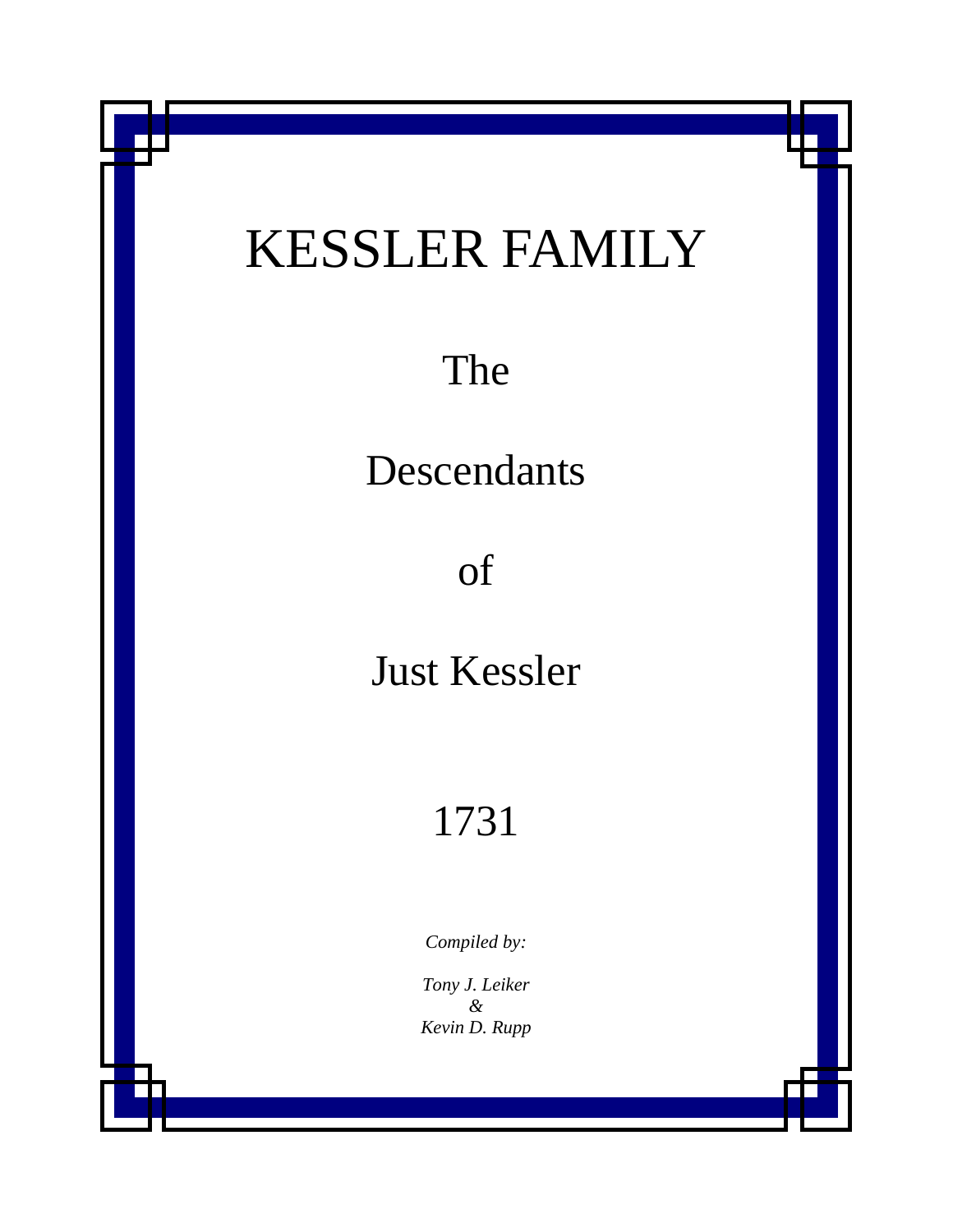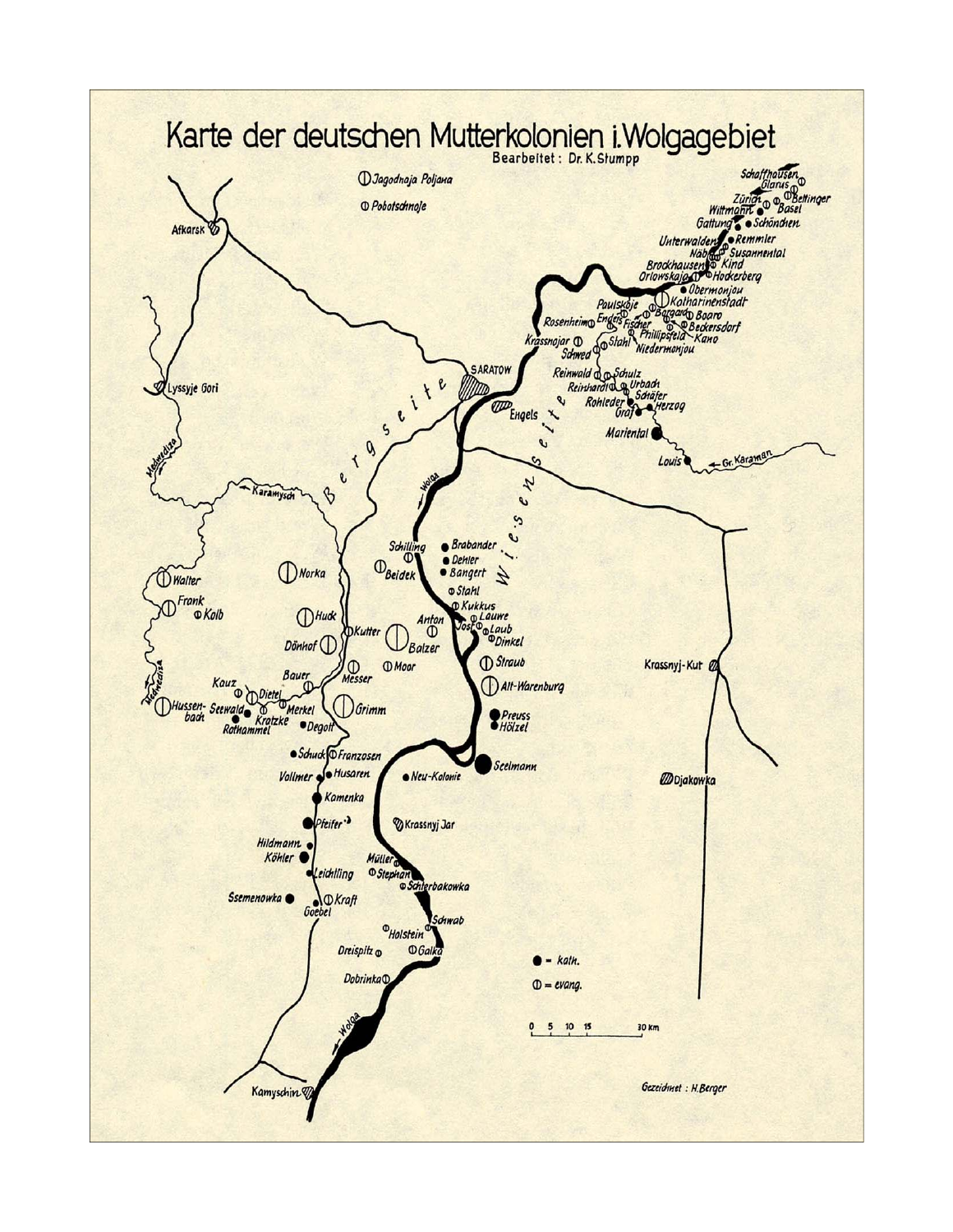# **Table of Contents**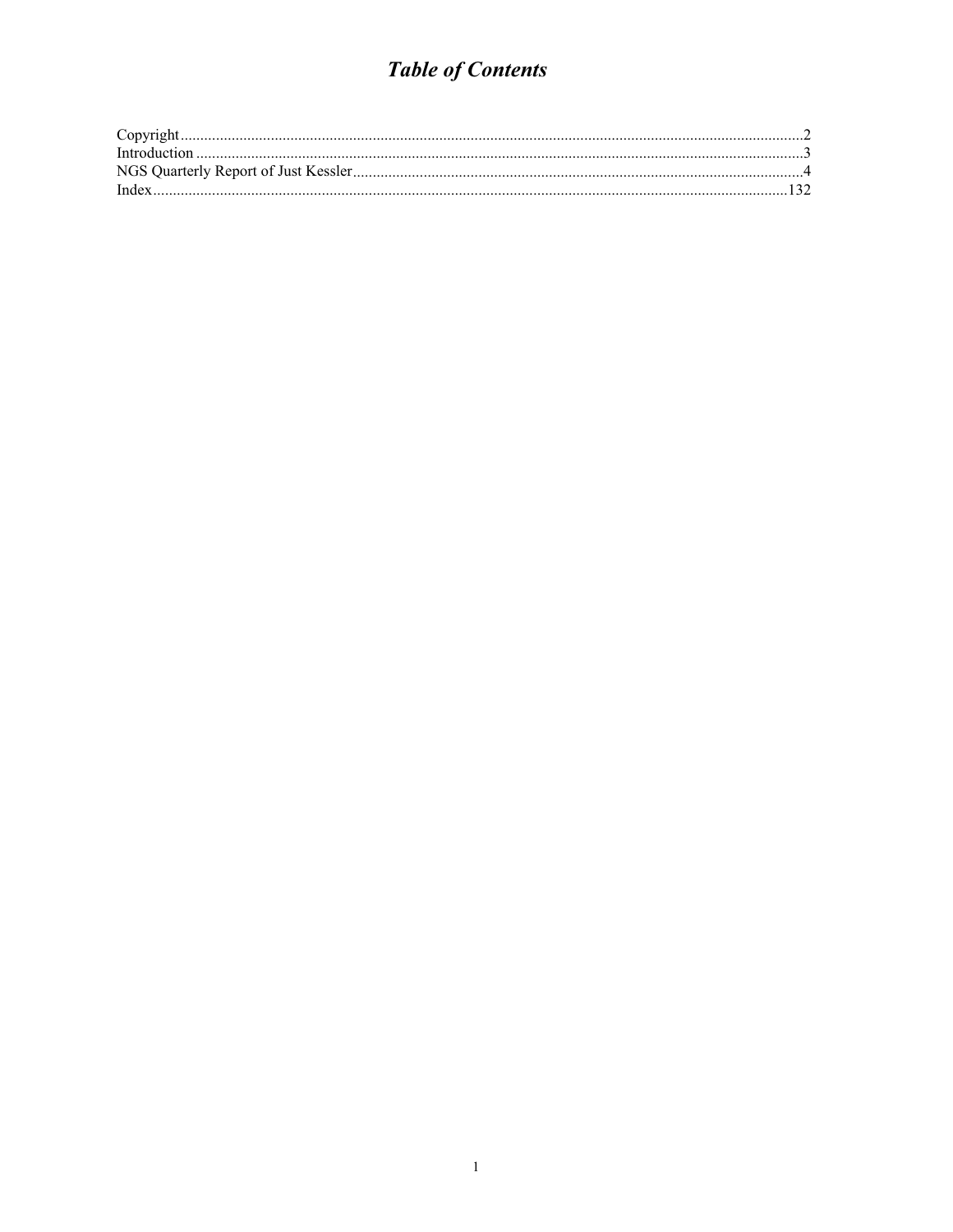*Copyright 2007 Kevin D. Rupp All rights reserved.*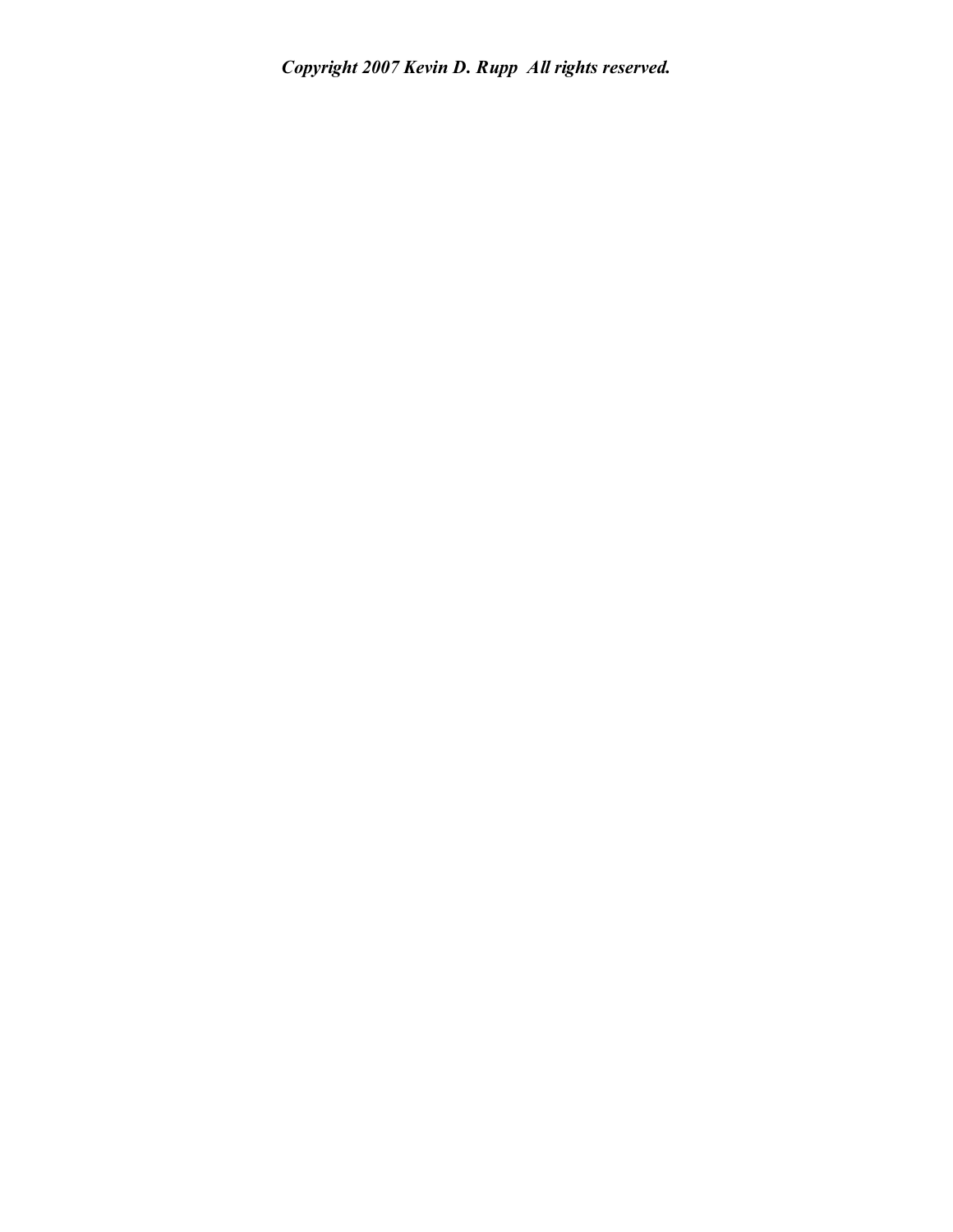#### Kessler Family Genealogy

#### *This book is dedicated to*

our brave forefathers who left Germany to go to Russia to make a better life for themselves and their children. It is dedicated as well to our brave forefathers who left Russia to make a bet ter life for themselves and their children in the United States. It is especially dedicated to those of our relatives who stayed in Russia and endured over fifty years in exile in prison work camps for their crime of being of Germany ancestry.

# Foreword

Many books and papers about other Germans from Russia families and their descendants, have been published over the last fifty years, and are treasured documents for not only the serious researcher, but also those with a passing interest as well. This book is on the descendants of Just Kessler who enter the colony of Obermunjou, Russia in 1767.

While every effort has been made in this compilation to provide accurate and complete information, endeavors to acquire additional facts and details from both the United States and European sources continue. Any omission of person(s), places, or events that deserve inclusion herein is purely unintentional.

Only a very limited number of books are printed so that the book may be updated quite readily as is needed to reflect additional and/or new information. Contributions of comments, corrections, and additional information, especially photographs and details of events, are not only welcomed, but also encouraged. Whenever possible, have a black and white quality photocopy made of your treasured photographs so that is no danger of lose or damage.

Many thanks to Tony Leiker, Lubbock, Texas, who st arted this large database and was gracious enough to turn all of his genealogical collection over to myself. Tony and I both hope that the many generations to come will never forget where their ancestors originated. Although many of these people are now gone, they are never forgotten.

#### **Kevin D. Rupp**

2301 Canal Blvd. Hays, Ks. 67601  $krupp@ruraltel.net$  or volgagerman $@ruraltel.net$  (e-mail) www.volgagerman.net

*To learn more about the Germans from Russia:*

# **American Historical Society of Germans from Russia** 631 D Street Lincoln, Nebraska 68502-1199 ahsgr@ahsgr.org (e-mail) www.ahsgr.org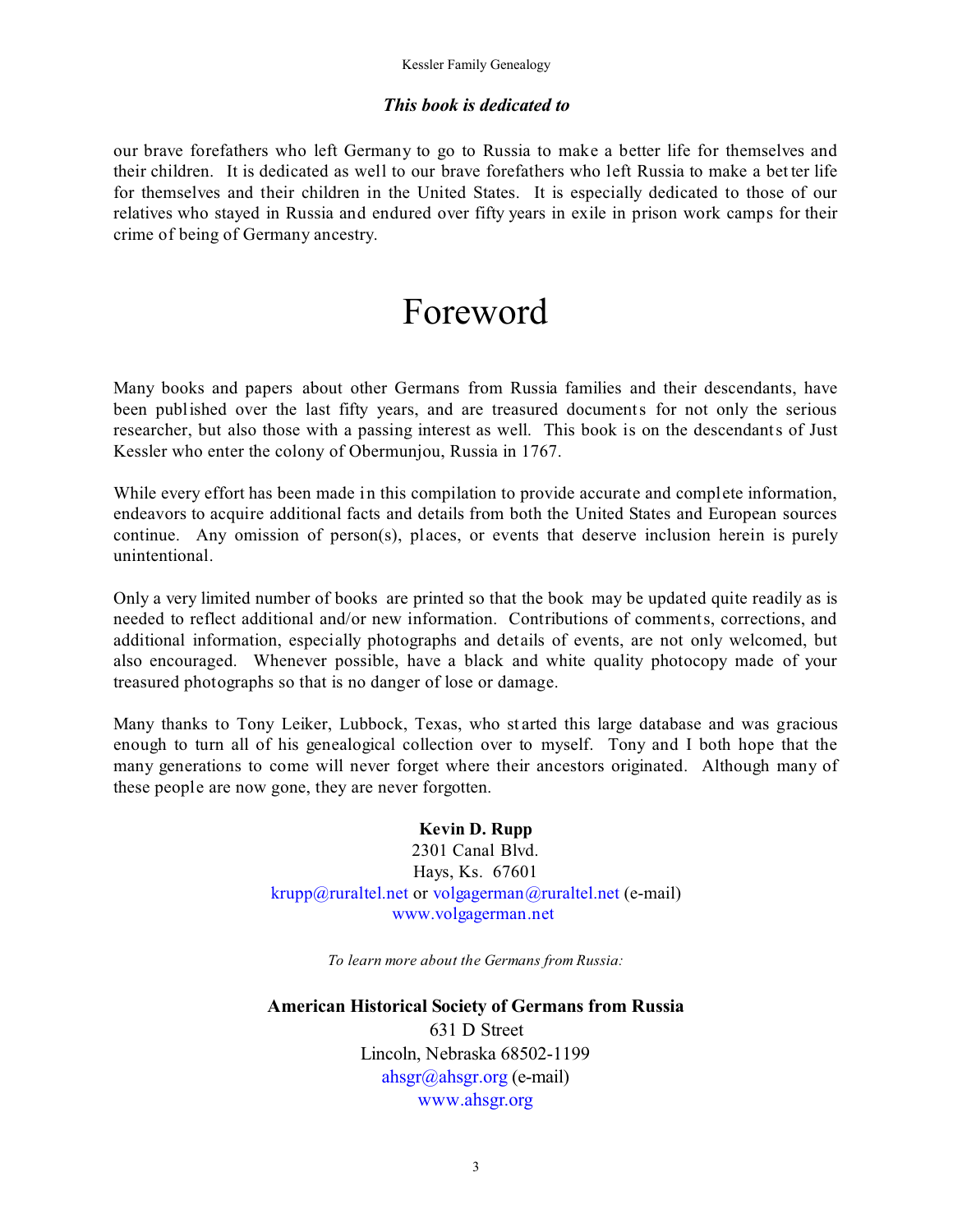## *Descendants of Just Kessler*

#### *Generation No. 1*

**1. Just1 Kessler***<sup>1</sup>* was born 1731 in Neukirchen [Neukirch]-Nassau\*. He married **Maria***2,3*. She was born 1742.

More About Just Kessler: Arrived: 07 Jun 1767, Obermunjou, Russia Occupation: Farmer Religion: Catholic

Children of Just Kessler and Maria are:

2 i. Stephan<sup>2</sup> Kessler, born Aug 1766 in Oranienbaum, Russia.<br>3 ii. Johannes Kessler, born 1776 in Obermuniou [Kriwowskoie + 3 ii. Johannes Kessler, born 1776 in Obermunjou [Kriwowskoje], Samara, Russia; died 07 Apr 1826 in Obermunjou [Kriwowskoje], Samara, Russia.

#### *Generation No. 2*

2. Stephan<sup>2</sup> Kessler (Just<sup>1)*4,5,6* was born Aug 1766 in Oranienbaum, Russia. He married Elisabeth Herrmann<sup>7,8</sup> 1788</sup> in Wittmann [Solothurn], Samara, Russia*<sup>9</sup>*, daughter of Karl Herrmann and ?. She was born 1772 in Wittmann [Solothurn], Samara, Russia.

More About Stephan Kessler: Immigration: 03 Aug 1767, Obermunjou [Kriwowskoje], Samara, Russia Moved: Bef. 1798, Luzern [Remmler/Roemmler], Russia

More About Elisabeth Herrmann: Moved: Bef. 1798, Luzern [Remmler/Roemmler], Russia

Children of Stephan Kessler and Elisabeth Herrmann are:

- 4 i. Walpurga3 Kessler*<sup>10</sup>*, born 1793 in Luzern [Remmler/Roemmler], Samara, Russia.
	- ii. Georg Kessler<sup>10</sup>, born 1798 in Luzern [Remmler/Roemmler], Samara, Russia.

**3. Johannes2 Kessler** (Just1)*<sup>11</sup>* was born 1776 in Obermunjou [Kriwowskoje], Samara, Russia, and died 07 Apr 1826 in Obermunjou [Kriwowskoje], Samara, Russia. He married **(1) Anna Maria Schneider***<sup>12</sup>* 20 Jun 1798 in Mariental [Tonkoshurovka], Samara, Russia, daughter of Lorenz Schneider and Barbara Zwinger. She was born 1779 in Mariental [Tonkoshurovka], Samara, Russia, and died 20 Apr 1807 in Mariental [Tonkoshurovka], Samara, Russia. He married **(2) Maria Catharina Herrmann** 04 Jun 1807 in Obermunjou [Kriwowskoje], Samara, Russia. She was born Bet. 1779 - 1789.

Children of Johannes Kessler and Anna Schneider are:

- + 6 i. Johannes3 Kessler, born 10 Apr 1799 in Mariental [Tonkoshurovka], Samara, Russia; died 29 May 1843 in Mariental [Tonkoshurovka], Samara, Russia.
	- 7 ii. Maria Catharine Kessler, born 05 Dec 1800 in Mariental [Tonkoshurovka], Samara, Russia; died 05 Dec 1804 in Mariental [Tonkoshurovka], Samara, Russia.
	- 8 iii. Johannes Kessler, born 21 Apr 1803 in Mariental [Tonkoshurovka], Samara, Russia; died Bef. 1813 in Mariental [Tonkoshurovka], Samara, Russia.
	- + 9 iv. Jacob Kessler, born 02 Feb 1804 in Mariental [Tonkoshurovka], Samara, Russia.
	- 10 v. Laurentius Kessler, born 08 Feb 1807 in Mariental [Tonkoshurovka], Samara, Russia; died 01 Apr 1807 in Mariental [Tonkoshurovka], Samara, Russia.
- 11 vi. Anton Kessler, born 19 Mar 1807 in Mariental [Tonkoshurovka], Samara, Russia.

Children of Johannes Kessler and Maria Herrmann are:

- 12 i. Maria Elisabeth<sup>3</sup> Kessler, born 09 Oct 1809 in Obermunjou [Kriwowskoje], Samara, Russia; died 26 Jun 1811 in Obermunjou [Kriwowskoje], Samara, Russia.
- 13 ii. Peter Kessler, born 22 Sep 1811 in Mariental [Tonkoshurovka], Samara, Russia.<br>14 iii. Daniel Kessler, born 01 Oct 1813 in Mariental [Tonkoshurovka], Samara, Russia.
- iii. Daniel Kessler, born 01 Oct 1813 in Mariental [Tonkoshurovka], Samara, Russia; died 02 Oct 1814 in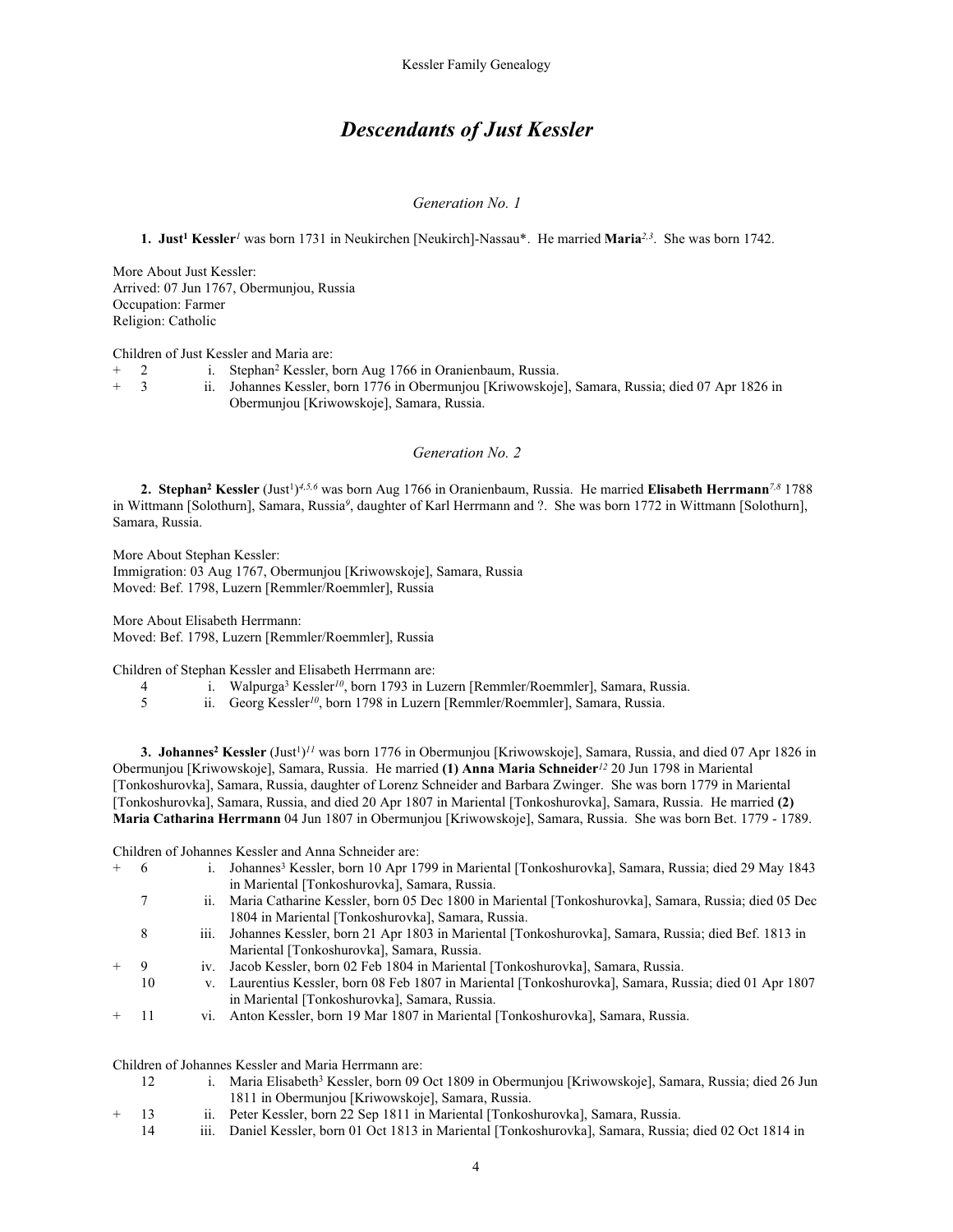Mariental [Tonkoshurovka], Samara, Russia.

- 15 iv. Michael Kessler*13,14*, born 10 Aug 1815 in Mariental [Tonkoshurovka], Samara, Russia; died 28 Jun 1831 in Mariental [Tonkoshurovka], Samara, Russia.
- 16 v. Johann Georg Kessler, born 15 Sep 1817 in Mariental [Tonkoshurovka], Samara, Russia; died 24 Jan 1884 in Liebental [Lubonironvka], Samara, Russia.
- 17 vi. Maria Anna Kessler*<sup>15</sup>*, born 04 Dec 1819 in Mariental [Tonkoshurovka], Samara, Russia. She married Peter Schaefer in Mariental [Tonkoshurovka], Samara, Russia; born 1815.
- 18 vii. Margaretha Kessler, born 23 May 1822 in Mariental [Tonkoshurovka], Samara, Russia; died 15 Oct 1824 in Mariental [Tonkoshurovka], Samara, Russia.
- 19 viii. Martin Kessler, born 29 Jul 1824 in Mariental [Tonkoshurovka], Samara, Russia; died 21 Apr 1880 in Liebental [Lubonironvka], Samara, Russia.

#### *Generation No. 3*

**6. Johannes<sup>3</sup> Kessler** (Johannes<sup>2</sup>, Just<sup>1)*15*</sup> was born 10 Apr 1799 in Mariental [Tonkoshurovka], Samara, Russia, and died 29 May 1843 in Mariental [Tonkoshurovka], Samara, Russia. He married **Catharine Koenig***<sup>15</sup>* 26 Oct 1820 in Mariental [Tonkoshurovka], Samara, Russia. She was born 1803.

Children of Johannes Kessler and Catharine Koenig are:

- 20 i. Sabina Elisabeth<sup>4</sup> Kessler, born 21 Aug 1821 in Mariental [Tonkoshurovka], Samara, Russia.
- 21 ii. Margaretha Kessler*<sup>16</sup>*, born 1827 in Mariental [Tonkoshurovka], Samara, Russia.
- 22 iii. Peter Kessler, born 21 Aug 1827 in Mariental [Tonkoshurovka], Samara, Russia; died Bef. 1834 in Mariental [Tonkoshurovka], Samara, Russia.
- 23 iv. Anna Maria Kessler*<sup>16</sup>*, born 10 Jun 1830 in Mariental [Tonkoshurovka], Samara, Russia.
- 24 v. Theresia Kessler*<sup>16</sup>*, born 1832 in Mariental [Tonkoshurovka], Samara, Russia; died 22 Nov 1859 in Mariental [Tonkoshurovka], Samara, Russia.
- 25 vi. Catharina Kessler, born 10 Nov 1836 in Mariental [Tonkoshurovka], Samara, Russia.
- 26 vii. Maria Anna Kessler, born 29 Nov 1838 in Mariental [Tonkoshurovka], Samara, Russia.
- 27 viii. Joseph Kessler, born 21 Jun 1841 in Mariental [Tonkoshurovka], Samara, Russia.

9. Jacob<sup>3</sup> Kessler (Johannes<sup>2</sup>, Just<sup>1</sup>)<sup>17,18,19</sup> was born 02 Feb 1804 in Mariental [Tonkoshurovka], Samara, Russia. He married **Christina Kohlmajer***<sup>20</sup>* 09 Nov 1826 in Mariental [Tonkoshurovka], Samara, Russia. She was born 1801, and died 28 Aug 1835 in Mariental [Tonkoshurovka], Samara, Russia.

Children of Jacob Kessler and Christina Kohlmajer are:

- 28 i. Johannes<sup>4</sup> Kessler, born 1827 in Mariental [Tonkoshurovka], Samara, Russia.<br>29 ii. Heinrich Kessler<sup>21</sup>, born 1830 in Mariental [Tonkoshurovka], Samara, Russia.
- ii. Heinrich Kessler<sup>21</sup>, born 1830 in Mariental [Tonkoshurovka], Samara, Russia.
- + 30 iii. Heinrich Kessler, born 31 Aug 1831 in Mariental [Tonkoshurovka], Samara, Russia.
- 31 iv. Elisabeth Kessler, born 17 Apr 1833 in Mariental [Tonkoshurovka], Samara, Russia; died 23 Nov 1834 in Mariental [Tonkoshurovka], Samara, Russia.

11. Anton<sup>3</sup> Kessler (Johannes<sup>2</sup>, Just<sup>1</sup>)<sup>22</sup> was born 19 Mar 1807 in Mariental [Tonkoshurovka], Samara, Russia. He married **(1) Anna Maria Kohlmeier***<sup>23</sup>* 19 Nov 1829 in Mariental [Tonkoshurovka], Samara, Russia. She was born 1810, and died 06 Dec 1837 in Mariental [Tonkoshurowka], Samara, Russia. He married **(2) Margaretha Schaefer***<sup>24</sup>* 14 Feb 1838 in Mariental [Tonkoshurovka], Samara, Russia. She was born 1804.

Children of Anton Kessler and Anna Kohlmeier are:

- 32 i. Heinrich4 Kessler, born 03 Dec 1830 in Mariental [Tonkoshurovka], Samara, Russia; died 17 Mar 1833 in Mariental [Tonkoshurovka], Samara, Russia.
- 33 ii. Margaretha Kessler*25,26*, born 07 Mar 1833 in Mariental [Tonkoshurovka], Samara, Russia.
- iii. Johannes Kessler, born 22 Aug 1835 in Mariental [Tonkoshurovka], Samara, Russia; died in Liebental [Lubonironvka], Samara, Russia.

Children of Anton Kessler and Margaretha Schaefer are:

- 35 i. Anton<sup>4</sup> Kessler, born 04 Jul 1839 in Mariental [Tonkoshurovka], Samara, Russia.
- 36 ii. Catharina Kessler*<sup>27</sup>*, born 06 Sep 1841 in Mariental [Tonkoshurovka], Samara, Russia. She married Anton 22 Nov 1859 in Mariental [Tonkoshurovka], Samara, Russia; born Abt. 1838.
- 37 iii. Maria Anna Kessler*<sup>27</sup>*, born 18 Nov 1843 in Mariental [Tonkoshurovka], Samara, Russia; died 30 Aug 1844 in Mariental [Tonkoshurovka], Samara, Russia.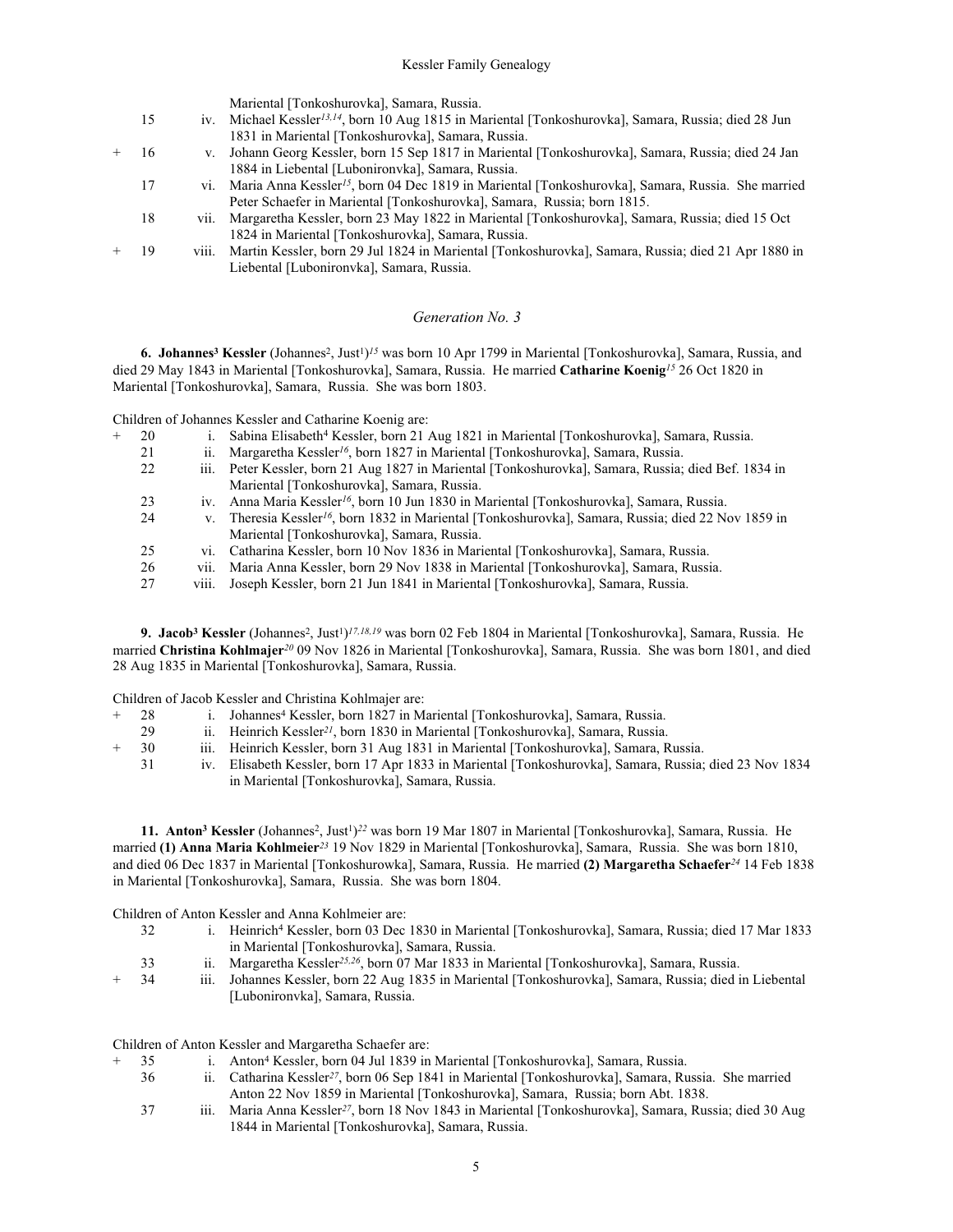- 2109 ii. Joshua James Adcock, born 12 Oct 1995.<br>2110 iii. Justin Lee Adcock, born 12 Oct 1995.
- iii. Justin Lee Adcock, born 12 Oct 1995.

**1776. Floyd Gene9 Bullock** (Floyd LeMoy8, Theresa Grace7 Kessler, Martin Joseph6, Johannes A.5, Michael4, Johann Georg3, Johannes2, Just1) was born 08 Mar 1968 in Denver, Denver County, Colorado. He married **(1) Connie Louise Henderson** 14 Feb 1987. She was born 18 Jun 1970 in Urbana, Illinois. He married **(2) Christi Lynn Traxler** 07 Nov 1998. She was born 07 Jan 1973.

Children of Floyd Bullock and Connie Henderson are:

- 2111 i. Heather Louise<sup>10</sup> Bullock, born 23 Aug 1987 in Canon City, Fremont County, Colorado.
- 2112 ii. Darrin Floyd Bullock, born 21 Nov 1990 in Denver, Denver County, Colorado.
- 2113 iii. Brenda Jean Bullock, born 05 Mar 1992 in Denver, Denver County, Colorado.

**1777. Lloyd Franklin9 Bullock** (Floyd LeMoy8, Theresa Grace7 Kessler, Martin Joseph6, Johannes A.5, Michael4, Johann Georg<sup>3</sup>, Johannes<sup>2</sup>, Just<sup>1</sup>) was born 21 Mar 1969 in Denver, Denver County, Colorado. He married Tina Lynn **Atencio** 28 Sep 1991 in Canon City, Fremont County, Colorado. She was born 02 Jun 1972 in Canon City, Fremont County, Colorado.

Children of Lloyd Bullock and Tina Atencio are:

2114 i. Kacey Marie10 Bullock, born 03 Jul 1991 in Canon City, Fremont County, Colorado.

2115 ii. Keeley Shay Bullock, born 20 Oct 2000 in Denver, Denver County, Colorado.

**1778. Theresia Irene<sup>9</sup> Bullock** (Floyd LeMoy<sup>8</sup>, Theresa Grace<sup>7</sup> Kessler, Martin Joseph<sup>6</sup>, Johannes A.<sup>5</sup>, Michael<sup>4</sup>, Johann Georg3, Johannes2, Just1) was born 26 Oct 1971. She married **(1) Darrell Lee Pierce** 30 Mar 1991. He was born 07 Jan 1972. She married **(2) Michael Eugene Payne** 16 Sep 1995. He was born 09 Aug 1963.

Child of Theresia Bullock and Darrell Pierce is:

2116 i. Austin Lee10 Pierce, born 10 Sep 1991 in Denver, Denver County, Colorado.

1779. Colleen Kelly<sup>9</sup> Bullock (Floyd LeMoy<sup>8</sup>, Theresa Grace<sup>7</sup> Kessler, Martin Joseph<sup>6</sup>, Johannes A.<sup>5</sup>, Michael<sup>4</sup>, Johann Georg<sup>3</sup>, Johannes<sup>2</sup>, Just<sup>1</sup>) was born 14 Jun 1973. She married **Stoney Davis** 08 Aug 1998. He was born 15 Oct 1973.

Child of Colleen Bullock and Stoney Davis is:

2117 i. Miranda Christine10 Davis, born 25 Jun 1995 in Denver, Denver County, Colorado.

**1787. Amanda Gail<sup>9</sup> Lewis** (Ollie Edith<sup>8</sup> Morgan, Helen Loretta<sup>7</sup> Kessler, Martin Joseph<sup>6</sup>, Johannes A.<sup>5</sup>, Michael<sup>4</sup>, Johann Georg3, Johannes2, Just1) was born 12 Dec 1976 in Pueblo, Pueblo County, Colorado. She married **Christopher Lovelady** in Amarillo, Texas. He was born Abt. 1973.

Children of Amanda Lewis and Christopher Lovelady are:

- 2118 i. Alex<sup>10</sup> Lovelady, born 14 Mar 1996.
- 2119 ii. Jason Lovelady, born 19 Aug 1998.
- 2120 iii. Abigayle Lovelady, born 22 Aug 1999.

**1788. Christine9 Morgan** (Leslie Lyle8, Helen Loretta7 Kessler, Martin Joseph6, Johannes A.5, Michael4, Johann Georg<sup>3</sup>, Johannes<sup>2</sup>, Just<sup>1</sup>) was born 19 Oct 1976. She married Michael Madison Surber 01 Apr 1994. He was born 11 Nov 1973.

Children of Christine Morgan and Michael Surber are:<br>2121 i. Cody Bartholomew<sup>10</sup> Surber, born

2121 i. Cody Bartholomew<sup>10</sup> Surber, born 01 Apr 1996.<br>2122 ii. Jordan Caroline Surber, born 01 Apr 1999.

ii. Jordan Caroline Surber, born 01 Apr 1999.

1795. Crystal Lynn Smith<sup>9</sup> Fishman (Rosemary<sup>8</sup> Morgan, Helen Loretta<sup>7</sup> Kessler, Martin Joseph<sup>6</sup>, Johannes A.<sup>5</sup>, Michael<sup>4</sup>, Johann Georg<sup>3</sup>, Johannes<sup>2</sup>, Just<sup>1</sup>) was born 20 May 1982 in Amarillo, Potter County, Texas.

Child of Crystal Lynn Smith Fishman is: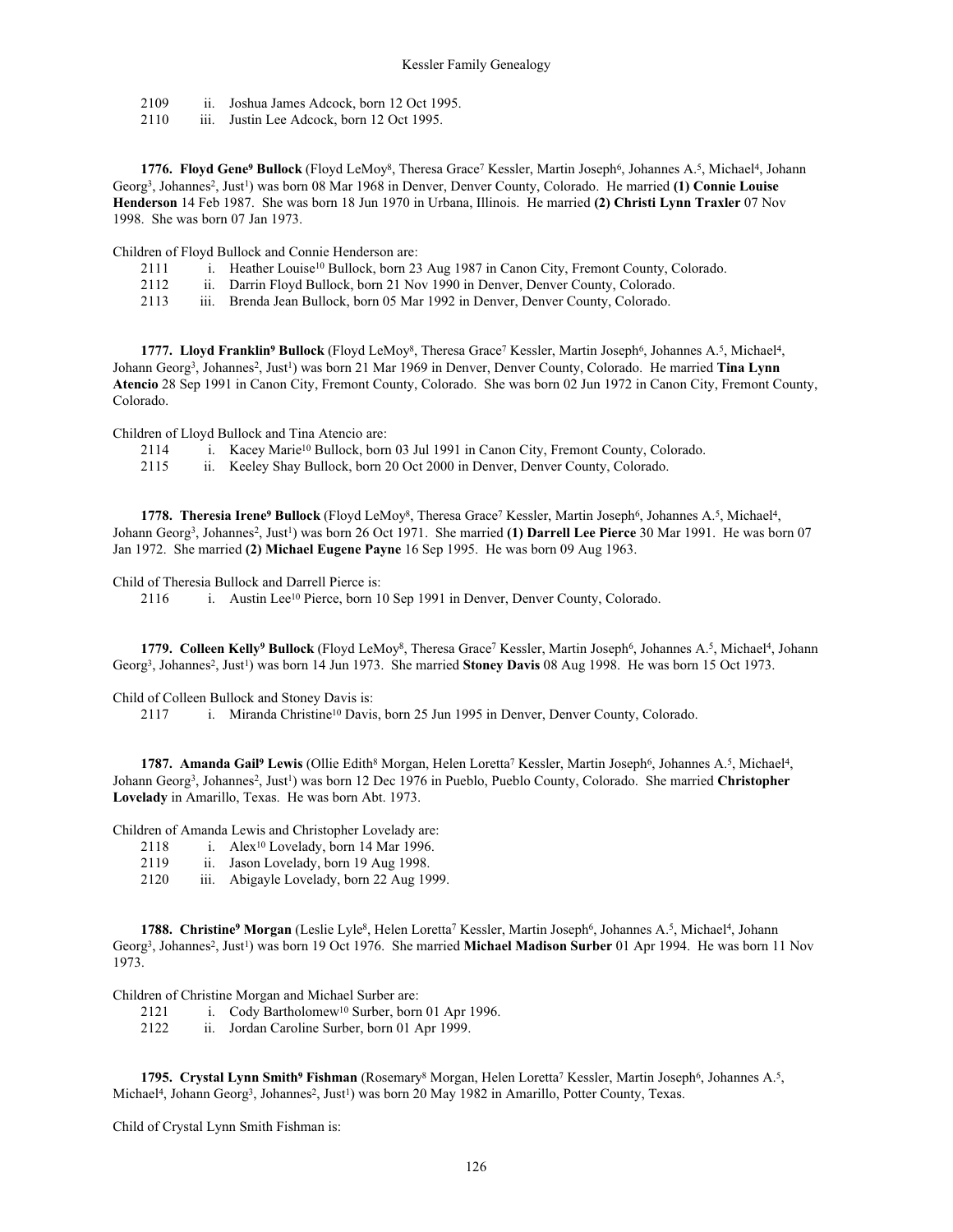2123 i. Heavenly Rose Francis<sup>10</sup> Trustee, born 28 Apr 2001 in Beeville, Bee County, Tennessee.

1814. Russell Leon<sup>9</sup> White (Kathy Joan<sup>8</sup> Castello, Lucille Maria<sup>7</sup> Kessler, Martin Joseph<sup>6</sup>, Johannes A.<sup>5</sup>, Michael<sup>4</sup>, Johann Georg3, Johannes2, Just1) was born 11 Feb 1975 in Canon City, Fremont County, Colorado. He married **Cheslsy Elaine Martinez-Forsberg** 30 Oct 1999 in Florence, Fremont County, Colorado. She was born 16 May 1978 in Canon City, Fremont County, Colorado.

Child of Russell White and Cheslsy Martinez-Forsberg is:

2124 i. Ethen Kray10 White, born 04 Jan 2001 in Pueblo, Pueblo County, Colorado.

**1815. Angely Lynn9 Davis** (Esther Lee8 Castello, Lucille Maria7 Kessler, Martin Joseph6, Johannes A.5, Michael4, Johann Georg<sup>3</sup>, Johannes<sup>2</sup>, Just<sup>1</sup>) was born 13 Aug 1979 in Canon City, Fremont County, Colorado. She married (2) **Christopher Aaron Mearis** 04 Jun 1997 in Canon City, Fremont County, Colorado. He was born 25 Nov 1978 in Houston, Harris County, Texas.

Child of Angely Lynn Davis is:

2125 i. Tyrus10 Davis, born 09 May 2001 in Canon City, Fremont County, Colorado.

Children of Angely Davis and Christopher Mearis are:

2126 i. Keanan Antonio<sup>10</sup> Mearis, born 18 Jun 1997 in Canon City, Fremont County, Colorado.

2127 ii. Meriah Ashley Mearis, born 01 May 1998 in Canon City, Fremont County, Colorado.

1818. Crystal Lynn<sup>9</sup> Green (Jennie Lynn<sup>8</sup> Castello, Lucille Maria<sup>7</sup> Kessler, Martin Joseph<sup>6</sup>, Johannes A.<sup>5</sup>, Michael<sup>4</sup>, Johann Georg3, Johannes2, Just1) was born 06 Dec 1977 in St. Petersburg, Pinellas County, Florida. She married **Glenn Gaven Guess** 03 Sep 1995 in Rockvale, Fremont County, Colorado. He was born 12 Sep 1972.

Child of Crystal Green and Glenn Guess is:

2128 i. Gaven James10 Guess, born 10 May 1996 in Denver, Denver County, Colorado.

1829. Crystal Rebkah<sup>9</sup> Cohagan (Herbert Martin<sup>8</sup>, Bernadine Louise<sup>7</sup> Kessler, Martin Joseph<sup>6</sup>, Johannes A.<sup>5</sup>, Michael<sup>4</sup>, Johann Georg<sup>3</sup>, Johannes<sup>2</sup>, Just<sup>1</sup>) was born 17 May 1982 in Canon City, Fremont County, Colorado.

Child of Crystal Rebkah Cohagan is:

2129 i. Michael Scott<sup>10</sup> Cohagan, born 30 Jan 1998 in Canon City, Fremont County, Colorado.

1838. Donna Louise<sup>9</sup> Jones (Carolyn Louise<sup>8</sup>, Bernadine Louise<sup>7</sup> Kessler, Martin Joseph<sup>6</sup>, Johannes A.<sup>5</sup>, Michael<sup>4</sup>, Johann Georg<sup>3</sup>, Johannes<sup>2</sup>, Just<sup>1</sup>) was born 22 Aug 1979 in Garden City, Finney County, Kansas.

Children of Donna Louise Jones are:

2130 i. Anthony Michael10 Jones, born 27 Jul 1997 in Sylva, Jackson County, North Carolina.

2131 ii. Brittany Marie Jones, born 25 Sep 1999 in Sylva, Jackson County, North Carolina.

**1843. Julie Louise9 Jones** (Priscilla May8, Bernadine Louise7 Kessler, Martin Joseph6, Johannes A.5, Michael4, Johann Georg<sup>3</sup>, Johannes<sup>2</sup>, Just<sup>1</sup>) was born 27 Oct 1981 in Garden City, Finney County, Kansas.

Children of Julie Louise Jones are:

2132 i. Kayla Jade10 Duran, born 19 Feb 1999 in Garden City, Finney County, Kansas.

2133 ii. Silvio Errique Duran, born 23 Feb 2000 in Garden City, Finney County, Kansas.

1857. David Charles<sup>9</sup> Bunker, Jr. (Deborah Jean<sup>8</sup> Worthen, Joan Margaret<sup>7</sup> Kessler, Martin Joseph<sup>6</sup>, Johannes A.<sup>5</sup>, Michael<sup>4</sup>, Johann Georg<sup>3</sup>, Johannes<sup>2</sup>, Just<sup>1</sup>) was born 21 Jul 1975 in Canon City, Fremont County, Colorado. He married **Tina Lynn Dunlap** 20 May 2000. She was born 06 Jan 1974 in Whittier, Los Angeles County, California.

Children of David Bunker and Tina Dunlap are:

2134 i. Kylie Ann10 Bunker, born 23 Sep 1996 in Colorado Springs, El Paso County, Colorado.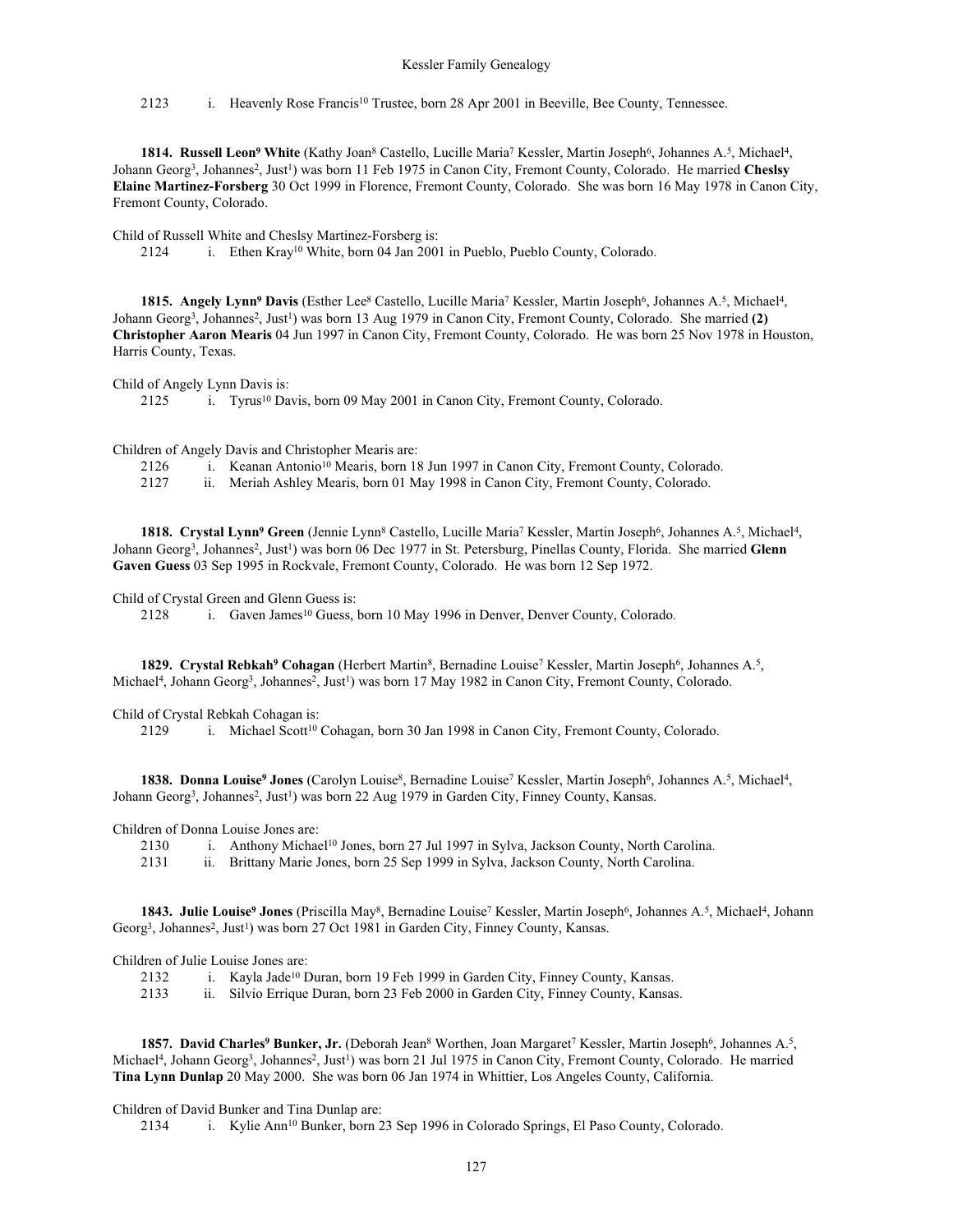2135 ii. Nicole Marie Bunker, born 21 Dec 1998 in Colorado Springs, El Paso County, Colorado.

**1873. Stacey Sue<sup>9</sup> Spayd** (Joann<sup>8</sup> Dechant, Alvin<sup>7</sup>, Theresa<sup>6</sup> Kessler, Johannes A.<sup>5</sup>, Michael<sup>4</sup>, Johann Georg<sup>3</sup>, Johannes<sup>2</sup>, Just<sup>1</sup>) was born 30 Oct 1968 in Greeley, Weld County, Colorado.

Child of Stacey Sue Spayd is:

2136 i. Alex10 Spayd, born 21 Mar 1994.

**1877.** Valerie Christine<sup>9</sup> Dechant (Alvin<sup>8</sup>, Alvin<sup>7</sup>, Theresa<sup>6</sup> Kessler, Johannes A.<sup>5</sup>, Michael<sup>4</sup>, Johann Georg<sup>3</sup>, Johannes<sup>2</sup>, Just<sup>1</sup>) was born 07 Sep 1973. She married **? Zimbelman**. He was born Abt. 1970.

Children of Valerie Dechant and ? Zimbelman are:<br>2137 i. Austin<sup>10</sup> Zimbelman, born 211

2137 i. Austin<sup>10</sup> Zimbelman, born 21 Feb 1995.<br>2138 ii. Brennan Zimbelman, born 12 Jun 1997.

2138 ii. Brennan Zimbelman, born 12 Jun 1997.<br>2139 iii. Colton John Zimbelman, born 17 Aug 19

iii. Colton John Zimbelman, born 17 Aug 1999.

1882. Heather Michelle<sup>9</sup> Flowers (Janet Marie<sup>8</sup> Dechant, Raymond<sup>7</sup>, Theresa<sup>6</sup> Kessler, Johannes A.<sup>5</sup>, Michael<sup>4</sup>, Johann Georg<sup>3</sup>, Johannes<sup>2</sup>, Just<sup>1</sup>) was born 23 Mar 1971. She married ?.

Children of Heather Flowers and ? are:

2140 i. Tommy10. 2141 ii. Darin.

2142 iii. Jana ?.

1891. Chad Michael<sup>9</sup> Wolfe (Judy Marie<sup>8</sup> Pfeifer, Pauline<sup>7</sup> Dechant, Theresa<sup>6</sup> Kessler, Johannes A.<sup>5</sup>, Michael<sup>4</sup>, Johann Georg<sup>3</sup>, Johannes<sup>2</sup>, Just<sup>1</sup>) was born 08 Nov 1976 in Denver, Denver County, Colorado. He married **Kim Slater** 05 Sep 1999 in Boulder, Boulder County, Colorado. She was born Aug 1978 in Colorado.

Child of Chad Wolfe and Kim Slater is:

2143 i. Christina10 Wolfe, born 04 Apr 1998.

*Generation No. 10*

2038. Jacob<sup>10</sup> Herrman (Ronald J.<sup>9</sup>, Luella<sup>8</sup> Dinges, Thecla<sup>7</sup> Ruder, Anna<sup>6</sup> Pfannenstiel, Elisabeth<sup>5</sup> Kessler, Johannes<sup>4</sup>, Jacob<sup>3</sup>, Johannes<sup>2</sup>, Just<sup>1</sup>) was born Abt. 1976. He married **Deanna Neuburger**, daughter of Dean Neuburger and Ruth Garza. She was born Abt. 1978.

Child of Jacob Herrman and Deanna Neuburger is:

2144 i. Marissa Ruth<sup>11</sup> Herrman, born 31 Aug 1998 in Fallbrook, California.

2040. Sarah Dawn<sup>10</sup> Leikam (Trudy Ann<sup>9</sup> Herrman, Luella<sup>8</sup> Dinges, Thecla<sup>7</sup> Ruder, Anna<sup>6</sup> Pfannenstiel, Elisabeth<sup>5</sup> Kessler, Johannes<sup>4</sup>, Jacob<sup>3</sup>, Johannes<sup>2</sup>, Just<sup>1</sup>) was born 10 Jul 1980. She married **Shawn Girard Fischer** 10 Aug 2001 in Hays, Ellis County, Kansas, son of John Fischer and Sheila Gottschalk. He was born 03 Jul 1976 in Hays, Ellis County, Kansas.

Child of Sarah Leikam and Shawn Fischer is:

2145 i. Shaylee Marie11 Fischer, born 08 Aug 2000.

2081. Joseph Ivan<sup>10</sup> Sanders (Sherry Lynn<sup>9</sup> VonFeldt, Gerald John<sup>8</sup>, Irene<sup>7</sup> Herl, Philomena<sup>6</sup> Pfannenstiel, Elisabeth<sup>5</sup> Kessler, Johannes<sup>4</sup>, Jacob<sup>3</sup>, Johannes<sup>2</sup>, Just<sup>1</sup>) was born 29 Jul 1982. He married Natasha Gano, daughter of Gary Gano and Vickie Paul. She was born Abt. 1985.

Children of Joseph Sanders and Natasha Gano are:

- 2146 i. Cayden<sup>11</sup> Sanders.
- 2147 ii. Tamika Sue Sanders, born 03 Feb 2004 in Wichita, Sedgwick County, Kansas; died 03 Feb 2004 in Wichita, Sedgwick County, Kansas.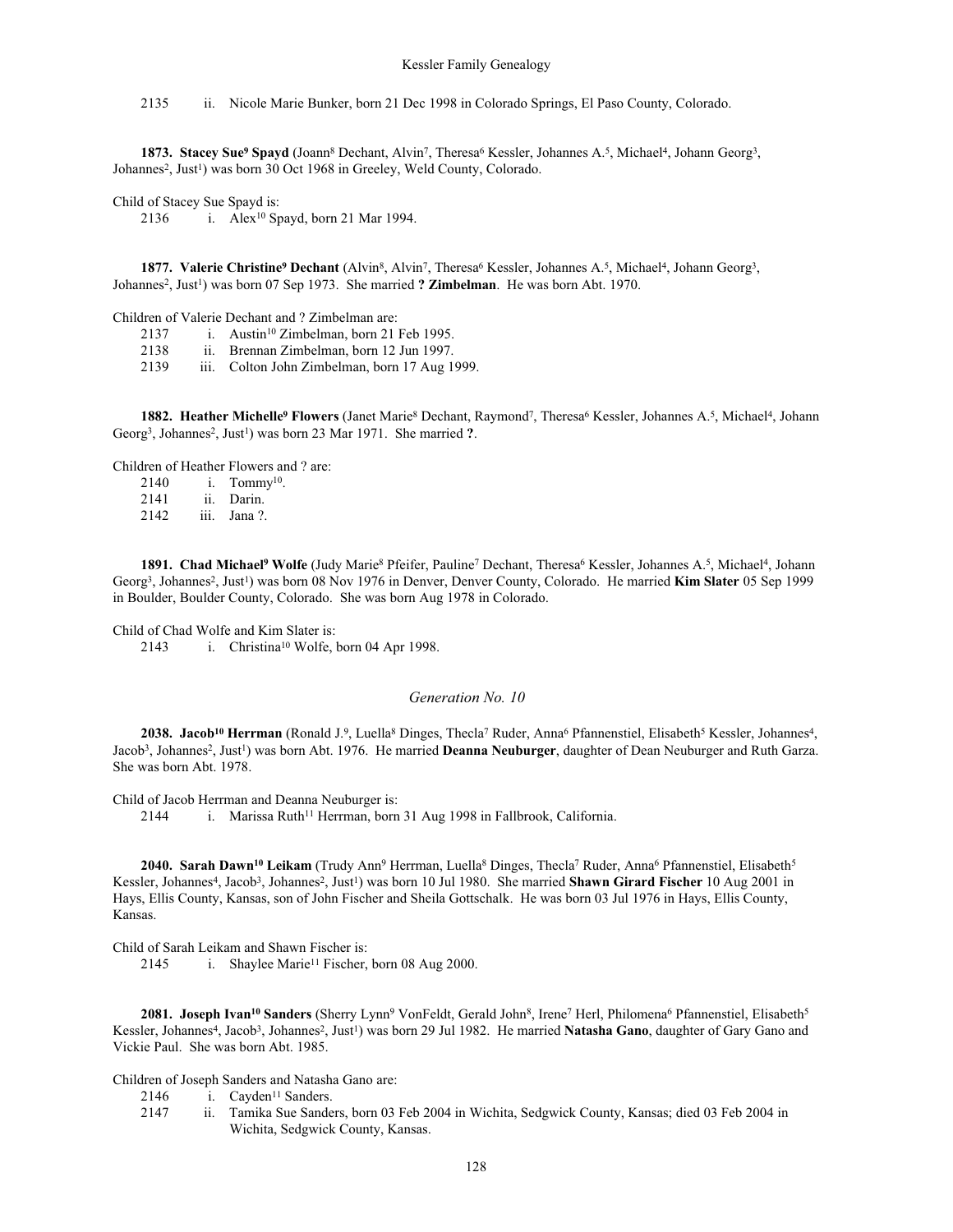#### Kessler Family Genealogy

2148 iii. Camille Ann Sanders, born 03 Feb 2004 in Wichita, Sedgwick County, Kansas; died 03 Feb 2004 in Wichita, Sedgwick County, Kansas.

#### *Endnotes*

- 1. *1767 Obermunjou, Russia Census (Original/First Settlers List) translated by Pavel M. Leus*, 55.
- 2. *1767 Beauregard [Bujerak], Samara, Russia Census (Original/First Settlers List) translated by Igor Pleve*, a42.
- 3. , 55.
- 4. *1798 Obermunjou, Russia Census translated by Brent Alan Mai*, D57.
- 5. , Lz14.
- 6. 66
- 7. *1798 Obermunjou, Russia Census translated by Brent Alan Mai*, D57.
- 8. , Lz14.
- 9. *1798 Obermunjou, Russia Census translated by Brent Alan Mai*, D57.
- 10. *1798 Census of the German Colonies along the Volga by Brent Alan Mai*, (1999), Lz14.
- 11. *1798 Obermunjou, Russia Census translated by Brent Alan Mai*, #73.
- 12. *1798 Mariental, Russia Census translated by Brent Alan Mai*, #7.
- 13. *1834 Mariental, Russia Census December 17, 1834 translated by Pavel M. Leus*.
- 14. , 256.
- 15. *1834 Mariental, Russia Census December 17, 1834 translated by Pavel M. Leus*.
- 16. *1834 Mariental, Russia Census December 17, 1834 translated by Pavel M. Leus*, #40.
- 17. *1834 Mariental, Russia Census December 17, 1834 translated by Pavel M. Leus*.
- 18. , 141.
- 19. 147
- 20. *1834 Mariental, Russia Census December 17, 1834 translated by Pavel M. Leus*, #40.
- 21. *1850 Mariental, Russia Census 30 July 1850 translated by Pavel M. Leus*, 59.
- 22. *1834 Mariental, Russia Census December 17, 1834 translated by Pavel M. Leus*, #64.
- 23. *1834 Mariental, Russia Census December 17, 1834 translated by Pavel M. Leus*.
- 24. *1850 Mariental, Russia Census 30 July 1850 translated by Pavel M. Leus*, 31.
- 25. *1834 Mariental, Russia Census December 17, 1834 translated by Pavel M. Leus*.
- 26. , 31.
- 27. *1850 Mariental, Russia Census 30 July 1850 translated by Pavel M. Leus*, 31.
- 28. *1850 Katharinenstadt, Russia Census translated by Pavel M. Leus*, 332.
- 29. *1850 Mariental, Russia Census 30 July 1850 translated by Pavel M. Leus*, 31.
- 30. *1885 Mariental, Russia Census translated by Pavel M. Leus*, 843.
- 31. *1885 Mariental, Russia Census translated by Pavel M. Leus*, #843.
- 32. , 319.
- 33. *1834 Mariental, Russia Census December 17, 1834 translated by Pavel M. Leus*.
- 34. , 32.
- 35. *1834 Mariental, Russia Census December 17, 1834 translated by Pavel M. Leus*. 36. , 32.
- 37. *1850 Mariental, Russia Census 30 July 1850 translated by Pavel M. Leus*, 32.
- 38. *1861 Liebental, Russia Census 10 July 1861 translated by Pavel M. Leus*.
- 39. , 32.
- 40. *1850 Mariental, Russia Census 30 July 1850 translated by Pavel M. Leus*, 32.
- 41. *1874 Liebental, Russia Census translated by Pavel M. Leus*, Family # 59.
- 42. .
- 43. 33
- 44. *1850 Mariental, Russia Census 30 July 1850 translated by Pavel M. Leus*, 33.
- 45. *1885 Mariental, Russia Census translated by Pavel M. Leus*, #535.
- 46. *1874 Liebental, Russia Census translated by Pavel M. Leus*, Family # 57.
- 47. *1861 Liebental, Russia Census 10 July 1861 translated by Pavel M. Leus*, 66.
- 48. *1874 Liebental, Russia Census translated by Pavel M. Leus*, #57.
- 49. *1834 Mariental, Russia Census December 17, 1834 translated by Pavel M. Leus*, #40.
- 50. *1834 Mariental, Russia Census December 17, 1834 translated by Pavel M. Leus*, #97.
- 51. *1850 Mariental, Russia Census 30 July 1850 translated by Pavel M. Leus*, 155.
- 52. *1834 Mariental, Russia Census December 17, 1834 translated by Pavel M. Leus*, #40.
- 53. *1850 Mariental, Russia Census 30 July 1850 translated by Pavel M. Leus*, 268.
- 54. *1850 Mariental, Russia Census 30 July 1850 translated by Pavel M. Leus*, 4.
- 55. *1885 Mariental, Russia Census translated by Pavel M. Leus*, #147.
- 56. , #40.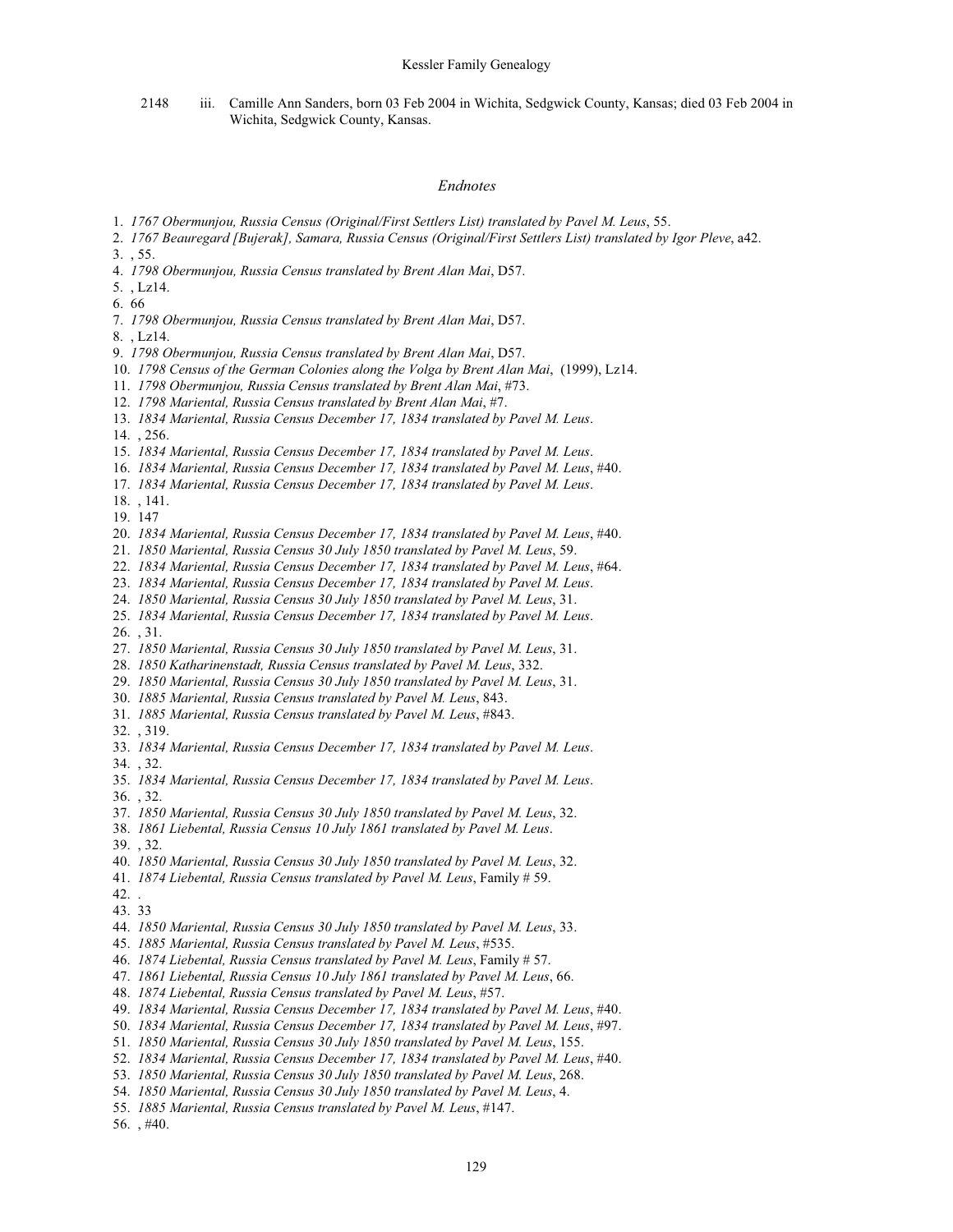- 57. *Herrmann, Conrad Descendant Chart translated & compiled by Igor Pleve*.
- 58. , #42.
- 59. 147
- 60. *1874 Liebental, Russia Census translated by Pavel M. Leus*, Family # 64.
- 61. , #64.
- 62. 31
- 63. *1874 Liebental, Russia Census translated by Pavel M. Leus*, #64.
- 64. *1885 Mariental, Russia Census translated by Pavel M. Leus*, Page 8.
- 65. *1885 Mariental, Russia Census translated by Pavel M. Leus*.
- 66. *1885 Mariental, Russia Census translated by Pavel M. Leus*, #71.
- 67. , 31.
- 68. *1885 Mariental, Russia Census translated by Pavel M. Leus*.
- 69. *Grains of Wheat by Fr. Earl R. Meyer, OFM Cap*, (Nov. 2, 1982 All Souls Day), pg. 21.
- 70. *1885 Mariental, Russia Census translated by Pavel M. Leus*, 224.
- 71. *1885 Mariental, Russia Census translated by Pavel M. Leus*, #72.
- 72. *1885 Mariental, Russia Census translated by Pavel M. Leus*.
- 73. *1885 Mariental, Russia Census translated by Pavel M. Leus*, Date of Import: Dec 9, 2000.
- 74. *1885 Mariental, Russia Census translated by Pavel M. Leus*.
- 75. *1885 Mariental, Russia Census translated by Pavel M. Leus*, #73.
- 76. *1885 Mariental, Russia Census translated by Pavel M. Leus*.
- 77. *1850 Mariental, Russia Census 30 July 1850 translated by Pavel M. Leus*, 33.
- 78. , 3.
- 79. *1850 Mariental, Russia Census 30 July 1850 translated by Pavel M. Leus*, 299.
- 80. , 3.
- 81. *1888 Church Weddings in Liebental, Russia*, 3.
- 82. *1850 Mariental, Russia Census 30 July 1850 translated by Pavel M. Leus*, 33.
- 83. *1861 Liebental, Russia Census 10 July 1861 translated by Pavel M. Leus*, 27.
- 84. , 46.
- 85. *1874 Liebental, Russia Census translated by Pavel M. Leus*, #136.
- 86. *1874 Liebental, Russia Census translated by Pavel M. Leus*, Family # 59.
- 87. *1874 Liebental, Russia Census translated by Pavel M. Leus*.
- 88. *1874 Liebental, Russia Census translated by Pavel M. Leus*, #59.
- 89. *1874 Liebental, Russia Census translated by Pavel M. Leus*, #68.
- 90. *1874 Liebental, Russia Census translated by Pavel M. Leus*, #27.
- 91. , #41.
- 92. *1874 Liebental, Russia Census translated by Pavel M. Leus*, #27.
- 93. *1885 Mariental, Russia Census translated by Pavel M. Leus*, #651.
- 94. , 155.
- 95. *1885 Mariental, Russia Census translated by Pavel M. Leus*, #651.
- 96. *1885 Mariental, Russia Census translated by Pavel M. Leus*, #148.
- 97. *1885 Mariental, Russia Census translated by Pavel M. Leus*, 148.
- 98. *Grains of Wheat by Fr. Earl R. Meyer, OFM Cap*, (Nov. 2, 1982 All Souls Day), pg. 29.
- 99. *Grains of Wheat by Fr. Earl R. Meyer, OFM Cap*, (Nov. 2, 1982 All Souls Day), pg. 28. 100. pg. 30.
- 101. *Grains of Wheat by Fr. Earl R. Meyer, OFM Cap*, (Nov. 2, 1982 All Souls Day), pg. 28.
- 102. *Grains of Wheat by Fr. Earl R. Meyer, OFM Cap*, (Nov. 2, 1982 All Souls Day), pg. 4.
- 103. *Grains of Wheat by Fr. Earl R. Meyer, OFM Cap*, (Nov. 2, 1982 All Souls Day), pg 4.
- 104. *1885 Mariental, Russia Census translated by Pavel M. Leus*, 147.
- 105. , 147.
- 106. *1885 Mariental, Russia Census translated by Pavel M. Leus*, 147.
- 107. *1874 Liebental, Russia Census translated by Pavel M. Leus*, #22.
- 108. *1885 Mariental, Russia Census translated by Pavel M. Leus*.
- 109. *1885 Mariental, Russia Census translated by Pavel M. Leus*, 133.
- 110. *1885 Mariental, Russia Census translated by Pavel M. Leus*.
- 111. *1885 Mariental, Russia Census translated by Pavel M. Leus*, #224.
- 112. *1885 Mariental, Russia Census translated by Pavel M. Leus*, 224.
- 113. *1885 Mariental, Russia Census translated by Pavel M. Leus*.
- 114. *1874 Liebental, Russia Census translated by Pavel M. Leus*, #136.
- 115. *1767 Obermunjou, Russia Census (Original/First Settlers List) translated by Pavel M. Leus*, Pg. 34, Age 4 on arrival. .
- 116. *St. Mary Parish, Marienthal, Kansas Congregational List -- Compiled by Frank J. Windholz*.
- 117. *1874 Liebental, Russia Census translated by Pavel M. Leus*, #151.
- 118. *1874 Liebental, Russia Census translated by Pavel M. Leus*, #71.
- 119. *1885 Mariental, Russia Census translated by Pavel M. Leus*, #651.
- 120. Translated by Pavel Leus, *Village Census Records for Graf [Krutoyarovka], Samara, Russia -- 25 November 1896 with*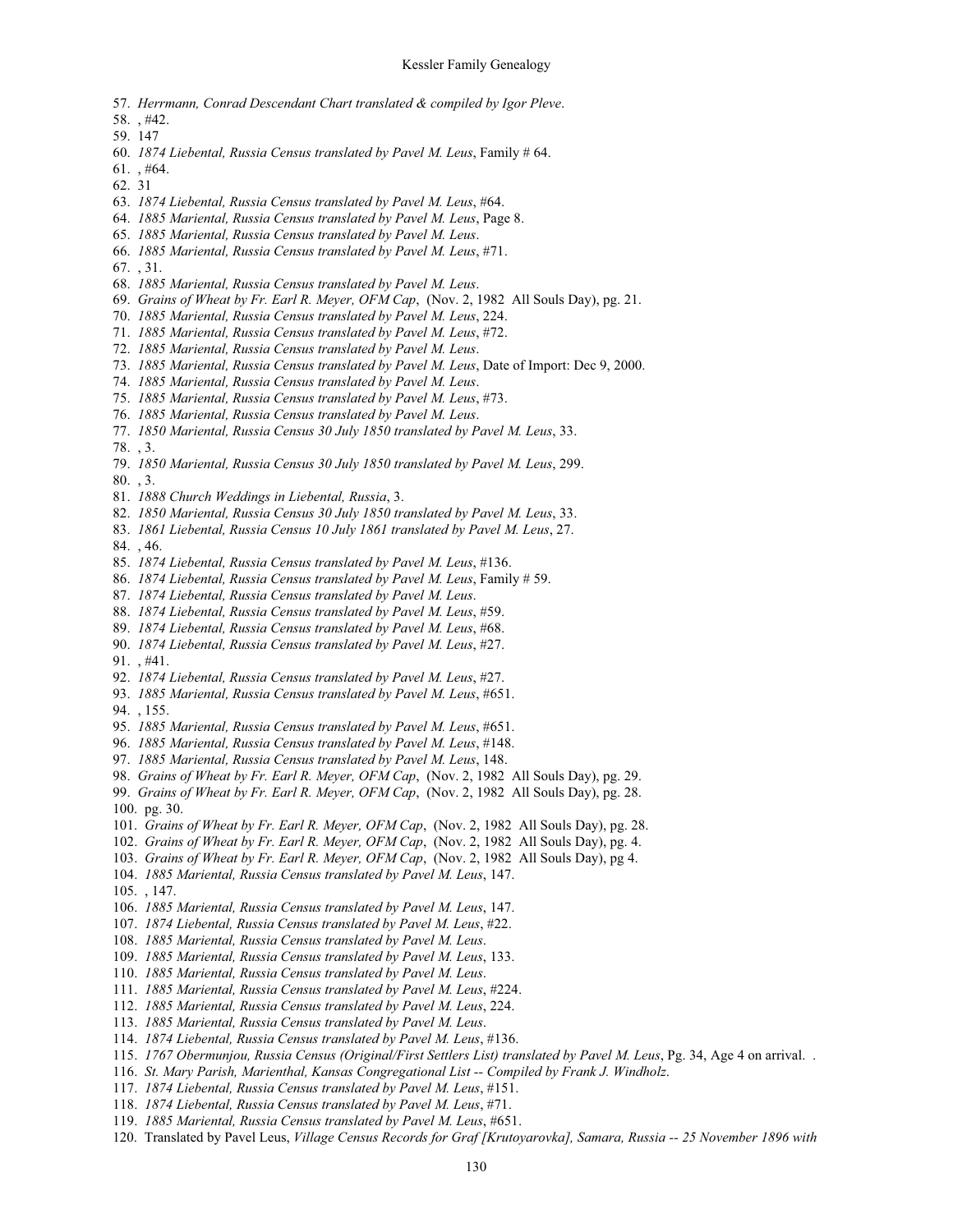*updates.*, #37.

- 121. *1885 Mariental, Russia Census translated by Pavel M. Leus*, #651.
- 122. , 761.
- 123. *1885 Mariental, Russia Census translated by Pavel M. Leus*, 761.
- 124. *1885 Mariental, Russia Census translated by Pavel M. Leus*, #655.
- 125. Fr. Earl Meyer, Fr. Raphael Engel, & Fr. Blaine Burkey, OFM Cap, *Records of Deaths and Burials 1876 1982 -*
- *compiled by Fr. Earl Meyer, Fr. Raphael Engel & Fr. Blaine Burkey.*, ( Hays, Kansas), page 29.
- 126. *Grains of Wheat by Fr. Earl R. Meyer, OFM Cap*, (Nov. 2, 1982 All Souls Day), pg. 10.
- 127. *Grains of Wheat by Fr. Earl R. Meyer, OFM Cap*, (Nov. 2, 1982 All Souls Day), pg. 24.
- 128. *1885 Mariental, Russia Census translated by Pavel M. Leus*, 426.
- 129. , 616.
- 130. *1885 Mariental, Russia Census translated by Pavel M. Leus*, 616.
- 131. *Grains of Wheat by Fr. Earl R. Meyer, OFM Cap*, (Nov. 2, 1982 All Souls Day), pg. 19.
- 132. *Grains of Wheat by Fr. Earl R. Meyer, OFM Cap*, (Nov. 2, 1982 All Souls Day), pg. 22.
- 133. *Grains of Wheat by Fr. Earl R. Meyer, OFM Cap*, (Nov. 2, 1982 All Souls Day), pg. 23.
- 134. *1885 Mariental, Russia Census translated by Pavel M. Leus*, 616.
- 135. *Grains of Wheat by Fr. Earl R. Meyer, OFM Cap*, (Nov. 2, 1982 All Souls Day), pg. 49.
- 136. *Grains of Wheat by Fr. Earl R. Meyer, OFM Cap*, (Nov. 2, 1982 All Souls Day), pg. 47.
- 137. *The German Colonies on the Volga: The Second Half of the Eighteenth Century -- Addendum 4 The Ship Lists of I.*

*Kuhlberg*.

- 138. "Obituaries in the Hays Daily News," Hays, Kansas.
- 139. *Grains of Wheat by Fr. Earl R. Meyer, OFM Cap*, (Nov. 2, 1982 All Souls Day), pg. 21.
- 140. *Grains of Wheat by Fr. Earl R. Meyer, OFM Cap*, (Nov. 2, 1982 All Souls Day), pg. 25.
- 141. *Grains of Wheat by Fr. Earl R. Meyer, OFM Cap*, (Nov. 2, 1982 All Souls Day), pg. 28.
- 142. *1885 Mariental, Russia Census translated by Pavel M. Leus*, 147.
- 143. , 698.
- 144. *1885 Mariental, Russia Census translated by Pavel M. Leus*, 147.
- 145. *1885 Mariental, Russia Census translated by Pavel M. Leus*.
- 146. *1885 Mariental, Russia Census translated by Pavel M. Leus*, 664.
- 147. *1885 Mariental, Russia Census translated by Pavel M. Leus*.
- 148. *St. Mary Parish, Marienthal, Kansas Congregational List -- Compiled by Frank J. Windholz*.
- 149. Kevin Rupp, *St. Anthony Catholic Church of Schoenchen, Kansas Marriage & Death Dates*.
- 150. *St. Mary Parish, Marienthal, Kansas Congregational List -- Compiled by Frank J. Windholz*.
- 151. *1798 Orlovskaya, Russia Census translated by Brent Alan Mai*.
- 152. Kevin Rupp, *St. Joseph Catholic Church, Hays, Kansas Baptismal Records*.
- 153. *St. Mary Parish, Marienthal, Kansas Congregational List -- Compiled by Frank J. Windholz*.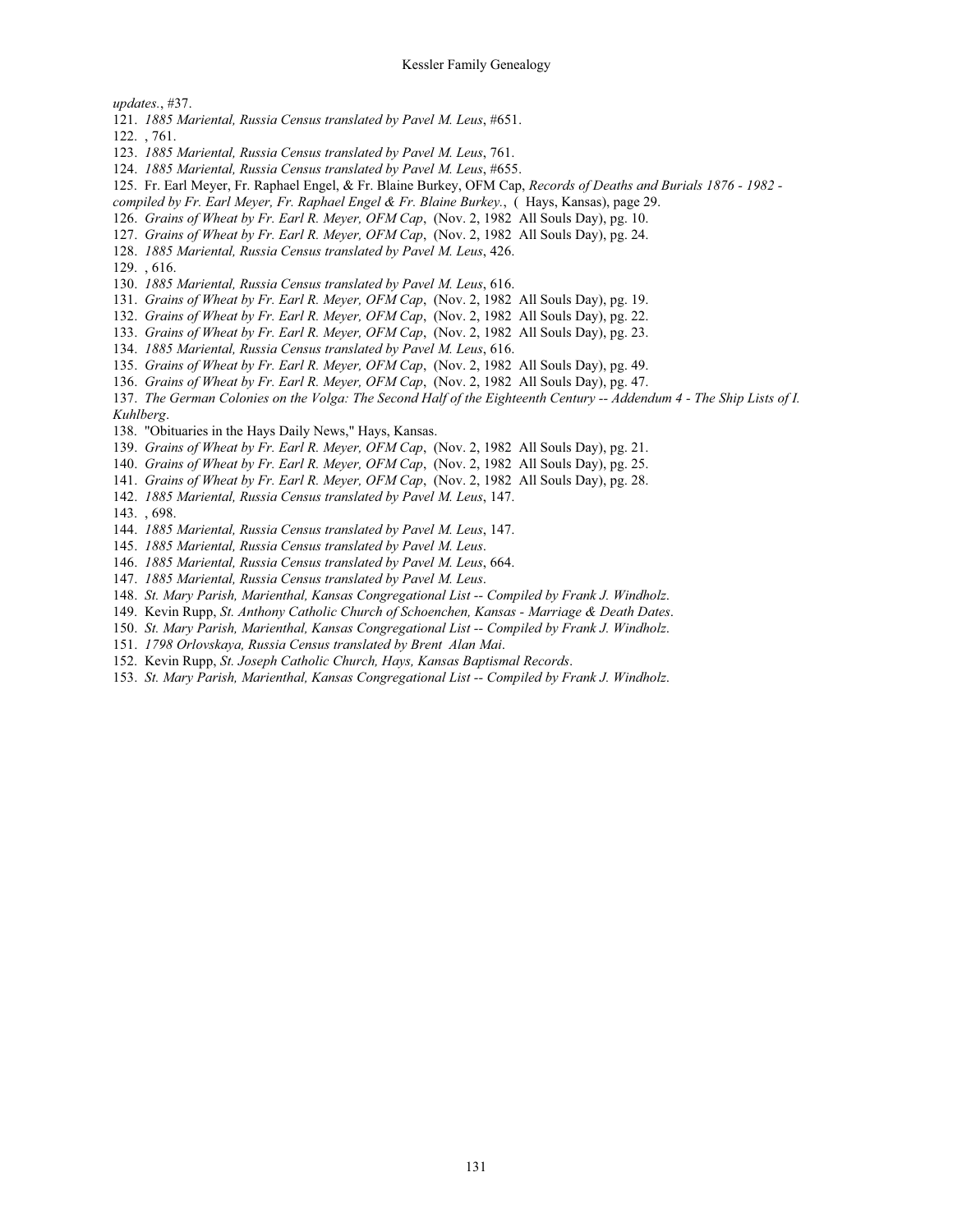#### *Index of Individuals*

#### **?**

*? -* Unnamed: 4 Unnamed: 83 Unnamed: 128 Unnamed: 10 Unnamed: 10 Unnamed: 11 Unnamed: 11 Catherine: 17 Cheryl: 114 Dianna: 125 Jana: 128 Joan: 72 Lisa: 51 Lois: 33 Lola: 33 Mary: 51 Norma: 32 Rox Ann: 101 Sheryl: 109 Susie Ann: 116

## **A**

*Achell -* Debra Ann: 101 *Ackerman -* Debra Louise: 85 *Adams -* ?: 31 *Adamson -* Christopher: 97 Jonathan Joseph: 97 Stephen Richard: 97 *Adcock -* Chelsea Marie: 125 James Thomas: 125 Joshua James: 126 Justin Lee: 126 *Albers -* Jennifer Christine: 88 *Anderson -* Jeremy: 85 Mable: 16 *Anna -* Maria: 8 *Anschutz -* Gary: 124 Judith Yvonne: 124 *Anton -* Unnamed: 5 *Appelhans -* Catherine: 26 Catherine (aka: Gross Katharina): 42 *Archer -* Max: 28 *Armstrong -* Arlin: 39 Bobby: 51 *Arnhold -*

Edgar J.: 38 Gary (name: Gerald G. Arnhold): 88 Gerald G. (aka: Gary Arnhold): 88 Kelly Ann: 88 Lauraine C.: 87 Norine: 82 Rita Mae: 38 *Arwine -* Andrew Shelby: 106 Joseph Dean II: 106 Michael Dean: 106 *Asselborn -* Joseph: 20 Maria: 20 Maria Anna Catharina: 8 Paulina: 13 Peter: 8 *Atencio -* Tina Lynn: 126 *Atkinson -* Jarolyn Sue: 52 *Atterberry -* Ethel L.: 61 *Auer -* Christopher: 96 Mathew: 96 Patrick: 96 Steve: 96 *Augustine -* Charles J.: 90 Franziska (aka: Proucipea Augustine): 16 Isadore J.: 90 Jessica Anne: 90 Michael Allen: 90 Michelle Marie: 90 Proucipea (name: Franziska Augustine): 16 *Ayers -* Darrin Wayne: 94 Derk Ray: 94 Gerald Wayne: 93, 94 *Ayres -* Donald: 110

#### **B**

*Backerdite -* Cameron: 25 *Baker -* George: 101 Kevin Lee: 101 Kimberly Ann: 101 Phillip: 101 *Banks -* Deborah Jean: 91 *Barbara -* Unnamed: 8 Unnamed: 8 *Barger -* Lori Diane: 93

*Barnard -* Amy: 89 *Barnes -* Aaron C.: 61 Clint Michael: 92 Danielle Marie: 92 Della Marie: 61 Dick Benjamin Monroe: 92 John Thomas: 92 Mark Anthony: 92 Michael David: 92 Tom Richard: 92 *Barnhart -* Ashley Nicole: 95 Lindsey Marie: 95 Robert Clyde: 95 *Barrett -* Roberta May: 50, 51 *Bartholomew -* Sherrie: 103 *Basgall -* Alfred L. (aka: Fritz Basgall): 73 Allan Francis: 73 Apollonia: 38 Brent Jeremy: 73 Clarence: 73 Fritz (name: Alfred L. Basgall): 73 Gerri Lynn: 96 Henry: 28 Mabel E.: 123 Scott Joseph: 73 Sue Basgall: 73 Wilfred Edgar: 96 *Bass -* Fern Beatrice: 61 Shelly: 90 *Bassett -* Kelly Marie: 98 *Becker -* Catharine: 14 Maria Anna: 9 Robert E.: 84 *Befort -* Clara: 20 Conrad: 20 Georgine: 77 John G.: 78 Leona Marie: 87 Margaretha: 37 Verna: 78 *Benavides -* Ana Laura: 70 *Bennett -* James E.: 107 *Bentley -* Jack Robert: 104 Jack Robert , Jr.: 104 *Beottler -* Donald: 72 Samuel: 72 *Berens -* Alvera: 50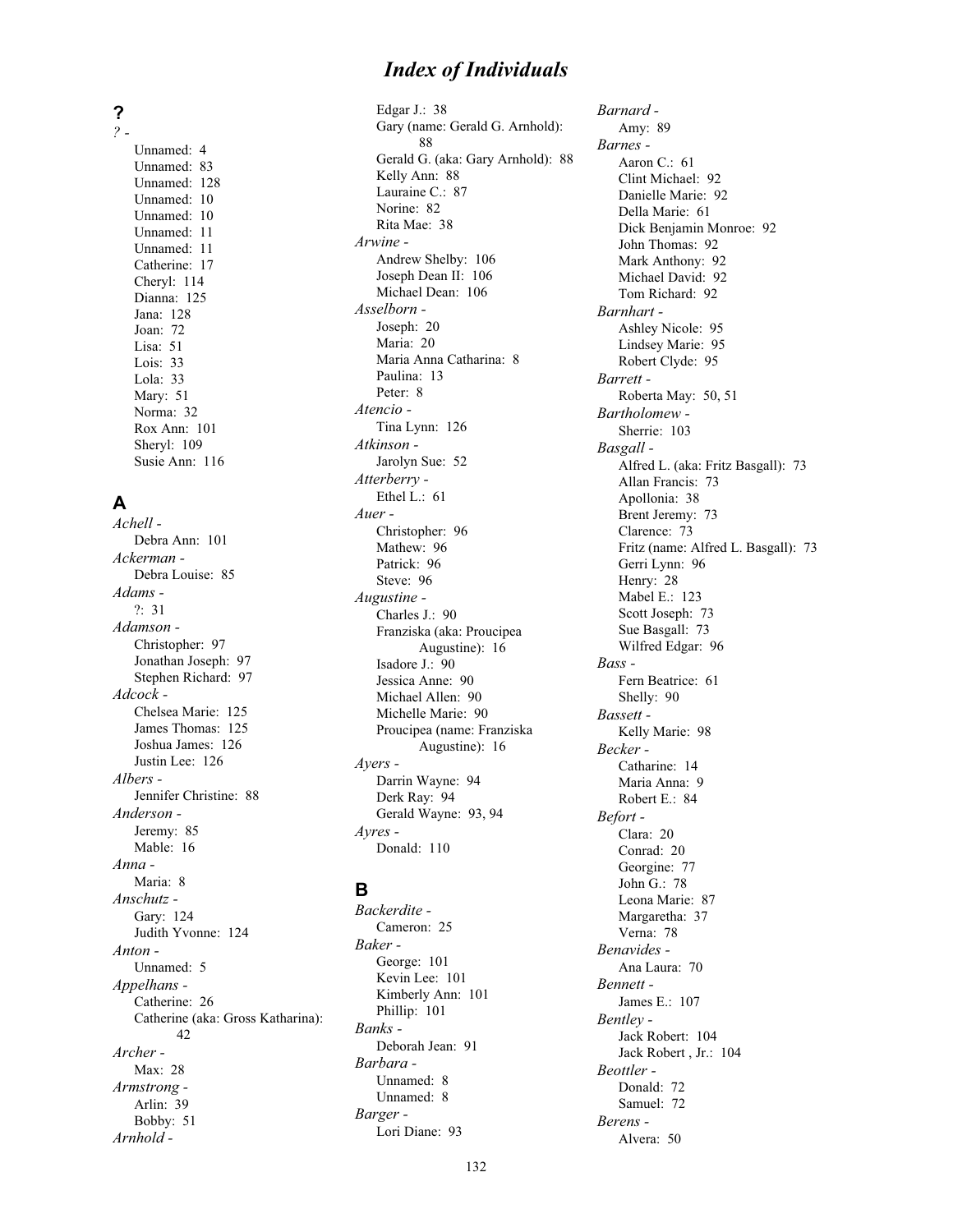Arlean Mae: 43, 83 Catherine Marie: 43 Dennis: 50 Donald: 54 Eugene: 54 Eugene Joseph: 54 Gerald: 50 Helen: 55 Ignatius Herman: 50 James: 50 Janice M.: 50 Leroy: 50 Linus: 50 Marian: 43, 83 Maynard: 50 Otto Henry: 43 Rita: 54 Ulrich H.: 43 William H.: 50, 54 *Bernard -* Brian: 114 *Berning -* Bernard Henry: 18 Francisca: 18 *Bernstien -* ?: 18 *Bersch -* Amalia: 13 *Betancourt -* Rhonda Dee: 92 *Betzer -* Michael: 102 Scott Michael: 102 *Beverly -* Unnamed: 120 *Bieber -* Mary: 26 *Bieberly -* Debra: 83 Lisa: 83 Terry , Jr.: 83 Terry , Sr.: 83 *Bieker -* Alexander: 45 Anna Maria: 15 Blake Joseph: 85 Brandy Leigh: 85 Brenda Sue: 45 Dale Joseph: 45, 85 Keith Francis: 45 Mable Frances: 45 Marvin J.: 45 Myra Kay: 46 *Biel -* Angelina Margaretha: 31 Catharina: 31 *Bielson -* LeRoy: 18 *Biera -* Jamie: 77 *Billinger -* Joseph (name: Peter Joseph Billinger): 11 Joseph: 11

Lorraine Elizabeth: 57 Peter Carl: 57 Peter Joseph (aka: Joseph Billinger): 11 *Binder -* Adolph: 37 Barbara Sue: 37 Donald Duane: 37, 72, 116 Elaine Marie: 37, 72, 117 Joseph: 37 Kathleen Rose: 37, 72, 117 *Bisgrove -* Dwayne: 65 Gordon: 65 Kenneth: 65 Kim: 65 *Bland -* Boyd: 89 Jamie Wade: 90 Jennifer Ann: 89 Jessica Lynn: 89 *Blankman -* David: 47 *Blocher -* Beverly: 34 *Bockwinkel -* Elizabeth: 96 *Boese -* ?: 31 *Bohler -* Angie: 113 *Bollig -* Barbara: 81 *Bond -* Adrian: 71 Benjamin Kyle: 71 Dale: 71 Matthew: 71 *Bonham -* Jo Denise: 87 *Boor -* Doug A.: 44 Harlan: 44 *Boos -* Lisa: 83 Maria Dorothea: 20 *Boschowitzki -* Amy JoAnn: 91 *Bose -* Dixie: 85 *Bottoms -* Mona J.: 70, 71 *Bowles -* Saundra (aka: Sauny Bowles): 63 Sauny (name: Saundra Bowles): 63 *Boxler -* Johannes: 8 Margaretha: 8 *Boyd -* Wanda Lou: 62 *Brach -* Beverly: 118 *Brackney -* Shirley: 68

Stephen: 68 *Braden -* Jessie: 58 *Brau -* Linda: 86 *Braun -* Adam J.: 55, 89 Albertina: 55 Anna Maria: 81 Charlene: 89 David Lee: 88 Helen Frances: 123 Jared Lee: 88 Marla Kay: 88, 123 Mary Jane: 91 Pauline Ann: 82 Sr. Peter John: 88 Ronald Lee: 88 Sandee Kay: 88, 123 *Breit -* Barbara: 46 *Brerendzen -* ?: 36 *Brown -* Bruce: 118 Christopher: 98 Eugene: 118 Gary: 93 Jerry: 98 Lorina K.: 93 Mary: 39 Matthew: 98 Matthew: 118 Tyler P.: 93 *Browning -* Jessica: 61 *Brungardt -* Anna: 49 Katherine: 88 Leroy: 36 Mary Ellen: 81 Peter J.: 81 *Brunkmeyer -* Janest: 33 *Bruntz -* Curtis: 67 *Buchholz -* Della L.: 46 *Buck -* Stephanie: 82 *Buffington -* Gregg: 95 *Bullock -* Brenda Jean: 126 Colleen Kelly: 103, 126 Darrin Floyd: 126 Floyd Gene: 103, 126 Floyd LeMoy: 59, 102, 103, 126 Franklin Leroy: 58 Heather Louise: 126 Jason Lee: 103 Jennie Lee: 59, 102 Jerry Allen: 103 Joe Samuel: 59, 103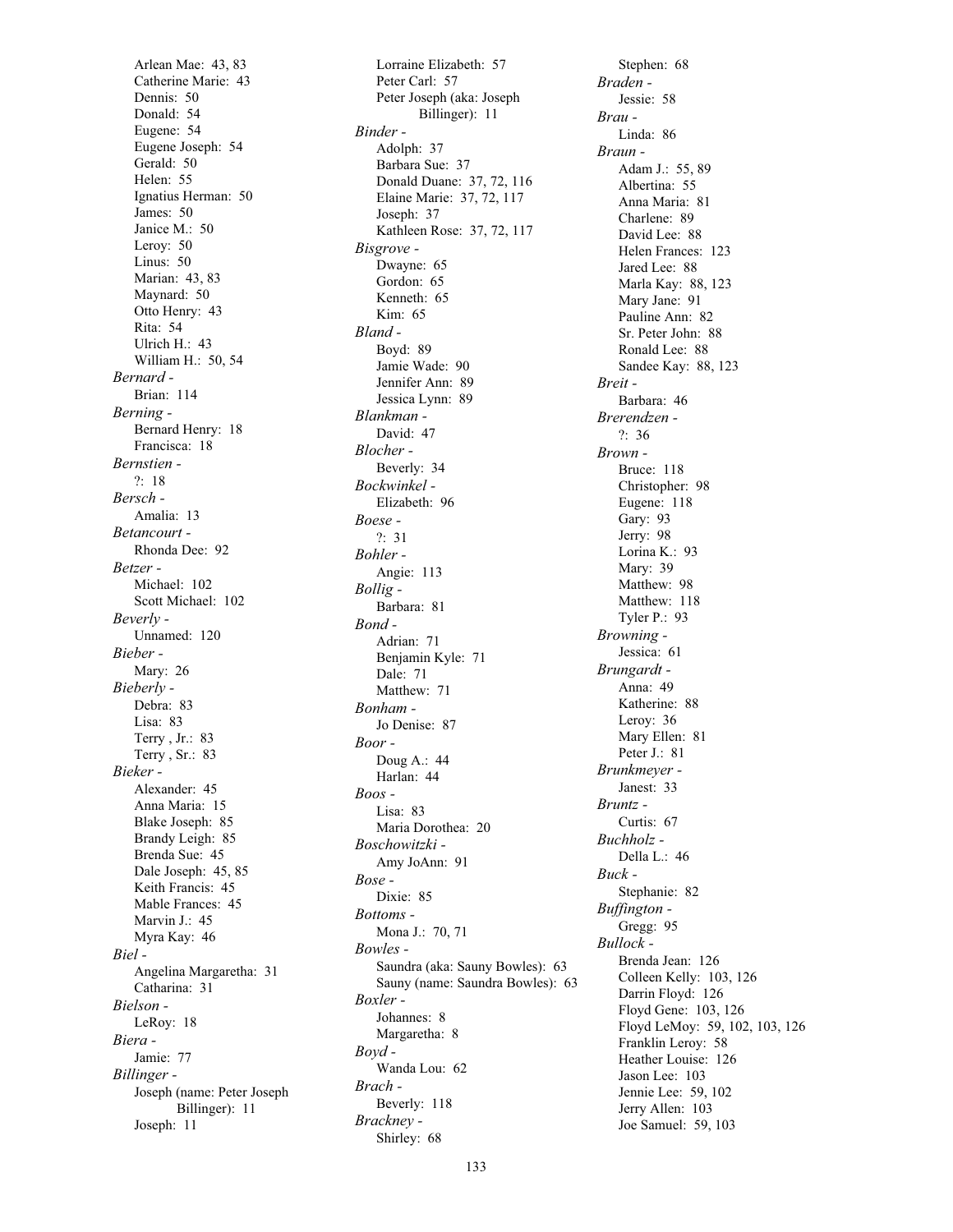Jolene Cherie: 103 Kacey Marie: 126 Keeley Shay: 126 Lloyd Franklin: 103, 126 Lovena Snow: 59, 103 Samuel Alonzo: 58 Theresia Irene: 103, 126 *Bumpus -* Carol Ann: 54 Daniel Joseph: 54, 97 Frances Irene: 54, 97 Jeannie Marie: 54, 96 Joseph Daniel: 97 Lloyd: 54 Louis Allan: 54, 97 Louis Allan: 97 Melesina Rose: 97 Michael Lloyd: 54, 96 Michael Lloyd: 97 Tabitha Trelaine: 97 Trenton Michael: 97 Tressie Trelain: 97 *Bumsted -* Nancy Lynn: 52 *Bunker -* Dana Jean: 108 David Charles: 108 David Charles , Jr.: 108, 127 Kylie Ann: 127 Nicole Marie: 128 Scott Lenwood: 108 *Burgardt -* Collen: 81 Glen Francis: 81 *Burgess -* Rachel Lee: 108 *Burghardt -* Agnes: 56 Dawn: 86 Sr. Elmer: 56, 100 Jr. Elmer: 100 Gerald Lee (aka: Jerry Burghardt): 86 Gretchen: 86 Jacob: 86 Jarrod: 86 Jerry (name: Gerald Lee Burghardt): 86 Joleen: 100 Kay Ann: 56 Lucille: 56 Norman Franz: 81 Peter: 56 Randall Lee: 86 Rose: 46 Shawn: 86 Sheldon: 86 Stephanie: 86 *Burkhart -* Allen (name: Richard Allen Burkhart): 47, 86 Amanda Lee: 86 April Marie: 86 Bradley Thomas: 86 Chantel Marie: 85

Clarence: 46 Connie Louise (name: Constance Burkhart): 47, 86 Constance (aka: Connie Louise Burkhart): 47, 86 Darwin Glenn: 85 Derek: 86 Donald Dean: 47, 85 Elaine Marie: 47 Gary Lee: 47, 85, 86 George P.: 46 Harold: 46 John Lee: 86 Justin Wayne: 86 Linda: 46 Mark William: 47 Mary Linda: 47 Michelle Marie: 85 Norman Rene: 47, 86 Patricia Jane: 47 Richard Allen (aka: Allen Burkhart): 47, 86 Roger James: 47, 86 Shelly Lyn: 86 Sylvester P.: 56 Thomas Eugene: 47, 86 Troy Allen: 86 Wayne William: 86 Wilfred: 46 William A.: 46 Wilma: 70 *Burleson -* Kenneth: 50 *Burton -* Berniece: 50 *Bush -* Barbara Ann: 100 Pamela Marie: 100 Ronald: 100 Stephen Lee: 100 *Buss -* Carol (name: Carol Christensen): 75 *Byblow -* Edie Lyn: 114 Erin Leigh: 114 Janine: 114 Jesse: 114 Terrance James: 114 *Bydalek -* Becky Lynn: 58, 102 Clem: 57 Debra: 58, 101, 102 Karlo: 58 Kenneth L.: 57, 58 Kent: 58 *Byrd -* Lisa: 52

#### **C**

*Calvert -* Clay: 72 Kelly: 72 *Carmen -*

Unnamed: 110 *Carroll -* Ann Nicole: 116 Jennifer Lynn Gail: 116 Michael: 116 Mitchell Paul Binder: 72, 116 *Carter -* Bernice A.: 60 Marcella: 115 *Case -* Angie: 102 Daniel: 101, 102 Stacey: 102 *Casper -* Gary: 80 *Castello -* Anna Maria: 59, 105 Ashley Marie: 106 Brandon Scott: 106 Caarissa Irene: 106 Chester Leroy: 59 Chester Leroy , Jr.: 59, 106 Esther Lee: 59, 105, 127 Jennie Lynn: 59, 105, 127 Kathy Joan: 59, 105, 127 Kristina Michelle: 106 Scott Allen: 106 *Cervantes -* Joshua James: 98 Raquel Alisha: 98 Roy A.: 98 *Chaffin -* Larry: 42 *Chamberlain -* James: 47 *Chappin -* Carl L.: 42 *Chase -* Heather Renee: 109 *Chesley -* Tom: 114 *Chestnut -* Michaela: 44 *Chew -* Nancy Ruth: 75 Otto P.: 75 *Chivilicek -* Anton: 31 Arlene Rose: 31 Henry James: 31 Irene Paulina: 31 James: 31 John: 31 Joseph: 31 *Christensen -* Carol (aka: Carol Buss): 75 *Clark -* David Michael: 109 Debi: 120 Lois: 71 Phyllis: 95 Thomas: 120 *Cline -* Craig S.: 99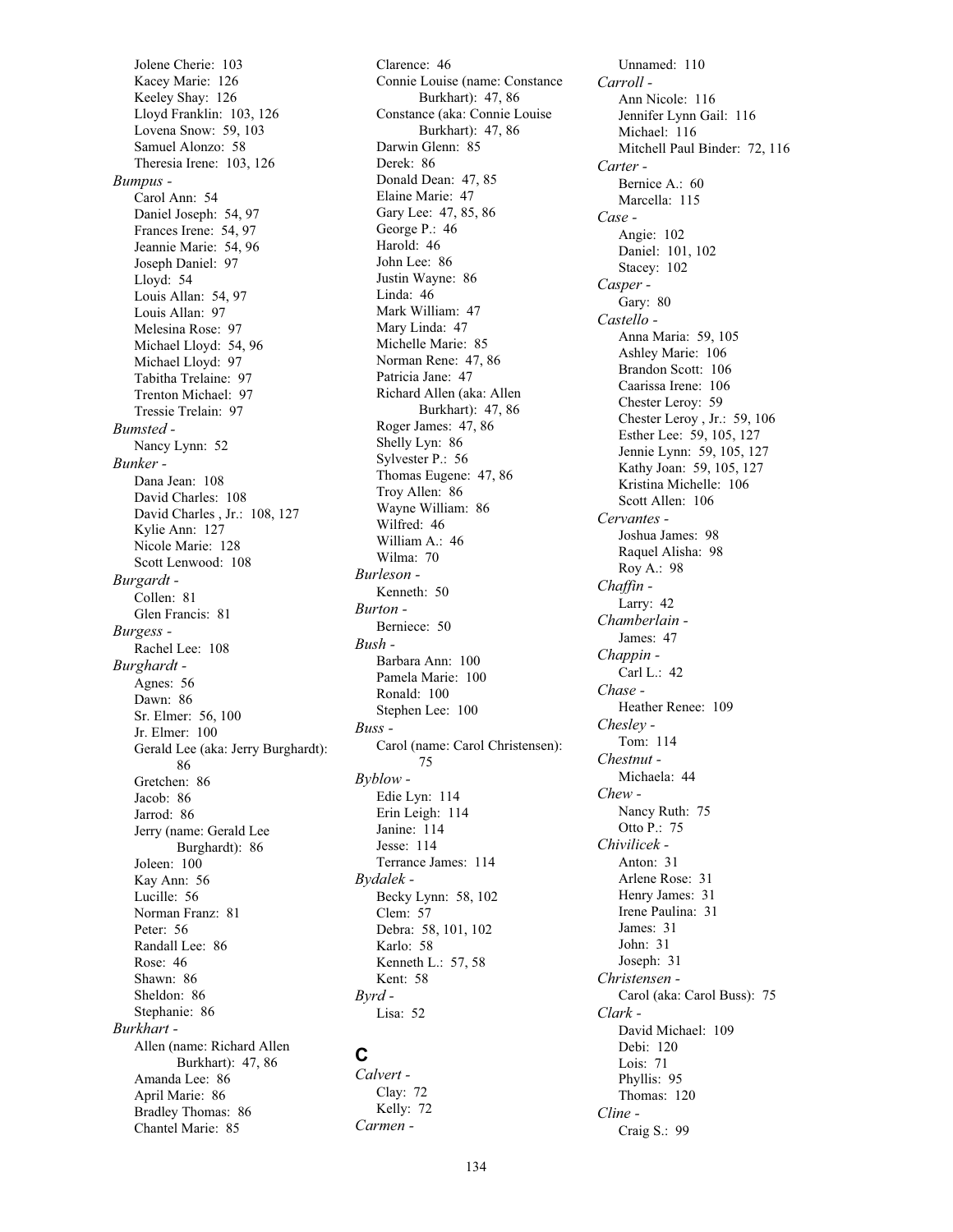Eric Scott: 99 Harold F.: 99 Megan Renee: 99 *Cochran -* ?: 36 *Cohagan -* Crystal Rebkah: 106, 127 Herbert Martin: 60, 106, 127 Herbert Roland: 60 Michael Scott: 127 Roland John: 106 Virgil Lavern: 59 *Coker -* Frances: 67 *Cole -* Donald Edward: 106 Erica Louise: 107 Jack Wayne: 107 Pamela Renee: 107 Ryan Wayne: 107 Zachery Edward: 106 Zachery Edward , Jr.: 106 *Comeau -* Matt: 68 *Connell -* Alan Charles: 65 Ralph: 64 *Cooper -* Lauren Lee: 113 Matthew Jordan: 113 Tony: 113 *Corrigan -* Blanche Margaret: 34 Hugh: 34 *Cox -* Krista Elaine: 86 *Cozadd -* Kenneth Oliver: 28 *Craft -* Connie Kay: 85 *Creamer -* Michael: 47 *Creson -* Patricia: 50 *Cromwell -* Larry Dee: 52 Ronald: 52 *Croope -* Harold R.: 60 Helen May: 60, 61 *Cruce -* Steven R.: 78 *Crumm -* Cristina Lavern: 107 *Cummins -* Jody Lea: 122 *Cunningham -* Gladys Nadine: 103 Nancy: 79 *Cyndi -* Unnamed: 51

*Dack -* Sabina: 11 *Daddow -* Peggy: 45 *Dahlheimer -* Elisabeth: 15 Georg (name: Johann Georg Dahlheimer): 6 Johann Georg (aka: Georg Dahlheimer): 6 *Dailey -* Teresa Jane: 120 *Dale -* Andrew Wayne: 93 Christopher Ryan: 93 Elizabeth Ann: 93 Raymond Keith: 93 *Damron -* Carl Eldon: 105 Carl Eldon , Jr.: 105 Jennifer Marie: 105 *Darin -* Unnamed: 128 *Dauber -* Virginia: 77 *Davis -* Angely Lynn: 105, 127 Gerald: 38 Jeremy Lee: 105 Miranda Christine: 126 Nina Marie: 105 Ronald: 110 Stoney: 126 Terry Lynn: 105 Tyrus: 127 *Dawn -* Lisa: 102 *De Witt -* Brian Lee: 124 Kaylee Brianne: 124 Kelsie Brianne: 125 *DeBoer -* Cindy: 48 *DeBonsi -* Renee Jean: 108 *Dechant -* Adam: 30, 63, 113 Adam Mark (aka: Mark Dechant): 63, 113 Alfred: 29, 57, 101 Aloysius: 30 Alvin: 30, 62, 109, 110, 128 Alvin , Jr.: 62, 109, 128 Angela: 63, 113 Anna Margaretha (aka: Margareta Dechant): 22 Anna Marie: 32 Annetta: 57 Annie: 29 Arlene Marry: 41, 81 Autin Jared: 113 Bradley Gene: 112 Brian David: 100

Jr.): 62, 110 Carol: 57 Carol Ann: 57 Carol Darlene (aka: Darlene Dechant): 62, 110 Carol Sue: 41 Catharina Margaretha (aka: Margaretha Dechant): 21 Catherine: 32 Catherine Elizabeth (aka: Katie Dechant): 84 Chad Edwin: 58 Cherrie: 58 Christina: 62, 110 Christopher Allen: 58 Cindy: 57, 101 Clement: 29, 58 Darlene (name: Carol Darlene Dechant): 62, 110 Darrell: 57 David Allen: 62, 110 David Allen: 56, 100 David Michael: 55 Denise: 58 Donald: 62 Donna Marie: 58 Dustin Robert: 101 Dwane: 110 Earl (name: Rudolph Earl Dechant): 27, 55 Edwin Peter: 29, 58 Elaine Agnes: 27, 55, 98 Emily: 110 Emma: 30, 63, 112, 113 Eugene Joseph: 30, 62, 111 Eva Marie: 30, 63, 112 Gary Leroy: 57 Gary Mark: 63, 111 Gilbert A.: 29, 57, 101 Gilbert Duane: 57, 101 Heather: 100 Helen Mary: 47, 48 Henry John: 47 Irene: 29, 58, 102 James A.: 29, 58 Jamie: 101 Janet Marie: 56, 100 Janet Marie: 62, 110, 128 Jason Timothy: 58 Jerome Thomas: 31, 63, 113 Joann: 62, 109, 128 Johann A. , Jr.: 27 Johannes: 32 John C.: 29, 56, 100 Joleen Renea: 109 Joseph: 29, 30 Joseph: 29, 56, 101 Josephine: 29 Judy: 57, 101 Kathleen Marie: 57, 101 Katie (name: Catherine Elizabeth Dechant): 84 Kenneth: 52 Kevin: 58 Kimberly Marie: 101

Larry (name: Lawrence Dechant):

Bud (name: Raymond Dechant,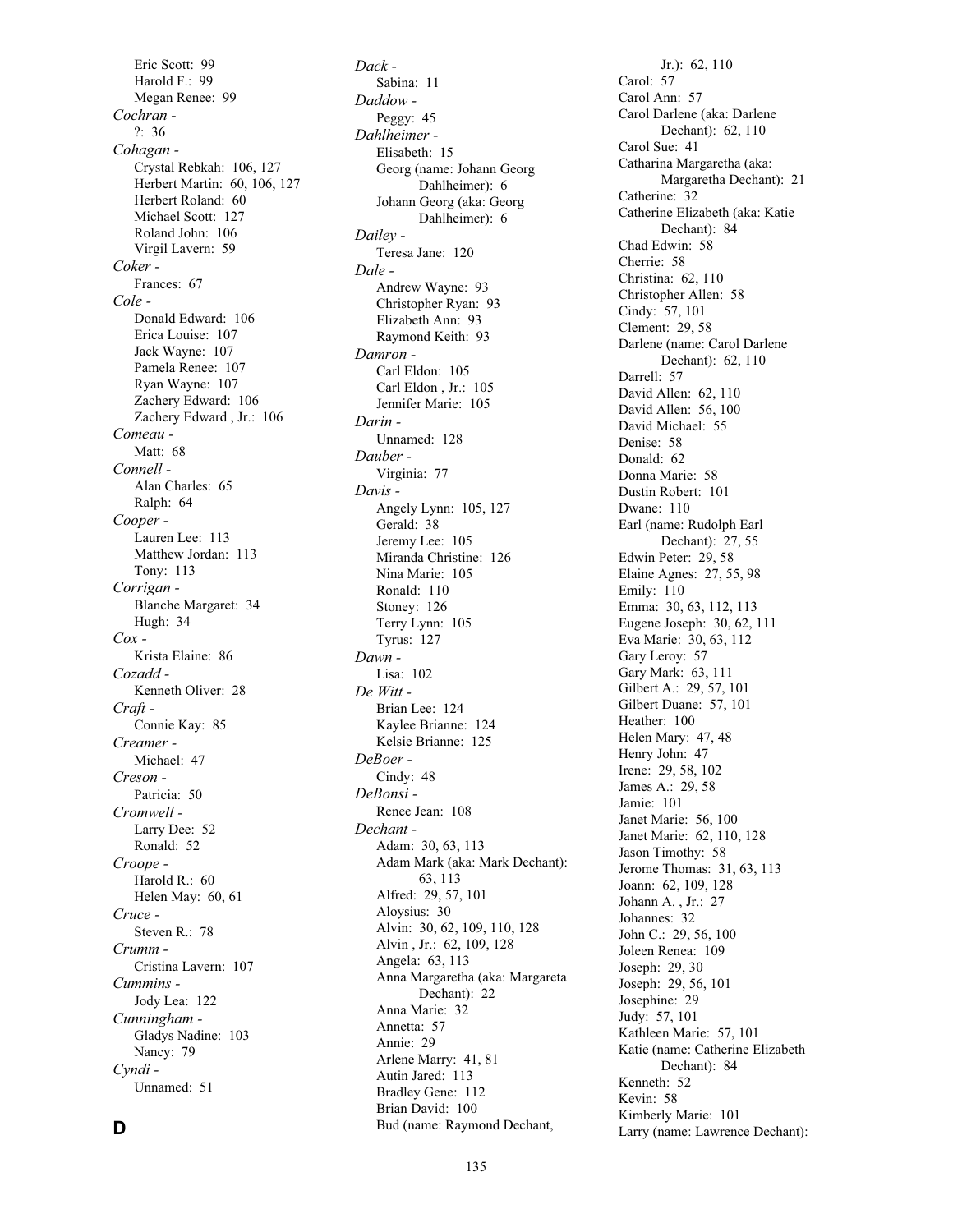30, 62, 111 Lawrence (aka: Larry Dechant): 30, 62, 111 Lee Ann: 109 Leo P.: 29, 57, 101 Leslie: 110 Marcie Arlene: 62, 111 Margareta (name: Anna Margaretha Dechant): 22 Margaretha (name: Catharina Margaretha Dechant): 21 Mark (name: Adam Mark Dechant): 63, 113 Mary Catherine: 29, 57, 58, 101, 102 Melissa Ann: 63, 113 Melody Ann: 62, 111 Michael: 41 Michael Anthony: 58 Michael Duane: 101 Michelle Leigh: 58 Nancy Jane: 57, 101 Nichole Lynne: 111 Norma Jean: 31, 63, 113, 114 Pamela Diane (aka: Pamela Piece): 62, 111 Pamela Sue: 62 Paul: 100 Pauline: 30, 62, 110, 111, 128 Peter: 29 Peter: 27 Rachel: 100 Randal Lee: 57, 101 Raymond: 30, 62, 110, 128 Raymond Aloysius: 110 Raymond , Jr. (aka: Bud Dechant): 62, 110 Rebecca Leah: 62 Renea: 57 Richard John: 56, 100 Robert: 29, 57, 101 Robert , Jr.: 57, 101 Rory Gene: 63 Ruby: 57 Rudolph Earl (aka: Earl Dechant): 27, 55 Sandra: 58 Scott Michael: 109 Shaun Lee: 101 Stephen Graig: 55 Steven: 58 Theresa: 27 Theresa Claire: 63, 113 Thomas: 58 Thomas Brent: 55 Tobey Coleen: 62 Valerie Christine: 109, 128 William: 30, 31 Zachaeus: 41 Zacheus: 29, 57 *Deering -* Alyssa Renee: 125 Jeremy: 125 *Degenhardt -* Mary: 63 Regina: 73

*Delgado -* Giselle: 97 *Dellabough -* Beverly: 114 Fred: 114 Rick: 114 Scott: 114 Susan: 114 Traci: 114 *Delwa -* Marianna: 15 *Demers -* ?: 32 *Desalvo -* Angelo: 67 Danny: 67 Michael: 67 Michelle: 67 *Dewey -* Ken: 96 *Dick -* ?: 87 *Diehl -* Glenn: 78 Gregory Scott: 119 Jeffery Scott: 119 Kasey Ann: 119 Katharina (name: Maria Katharine Diehl): 35 Kevin: 78 Lucas James: 119 Maria Katharine (aka: Katharina Diehl): 35 Michael Spencer: 119 Robert E.: 78, 119 Rudolph (aka: Rudy Diehl): 78 Rudy (name: Rudolph Diehl): 78 Stephen: 78, 119 Tomas Benjamin: 119 William (aka: Willis Diehl): 78 Willis (name: William Diehl): 78 *Dillman -* Alan James: 65 Albert: 20 Anna: 19 Anna Maria: 6 Anthony: 19 Arthur John: 32, 64 Austin Thomas: 65 Bill: 32 Blaine Michael: 114 Bradley Michael: 64 Branden: 115 Brenda Leah: 64, 114 Brett: 65 Brian John: 65 Carolyn May: 64 Catharine: 12, 19, 20 Cecilia: 11 Christian: 19 Christina Agatha: 32, 64 Clara: 19 Clayton: 115 Clemence Warner: 32 Clementine: 19

Cody: 65 Daniel: 115 Danielle Marie: 64, 114 David Thomas: 32, 65 Dean: 65 Denise: 64 Dennis Blaine: 64, 114 Dorothy Ann Theresa: 32, 64 Dorothy Carmen: 33, 66 Douglas William: 32, 65 Edmund: 19, 32, 64, 65, 114, 115 Edward Stanley: 32, 65 Elizabeth Ann: 32, 65 Florian: 19 Gabriel: 115 Heinrich: 12 Helen: 32 Henry Martin: 32, 64, 114, 115 Imelda Emma: 32, 66 Jacob: 12, 19 Jane: 64 Jean: 32 Jill: 64 Jim: 32 John: 19 John Martin: 32, 66 Julie Marie: 65 Kelsi Dawn: 65 Kenneth Charles: 32 Kenneth Martin: 64, 115 Kyle: 114 Lauretta: 32 Lawrence: 32, 64, 114 Lee: 65 Lillian: 32 Loretta Jean: 64, 114 Lorraine Esther: 32, 66 Margaret Mary: 32, 65 Maria: 19 Martin: 12, 19, 32, 64-66, 114, 115 Martin , Jr.: 19, 32, 64, 114 Nicky: 115 Patricia Marie: 32, 66 Patrick Edmund: 64, 115 Paulina: 19 Pauline: 19 Peter: 12 Peter: 12, 19 Peter: 12, 20 Peter: 20 Peter: 19 Ralph: 19, 32, 65, 66 Richard Alan: 64 Robert Edmund: 32 Roberta Irene: 32, 66 Ronald Peter: 32 Sabina: 12 Sabina: 19 Sean: 65 Shane Everett: 66 Shawn: 115 Shelby Lynn: 65 Shelley: 64 Shirley Catherine: 32 Susan Jane: 64, 114, 115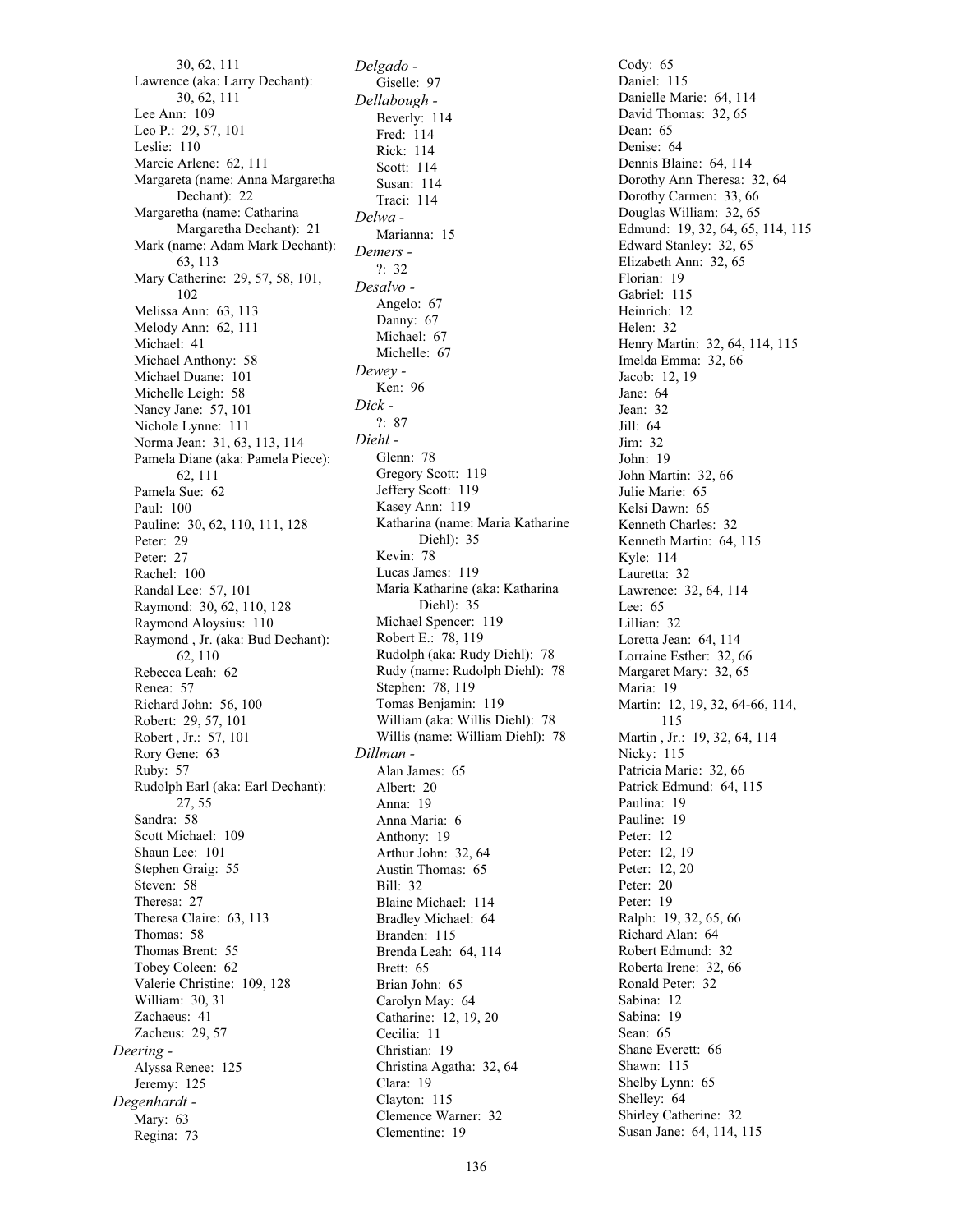Thomas James: 32 Travis: 114 Tyler Raphael: 66 Wilfred Irvin: 32, 65 Wilma: 32, 64, 114 Yvonne Marie: 32, 65, 66 *Dillon -* Austin: 90 Patricia: 90 *Dinges -* Agnes Marie: 40 Al (name: Alfred Dinges): 67 Albert: 67 Alfred (aka: Al Dinges): 67 Brenda: 31 Candi: 67 Charles F.: 80 Christian: 31 Darlene Marie: 41, 81 Darren: 32 David L.: 80 Dennis F.: 41, 81 Diane M.: 80 Doris M.: 41, 80 Doug D.: 67 Fidelis J.: 41 Francis: 41 Francis E.: 41, 81 Herman Joseph: 87 Isidore: 84 James D.: 81 Janet M.: 80 Joseph A.: 40, 41 Joseph Andrew: 80 Judith Marie: 41, 81 Judith R.: 87 Karen T.: 80, 120 Laurie: 81 LaVerne F. (aka: Vernon Dinges): 41, 80, 120 Lisa: 80 Lois Ann: 41, 81 Lorelei A.: 80 Luella: 41, 80, 120, 121, 128 Lynetta: 67 Lynn: 81 Martina Marie: 41 Randall: 80 Robert J.: 41, 80 Roger: 80 Seraphina: 62 Sherry: 32 Stephanie: 67 Tashia R.: 84 Thomas L.: 31 Thomas L.: 84 Tracy Lynn: 84, 122 Verlee: 41, 80, 121 Verlinda: 32 Vernon (name: LaVerne F. Dinges): 41, 80, 120 Vicki Jo: 81 Vicki L.: 80 *Dinkel -* Aegidius J.: 28 Allen Joseph: 42, 82

Amy: 76 Anna Catherine: 57 Arnita Elizabeth: 123 Brenda Sue: 42, 82 Catharina: 26 Cheryl Ann: 47 Clarence: 42 Clement Mead: 23 Craig Allen: 121 Daniel: 76 Danielle Rene: 121 Elaine: 42 Emily Rae: 82 Francis Michael (aka: Klena Frenk Dinkel): 42, 47 George F.: 47 James Paul: 76 Joseph J.: 27, 28 Joseph S.: 76 Karl Anthony: 82 Kathryn: 82 Kay Lynn: 82, 121 Kenneth James: 42, 82, 121 Kevin James: 82 Klena Frenk (name: Francis Michael Dinkel): 42, 47 Kurt Francis: 82, 121 Laurita: 28 Laverne W.: 28 Leon Joseph: 28, 55 Lidwina: 27, 28 Lori: 76 Lori Ann: 55 Louise Ann: 42 Mark George: 47, 86 Marlene Louise: 124 Megan Rose: 86 Michael Alexander: 86 Shirley Ann: 55 *Disbrow -* ?: 87 *Doerfler -* Anna: 35 Catherine C. (aka: Catherine C. Doerfler): 42 Catherine C. (name: Catherine C. Doerfler): 42 Juliana: 57 *Dolloff -* Kay: 76 *Dome -* Al (name: Alfred J. Dome): 44 Alfred J. (aka: Al Dome): 44 Carmalita June (aka: Lita Dome): 89 Donna: 44 George J.: 44 George John: 44 James Eugene: 47 Joan Lucillle: 47 Leonard (name: Leonard Clarence Dome): 89 Leonard Clarence (aka: Leonard Dome): 89 Leroy C.: 47 Lita (name: Carmalita June Dome):

89 Margaret Ann: 47 Martin: 47 Mary Jane: 47 Robert LeRoy: 47 Sharon Marie: 47 William Dean: 47 *Doneyson -* ?: 102 *Dorsey -* Bobbie Jo: 105 Kayla Lee: 105 Marcus Allen: 105 Robert: 105 Stephanie Merie: 105 *Downes -* Charles: 47 *Downs -* Alta: 104 *Dreher -* Christy Lynn: 102 Conrad , Jr.: 58 Dianne Kay: 58, 102 Johanna: 21 Johannes: 21 Jordan R.: 102 Joseph Alexander: 38 Joyce Marie: 58 Mark Alan: 58, 102 Shanna Kay: 102 Susan Irene: 58, 102 Vernon C.: 58 Vernon Duane , Jr.: 58, 102 *Dreiling -* Anna: 27 Catherine: 45 Darlene Ann: 100 Frank John: 100 Frederick F.: 100 Janice Elaine: 100 Joyce Ann: 44 June Marie: 44 Leo Francis: 44 III Leo Francis , Jr.: 44 Leo J.: 44 Lucille (name: Rosella M. Dreiling): 82 Rosella M. (aka: Lucille Dreiling): 82 *Droste -* Florence: 46 George: 36, 37 Herman: 18 Roman: 18 Shirley: 37, 72 *Duckworth -* Matthew A.: 96 Megan Louise: 96 Rachel Melesina: 96 *Dunlap -* Tina Lynn: 127 *Duran -* Freddie (name: Fredrick Duran): 111 Fredrick (aka: Freddie Duran): 111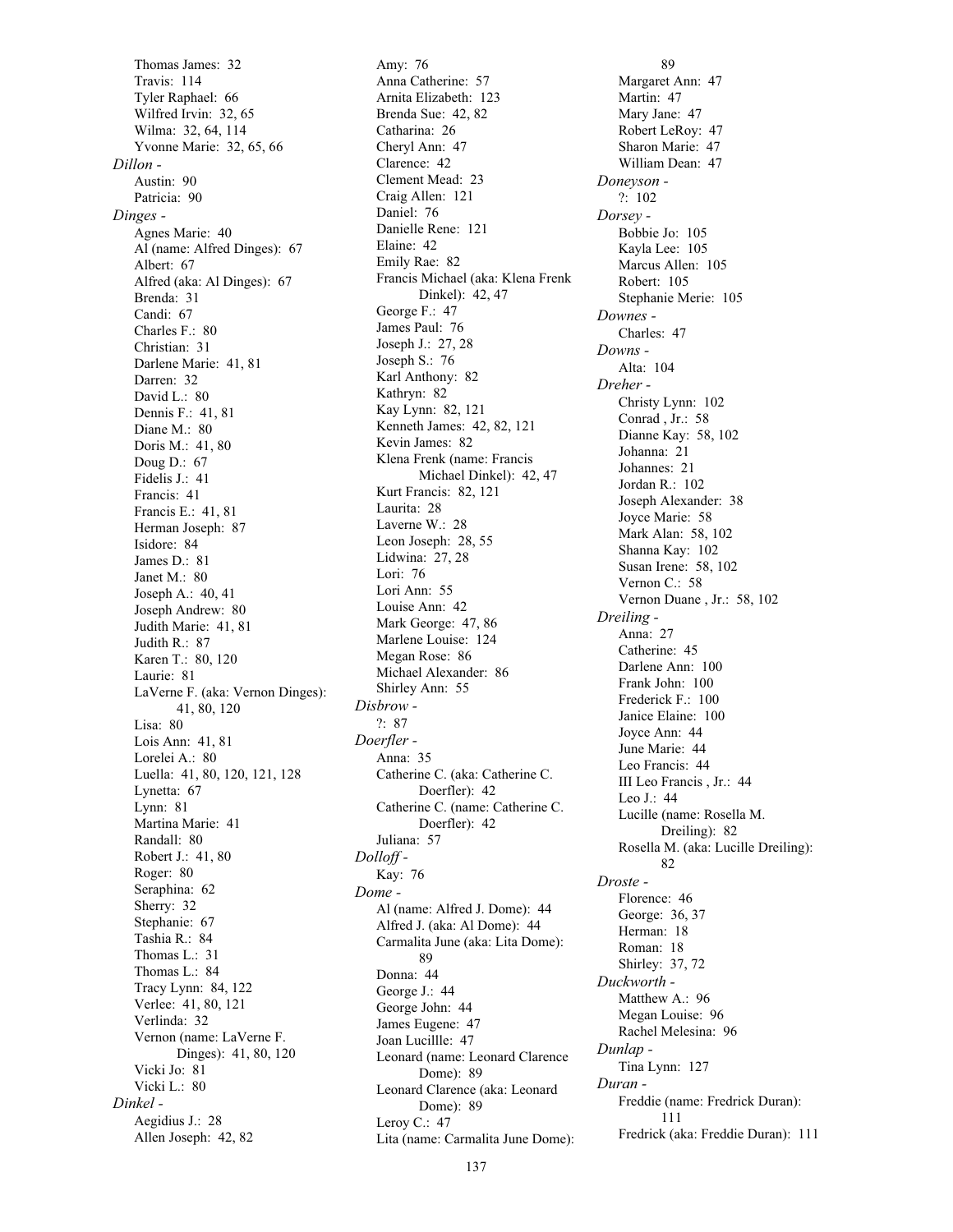Kayla Jade: 127 Silvio Errique: 127 *Durham -* Donna: 72

# **E**

*Eakin -* Bobbie: 96 Connie Dawn: 96, 125 Eric Lee: 96 Ryan Robert: 96 *Eberle -* Elisabeth: 10 *Eckhardt -* Elisabeth: 8 *Eitzman -* Cynthia Ann: 110 Jenneifer Lynn: 110 Katy: 110 Williard: 110 *Elisabeth -* Unnamed: 8 *Elliott -* Jeff: 37 Patrick: 28 *Engel -* Alex (name: Alexander Engel): 89 Alexander (aka: Alex Engel): 89 Amelia (aka: Emelia Engel): 40 Diana: 89 Emelia (name: Amelia Engel): 40 *Erbert -* Annette Marie: 83 Debra Mae: 83 Engelbert: 83 Gregory Joseph: 83 Joseph: 83 June Marie: 83 *Ethel -* Unnamed: 32 *Eubank -* Don: 28 *Eva -* Maria: 11 *Evans -* Betsy: 60 Dee: 107

#### **F**

*Fager -* Cristin Nichole: 119 David: 119 Shannon: 119 Wayne: 119 *Fahey -* Cyndii: 68 *Fakharin -* Mahamoud: 104 Shelia Mae: 104 *Falkenstein -* Arlene: 45 *Farmer -* Laura Lorraine: 107

*Farnsely -* Mary Ellen: 106 *Farrell -* Pat: 36 *Fayard -* ?: 87 *Feldman -* Linda Kay: 85, 86 *Felts -* Wes: 33 *Ferandez -* Ariella Chantel: 113 Damian: 113 *Ferguson -* Carol: 101 Dennis Deray: 89 Wesley: 101 *Fetsch -* Gloria: 69 *Fgou -* Kevin Dewayne: 106 *Figger -* Rodney Gail: 46 *Finlay -* Susan Jean: 112 *Fischer -* John: 128 Shawn Girard: 128 Shaylee Marie: 128 *Fisher -* Dora (aka: Dorothy Fisher): 41 Dorothy (name: Dora Fisher): 41 *Fishman -* Crystal Lynn Smith: 104, 126 Helen Frances: 104 Mark Russell: 104 Samuel Nolan: 104 *Fitzhugh -* Shirley: 31 *Flachs -* Franciscus: 16 Theresa: 16 *Flax -* Fred Gottfreid: 82 Pamela Lousie: 46 Paula Marie: 82 *Flegler -* Theresa: 94 *Flint -* Michelle: 54 *Flowers -* Heather Michelle (aka: Michelle Flowers): 110, 128 Kenneth: 110 Michelle (name: Heather Michelle Flowers): 110, 128 *Foster -* Jolene: 116 *Frank -* Dustin Lee: 119 Edward A.: 119

Joseph: 17 Lena: 17 Leon: 118, 119 Patrick: 17 Peter: 17 Jr. Peter M.: 17 Richard: 17 Rubert: 17 Seraphim: 17 Seraphim: 17 Victoria: 17 *Franz -* Otto L.: 21 *Freeman -* ?: 72 *Freiderberger -* Karla D.: 70 *Frey -* Clayton Robert: 66 Deanna Lynn: 66 Robert Allen: 66 *Frieberger -* Josephine: 62 *Friess -* Donald: 33 *Fritz -* Elisabeth: 8 Georg: 8 *Fross -* George David: 87 Rebecca Ann: 87 *Fuchs -* Margaretha (name: Maria Margaretha Fuchs): 9 Maria Margaretha (aka: Margaretha Fuchs): 9 *Fuerch -* Johann: 17 Paulina: 17 *Fuhrman -* Kristen Gabriele: 119 *Fukuhara -* Cindy Reiko: 120 *Furtak -* Irene: 64

#### **G**

*Gabel -* Alex (aka: Arthur Alex Gabel): 34, 68 Alex Christopher: 68, 116 Alex John (name: Alexander John Gabel): 33, 34 Alexander John (aka: Alex John Gabel): 33, 34 Anita: 34, 68 Arthur Alex (name: Alex Gabel): 34, 68 Ashley Nicole: 124 Austin James: 116 Brain Lee: 68 Calvin Wade: 116 Clara Leona: 34, 67 Craig Allen: 68

Francis: 17 Jennifer Kay: 119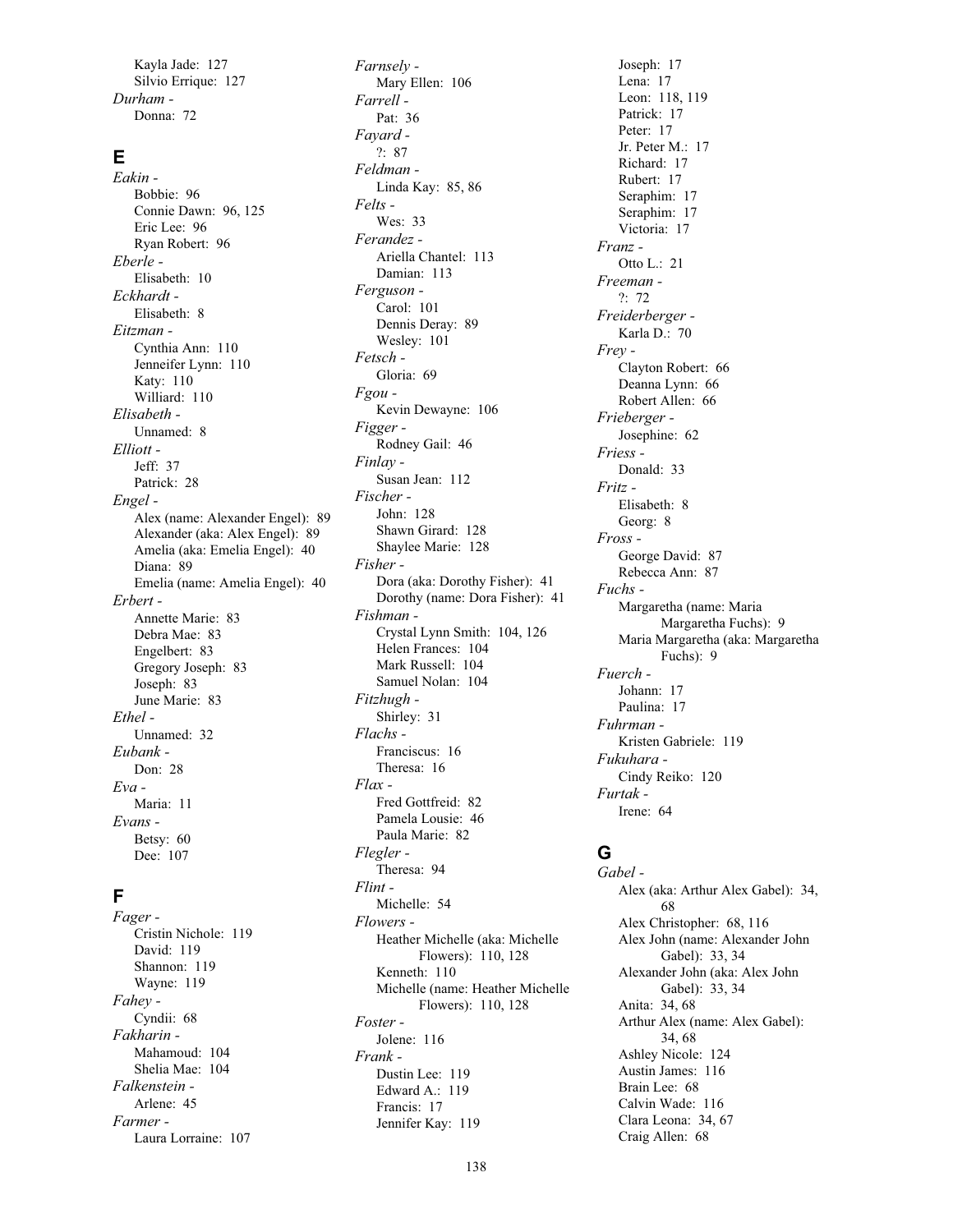Curtis Gene: 124 Eugene Vernon: 124 Florence: 34, 68, 115 Grant Allan: 116 Harold Dean: 34, 68, 116 Henry: 34 Henry: 34 Jacob Anthony: 34 Jeffrey: 68, 116 Kevin: 68, 116 Ludwig J.: 34 Madison: 116 Mellodee Kay: 34, 68 Michael: 124 Natisha: 116 Noland Ryan: 116 Penny Ann: 68 Richard: 34 Richard: 68 Taylor: 116 Valerie Kay: 68 *Gallo -* Shane: 84 *Gann -* Robert: 17 *Gano -* Gary: 128 Natasha: 128 *Gardiner -* May: 115 *Garnatt -* Janiece: 26 *Garza -* Ruth M.: 128 *Gaskill -* Cherise Henrie: 120, 121 *Gassmann -* Catharine: 14 *Gatlin -* Sally Lynn: 66 *Gatson -* Carol: 71 *Gatzki -* Ron: 32 *Gaul -* Patty: 47 *Geier -* Agatha: 19 Peter: 19 *Geist -* Adam W.: 15, 26, 51 Aegedia: 16, 28, 55 Alfred: 50 Alfred Andreas: 26 Alisa Louise: 53, 95 Amber Lynne: 120 Andrew Joseph: 94 Angela Marie: 94 Anna Margaretha: 16, 28, 55, 56, 99, 100, 125 Anselm W.: 16, 28, 55, 99 Anthony Peter: 52, 94 Anton: 15 Apollonia: 16, 27, 54, 55, 98

Ashley Simone: 94 Bradley: 92 Brandon: 91 Carol Ann: 55 Carol Sue: 52, 93 Casey Adrian: 99 Catherine: 16, 26 Chad: 92 Christa: 92 Dale Alvin: 52 Dale Francis: 50 Daniel J.: 52 David Paul: 52 Deanne Cammile: 53, 95 Dennis Frederick: 52 Don: 28 Donald Joseph: 52, 94 Donald Leo: 52 Donald Virgil: 27 Dorothy Ann: 27, 53, 95 Elaine Gaye: 52 Eleanora Elizabeth: 26 Ellen Sue: 52 Elsie Ann: 52 Emma Lucy: 52 Emmanuel Paul: 26, 51, 52 Ernest: 26 Estella Kay: 52 Esther Marie: 52 Eunice Mary: 52 Eva: 16 Evelyn Josephine: 52 Forrest Lenn: 53 Frank (name: Leo Francis Geist): 28 Garrett Lee: 92 Gary Eugene: 50, 91 Geraldine: 28 Hana Catherine: 94 Henry: 120 Hubertine: 26, 52 Isidore: 16, 27, 28 Jacob (name: Johann Jacob Geist): 15 James William: 52, 94, 125 James William , Jr.: 94 Jane Maria: 55, 99 Jane Marie: 50, 92 Johann Jacob (aka: Jacob Geist): 15 John Peter: 27, 53, 95, 96 Joseph: 15, 26, 52, 93 Sr. Joseph Gilbert: 120 Katina Marie: 94, 125 Kelly Ann: 91 Kelsey Michelle: 93 Kenneth Ray: 53, 96 Kimberly: 92 Landon: 91 Leo Francis (aka: Frank Geist): 28 Leona: 26 Leonard Joseph: 27, 53, 95 Linda Mae: 50 Lindsay Austin: 94 Magdalena: 16, 23 Marcella: 27

Marcus John: 96 Margaret Anne: 52, 94 Margaretha: 15, 26, 50, 51, 92, 93, 125 Marita Christina: 52, 94 Mary Ann: 28, 55 Mary Lou: 52, 93, 94 Mary Louise: 50, 92 Mary Pauline: 27, 53, 95 Matthew: 91 Matthew Joseph: 94 Melosina: 16, 27, 53, 54, 96-98, 125 Michael: 120 Michael Anthony: 94 Michael Joseph: 52 Michael William: 16, 27, 52, 53, 93-96, 125 Michelle Lea: 91 Monica Clara: 52, 94 Nathan Cole: 94 Nathan Michael: 99 Nicholas: 50 Patricia Beth: 96 Paul Christopher: 93 Paul Joseph: 50, 92 Rachelle Renee: 99 Randal Lee: 52, 93 Rita: 28 Ronald Francis: 50, 92 Rosa Magdalena: 26 Roseann Marie: 50 Ryan Jordan: 94 Sarah: 120 Sarina Rene: 94 Shane: 92 Sharlene Marie: 53, 96 Sharon Mae: 53 Shirley: 28 Shirley Kay: 53, 95 Tammara: 92 Tayla Kay: 99 Thomas Lee (aka: Tom Geist): 50, **Q1** Thomas Lee: 55, 99 Timothy Dale: 93 Tom (name: Thomas Lee Geist): 50, 91 Wilhelm: 15 Wilhelm Joseph (aka: William Geist): 26, 52, 93 William (name: Wilhelm Joseph Geist): 26, 52, 93 Sr. William F.: 28, 55, 99 Jr. William F.: 55, 99 William J.: 52, 93 William Michael: 27, 52, 93, 94, 125 *Gerber -* Gerald: 47 *Gerig -* Wayne: 67 *German -* Lynn R.: 47 *Gerstberger -* Loretta: 18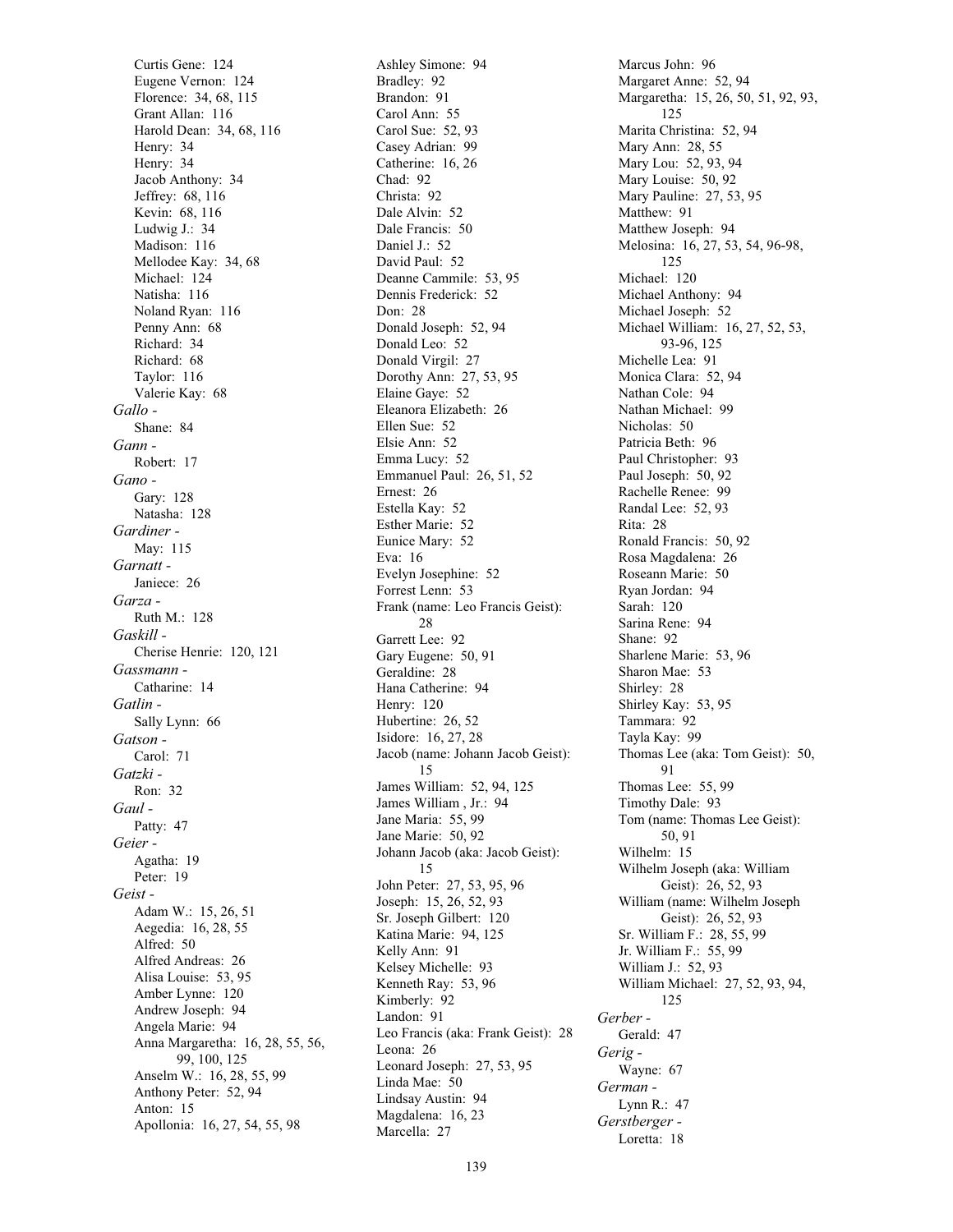*Gerstner -* Anna Maria: 21 Catharine: 12 Elisabeth: 25 Elizabeth: 34 Jacob: 25 *Geschwentner -* Regina: 83 *Gibson -* Aaron Paul: 99 Bradley Dwayne: 99 Dennis: 46 Gregory Allan: 99 Richard: 99 *Gieblein -* Elisabeth: 9 *Giebler -* Brian Robert: 75 Cherubina Mary: 78 Christine Marie: 75 Dennis: 39 Kenneth Alfred: 39 Kenneth J.: 39, 75 Mark Floyd: 75 Pamela Sue: 119 Peter G.: 39 Raymond John: 119 Jr. Robert Gene: 39 Sr. Robert Marcus: 39 Steven John: 75 Wayne Robert: 39, 75 *Gillis -* Lydia: 65 Nancy: 54 *Gilmore -* Glenda: 96 *Glacier -* Ron: 32 *Gladden -* Gary: 107 *Glass -* Eunice Darlene: 54 *Goldsberry -* Craig: 90 *Goldstein -* Kristina Marie: 97 Rocky: 97 Sylvan Aaron: 97 *Goodwin -* Adam William (aka: Bill Goodwin): 63 Bill (name: Adam William Goodwin): 63 *Gorackie -* Darlene: 72 *Gordon -* David H.: 72 Lindsay Marie: 72 Shane Paul: 72 *Gottschalk -* Curtis Allen: 50 Lorene B.: 118 Lucia: 40 Regina: 45

Sheila Marie: 128 *Goudy -* Jim: 101 Jim , Jr.: 101 Pamela: 101 *Grabbe -* Paulina: 49 *Graf -* Catharina: 20 *Grahn -* Andrew Daniel: 66 Caroline Louise: 66 Daniel Lloyd: 66 Daryl Raphael: 66 *Gramling -* Kurt: 68 *Grasser -* Gerald: 47 *Gray -* Dorothy: 97 *Green -* Crystal Lynn: 105, 127 Terry Lynn: 105 *Gregg -* Daryl Lynn: 91, 125 Denise Rene: 91, 125 Eldon Ardean: 91 Kenneth: 91 Matea Rene: 125 Torrie Lynn: 125 *Gross -* Calysta Ann: 118 Catharina: 12 Lorenz: 11 Maria: 67 *Guess -* Gaven James: 127 Glenn Gaven: 127

#### **H**

*Haas -* Anna: 78 Bob: 78 Brian: 78 Bruce: 78 Celestine: 38 Donald: 78 Franz: 38 Franziska: 17 Henry J.: 78 Michelle: 78, 119 Mike: 78 Rick: 78 Wanda: 116 *Hager -* Johnny: 74, 75 Randy Lee: 75 Rhonda Ann: 75 Ricky Todd: 75 *Hall -* Linda: 97 *Hammerschmidt -* Doris Mary: 124 Edward Joseph: 82

Virginia: 82 *Hammond -* ?: 26 *Hanson -* A. H.:  $17$ Erica Eva: 85 *Harper -* Doyle: 36 *Harris -* Dalton: 64 Dirk: 64 Tim: 63 *Harwood -* Leland: 38 *Haselhorst -* Emmerentia Marie (aka: Emmy Haselhorst): 74 Emmy (name: Emmerentia Marie Haselhorst): 74 *Hatch -* Dennis: 69 Jacquiline Renee: 69, 116 Kristy Kay: 69 *Hatheway -* Mike: 85 *Hathfield -* James: 98 Meoldy Ann: 98 Travis Lee: 98 *Hazel -* Gregory Thomas: 102 Megan Marie: 102 *Hebenbrick -* Elisabeth: 6 *Heil -* Anna Maria: 19 *Heile -* Margaretha: 7 *Heili -* Francis Rudolph: 16 Rudolph: 16 *Heizer -* Darren: 68 Kenneth: 68 *Helwig -* Margaretha: 12 *Henderson -* Connie Louise: 126 Jamie Michelle: 111 Levi Nicholas: 111 Michael James: 111 *Hendrickson -* Eric Alan: 115 Jay: 115 Lindsey Kay: 115 Logan Earl: 115 *Hendrix -* Elsie: 16 *Henrie -* Richard: 120 *Hensley -* Billie: 96 *Henson -*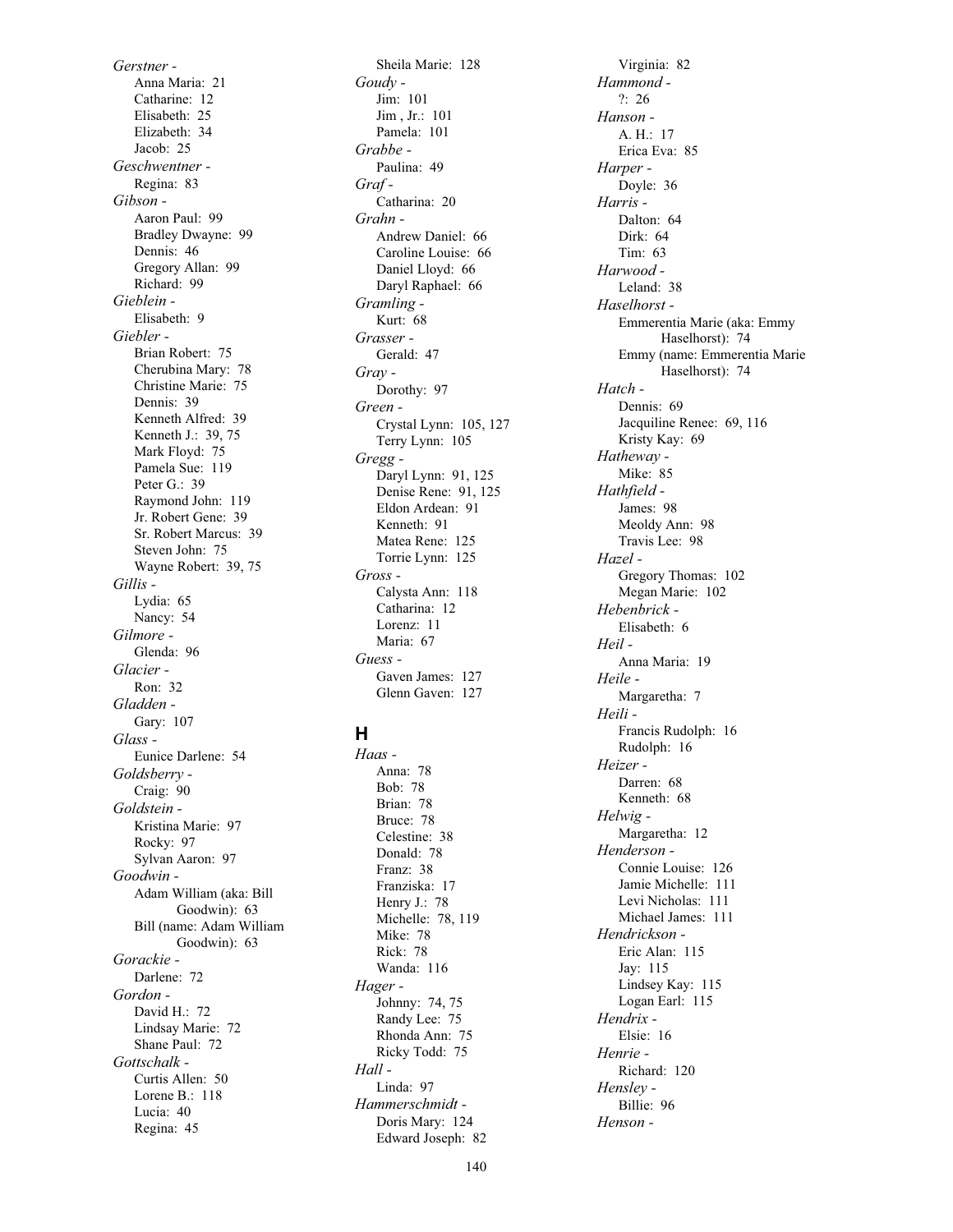Michael: 51 *Herl -* Aaron Wade: 90 Alice Edna: 25, 50, 91, 125 Allison: 79 Alvin Kenneth , Jr.: 49, 91 Alvin Kenneth , Sr.: 25, 49, 90, 91 Alyssa Marie: 90 Anton: 23 Armella Maria: 25, 49, 91, 125 Ashley Elisabeth: 90 Bernard: 40 Brandon: 79 Brenda: 79 Brent: 79 Celestine: 25, 48, 87, 122 Clinton Daniel: 90 Dale: 79 Damon: 79 Daniel Edwin: 49, 90 Danielle Janae: 90 Delilah Jane (aka: Lila Herl): 40, 78 Donald Anthony: 49 Donetta: 48, 87, 122 Edwin Jerome: 25, 49, 89, 90 Elizabeth: 79 Garrett Jerome: 90 Gloria Jean: 78, 119 Hieronimus (aka: Jerome Herl): 25 Hieronimus (aka: Jerome Herl II): 25 Irene: 25, 48, 49, 89, 123, 124, 128 Jacob: 23 Jared Kenneth Anthony: 91 Jeanette Marie: 49, 90 Jerome (name: Hieronimus Herl): 25 Jerome (name: Hieronimus Herl): 25 Joan Renee: 49 Johannes (aka: John Herl): 40 John (name: Johannes Herl): 40 Joyce Ann: 49, 90, 91 Karen Ann: 49, 89 Katelyn Christine JoAnn: 91 Larry Gene: 40, 79 Laurin: 40 Laurin Raymond: 40, 78, 79 Leander: 40, 78, 119 LeAnn: 78 Leona Marie: 25, 50, 91, 92 Leora: 40, 78, 119 Lila (name: Delilah Jane Herl): 40, 78 Lori Ann: 78 Maria Theresia (aka: Mary Herl): 23 Marietta: 25 Marla: 79 Mary (name: Maria Theresia Herl): 23 Mary Frances: 40, 78, 119 Neal Edwin: 49, 90 Pamela: 79

Paulina: 23 Raphael: 25 Regina: 25, 48, 88, 122, 123 Ronald Jerome: 49, 90 Sharon Kay: 49, 90 Sheena Rachelle: 90 Stanley: 79 Terry: 78 Thomas: 40 Wayne David: 49 *Herman -* Daniel Louis: 102 Darren Daniel: 102 *Hernandez -* Brianna Ranae: 113 Joel Austin: 113 Lenny: 113 *Herndon -* Mary Lou: 28 *Herold -* Valarie Jean: 75 *Heronema -* Allan Joseph: 55, 99, 100 Alvin: 28, 55, 99 Amanda Jean: 100 Angela Lynn: 99 Bernadine: 55, 99 Christie Michelle: 100 Christina: 28 Christopher Michael: 99 Clara: 29, 56, 100 Dorothy: 29 Edward John: 29 Elmer J.: 56 Helen: 28 Judith Ann: 99 Justin Martin: 99 Katherine: 29 Kathleen Ann: 56 Kenneth: 55, 99 Leroy J.: 56, 100, 125 Mary Alice: 28 Mathilda: 28 Richard: 55, 99 Robert: 28 Sherri: 100, 125 Tammy Joan: 99 Veronica A.: 28, 56, 100 Vicki Ann: 100 Wilhelm J. (aka: William J. Heronema): 28, 56, 100, 125 William Francis: 100 William J. (name: Wilhelm J. Heronema): 28, 56, 100, 125 *Heronoma -* Johan (name: Johannes Hieronyme): 28 *Herrhauser -* Apollonia: 10 *Herrman -* Agnes: 92 Alfrieda (aka: Frieda Herrman): 81 Anton J.: 80

Basilia Esther: 29, 30 Cleopha: 100 Darryl: 74 Elisabeta (name: Elisabeth Herrmann): 4 Frieda (name: Alfrieda Herrman): 81 Jacob: 120, 128 John Henry: 29, 30 Loretta: 30 Marissa Ruth: 128 Mary: 80 Maynard: 80 Quentin D.: 121 Ronald J.: 80, 120, 128 Stephen A.: 80, 120, 121 Trudy Ann: 80, 121, 128 *Herrmann -* Catharine: 9 Clara: 20 Elisabeth (aka: Elisabeta Herrman): 4 Elisabeth: 19 Jacob: 19, 20 Karl: 4 Louise: 14 Maria Catharina: 4 Nicolaus: 20 *Hertel -* Agnes M.: 25 Alexander: 24 Alexander: 24 Alfred: 25, 47 Amber Renee: 87 Barbara: 37 Becky: 48 Cary Sue: 85 Celestina: 24 Craig Thomas: 48 David Alan: 48, 87 Dennis Edwin: 46 Derek George: 87 Diane Sue: 48, 86, 87 Edmund: 24, 46, 85 Edwin: 25, 46, 85 Gerald: 46, 85 Glen: 48 Haley Ann: 85 James Galen: 48, 87 Janis Elaine: 48, 87 Jeanne Ann: 47 Jeffrey Allen: 48, 87 John: 87 Jolene: 48 Joseph F.: 25, 48, 87 Karen: 48 Katherine: 32 Keith Robert: 48 Kenneth Edmund: 46, 85 Kevin Paul: 48 Lucas Michael: 87 Lynette: 46 Lynn Victoria: 46 Maria Marcella: 24, 25 Martina Marie: 25, 46, 85, 86 Marvin Joseph: 46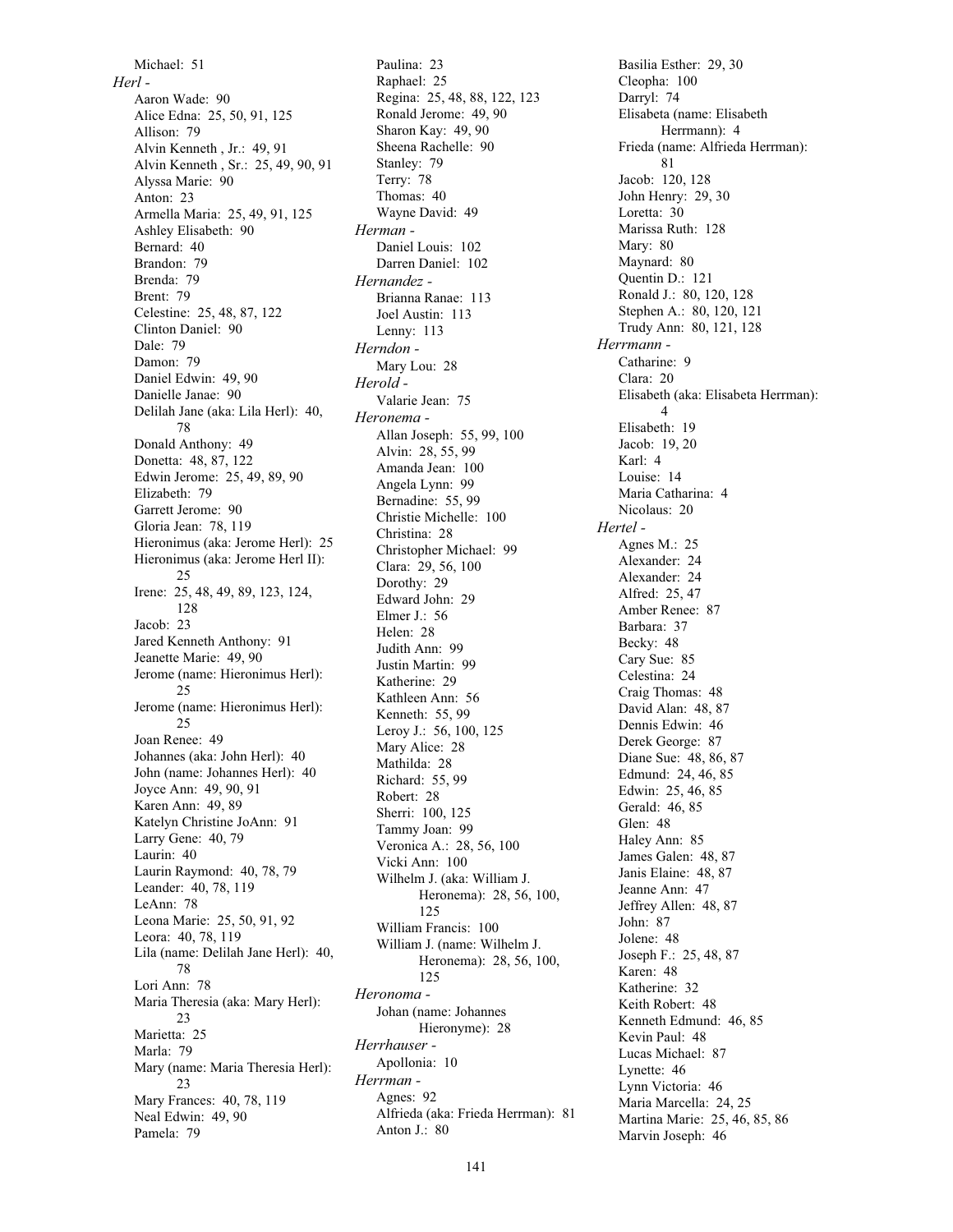Mary Ann: 25, 47, 86 Matthew Alexander: 85 Megan Paige: 87 Michelle Lynn: 47 Regina T.: 25, 47 Rex: 48, 87 Rosa: 42, 47 Shari: 87 Stephanie: 85 Tami: 85 Theresa: 85 Thomas Leon: 46, 85 Tonya: 85 Troy: 85 Wayne: 46, 85 Wilfred Joseph: 25, 47, 48, 86, 87 *Hieronyme -* Johannes (aka: Johan Heronoma): 28 Sr. Nicholas: 28 *Higgins -* Adam: 122 Cherie: 87 Curtis: 87 Jarrell: 87 Kristine: 87 Randall Lee: 87, 122 Sonja: 87 Tamara: 87 *Hild -* Catharine: 19 *Hines -* ?: 83 Heather: 83 *Hirt -* Chad William: 66 Donald Raymond: 66 Janella Rae: 66 *Hixon -* Connie Jo: 79 *Hobbs -* Lynn Ward: 53 *Hoffman -* Anna Maria: 10 Apollonia: 10 Beverly: 45 Catharine: 15 Christina: 10 Daniel Joseph: 90 Frank (name: John Francis Hoffman): 55 Gary Francis: 55 George: 10 Heinrich: 10 John Francis (aka: Frank Hoffman): 55 Ken William: 55 Rosa: 15 Sandra: 90 Terrie Lee: 57 Theresa: 10 Wayne: 54 *Hoffmann -* Alexander: 10, 15 Catharine Elisabeth: 10

Johannes Jacob: 10 Michael: 10 Michael: 10 Michael: 55 *Holland -* Jody Marie Helen: 105 Leslie Kay: 105 Rolph: 104, 105 *Holubesleo -* Anastasia: 23 *Hones -* Venita: 17 *Horne -* Angela Marie: 72, 117 Brandon Chase: 117 Brian Lee: 72, 117 Ronald Gene: 72 Ryan Michael: 72 Travis: 72 *Howe -* Carl J. , Jr.: 123 *Howl -* Jana Lynne: 123 *Huck -* Madeline Lela: 88 *Huffman -* Byron: 17 *Hughen -* Richard Thomas: 80 *Hughes -* Shirley: 28 *Hull -* Adam David: 106 Amanda Kay: 106 Dennis Nathan: 106 Herbert Dean: 106 McKayla Desiree: 106 Veronica Lynn: 106 *Humbolt -* Carol: 50 *Hunt -* Brad: 75 Delbert: 95 Jason Dean: 95 Spencer Alan: 95 *Hurtado -* Donald Lee: 112 Robert: 112 *Husch -* Anna Maria: 8 Catharina: 8 Elisabeth: 8 Johannes: 8 Margaretha: 8 Peter: 8 Sabina: 8, 12, 19, 20, 32, 64-66, 114, 115 *Huser -* Arlene Elizabeth: 84 Geralyn Marie: 84 Henry Matthew: 84 Leon Francis: 84 *Husselman -* Chris: 73

#### **I**

*Ibarra -* Brenden Lee: 117 Roy: 117 *Inman -* Magdaline: 107 *Issinghoff -* Carla Ann: 77 Linus Clinton: 77

#### **J**

*Jackson -* Marissa Mae: 116 Randy: 116 *Jacobe -* Mark Allen: 81 Melissa Marie: 81 Robert G.: 81 Scott Robert: 81 *Jacobs -* Albina: 44 Alicia Marie: 99 Anna Margaret (aka: Margaret Jacobs): 75 Bridget: 84 Brigitta: 43 Edna: 76 George (name: Victor George Jacobs): 73 Leona M.: 117 Margaret (name: Anna Margaret Jacobs): 75 Sheila: 73 Victor George (aka: George Jacobs): 73 *Jamison -* Terry: 76 *Janke -* Deborah Lynn: 112 Tammy Marie: 114 *Jantz -* Corey Edwin: 90 Gary Edwin: 90 Tobias Tyson: 90 Vanessa: 90 *Jay -* Thayl: 75 *Jenkins -* Karen Marie: 58 Orin M.: 58 *Jensen -* Donella R.: 52 *Jones -* ?: 17 ?: 60 ?: 60 Anthony Michael: 127 Brittany Marie: 127 Carolyn Louise: 60, 106, 127 Charlene: 60 Darlene: 60 Donald Willard: 60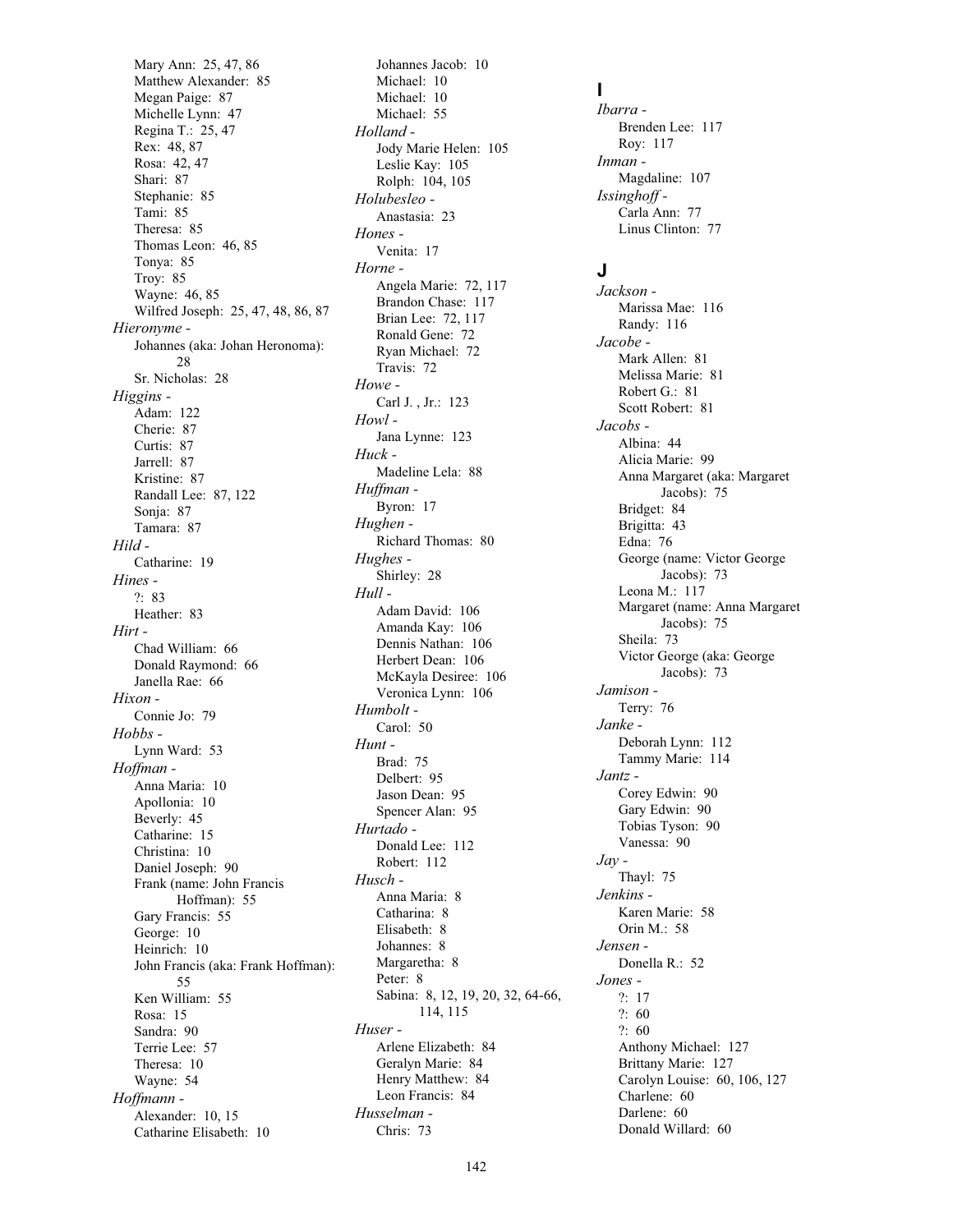Donald Willard , Jr.: 60, 107 Donna Louise: 106, 127 Douglas Allen: 68 Jamie Dawn: 107 Joseph Walker: 60 Julie Louise: 107, 127 Karen Ann: 60, 106 Kelly Ann: 107 Kelly Jonathan: 60, 107 Kendra Nicole: 107 Leann Katherine: 107 Lucille Marie: 60, 107 Luella Elaine: 60, 106 Myrna: 74 Priscilla May: 60, 107, 127 Regina May: 60, 107 Ronald Lee: 60 Steven Allen: 60 Tara Lee: 107 Willard Walker: 106 *Jordan -* Elizabeth Ann: 107 *Jost -* Jacob: 19 Joseph: 19 Martin: 19 *Juzyk -* Rose Marie: 65

## **K**

*Kamaraad -* Judy: 54 *Kapp -* Anna Elisabeth: 9 *Karlin -* Al (name: Albert A. Karlin): 26 Albert A. (aka: Al Karlin): 26 Alexander: 26 Anton A.: 49 Beatrice: 38 Catherine: 76 Dorothy F.: 49 Mary Ann: 26 Mildred M.: 82 Patricia Ann: 86 Pauline: 76 Robert A.: 26 Ronald: 29 *Karman -* Gary: 111 Rhond Marie: 111 Shawna Kaye: 111 *Kaster -* Marvin: 50 *Katharina -* Gross (name: Catherine Appelhans): 42 *Kaumans -* Brianna: 123 Timberlynn Patricia: 123 *Keeney -* Elizabeth: 72 *Keever -* Leota: 91

*Kelbler -* Andreas: 15 Anna Maria: 15 Anton: 21 Anton: 21, 22 Maria: 22 Maria: 22 *Kellers -* Mary Catherine: 88 *Kemnitz -* Denise: 68 Ed: 68 John: 68 Kathy: 68 Ken: 68 Mary: 68 *Kendrick -* Jo Ann: 118 *Kennedy -* Carol Louise: 53 Clarence: 67 Merrlill: 28 Sharon: 67 *Kern -* Edna Maria: 48 John: 48 *Kerr -* Alicia Michelle: 115 Barbara Jean: 115 Bradley Allan: 115 David Dean: 68, 115 Dewayne Franklin: 68, 115 Douglas Brett: 115 Gaylan Pete: 68, 115 Howard Louis: 68 Jeffrey Lance: 115 Leigh Ann: 68, 115 Merideth Louise: 115 Michael Paul: 115 Richard Joseph: 68 *Kessler -* ?: 17, 18 ?: 30 ?: 30 Ada Viola: 18 Adam: 13 Adolph: 14 Agatha G.: 18 Albert: 17 Albert: 30 Alberta: 17 Alexander: 9 Alexander: 10 Alexander: 12 Alexander: 15 Alexander: 14 Allen: 18 Aloysius: 11 Aloysius: 13 Aloysius George: 30, 60, 61, 107, 108 Aloysius George , Jr.: 61, 107 Amalia: 13 Amanda Delois: 107 Andreas Jacob (aka: Jacob Kessler):

9, 14 Anna: 6 Anna: 11 Anna: 11 Anna: 16 Anna Elisabeth: 11, 19 Anna Maria: 5 Anna Maria: 6 Anna Maria: 6 Anna Maria: 6 Anna Maria: 8 Anna Maria: 7 Anna Maria: 8 Anna Maria: 9 Anna Maria: 10 Anna Maria: 12 Annah Layne: 61 Antoinetta: 18, 31, 63 Anton: 4, 5, 8, 9, 13-15, 25 Anton: 5, 9, 14, 15, 25 Anton: 9, 14, 25 Anton: 14 Anton: 13, 25 Anton: 14 Anton: 26 Anton: 25 Anton: 15 Apollonia: 16 Barbara: 11 Barbara Veronica: 17, 31 Basilia Ann: 61, 108 Bernadine Louise: 30, 60, 106, 107, 127 Bertha: 18 Bishop Joseph Aloisus (name: Joseph Aloisius Kessler): 7 Brandon Gene: 109 Buela: 17 Calvin Jay: 61 Cameron Michael: 107 Catharina: 5 Catharina: 6 Catharina: 6, 10 Catharina: 5 Catharina: 6 Catharina: 7, 11 Catharina: 6, 9, 15 Catharine: 8 Catharine: 8 Catharine: 10 Catharine: 10, 17 Catharine: 12 Catharine: 13 Catharine Margaret: 8, 13, 14 Catherine: 16 Catherine K.: 18 Cecelia: 29 Christina: 7, 10, 15 Christina: 8 Clara: 9 Clara: 14 Clara: 14 Clara: 15 Clara: 15 Clara: 26 Cornelius: 11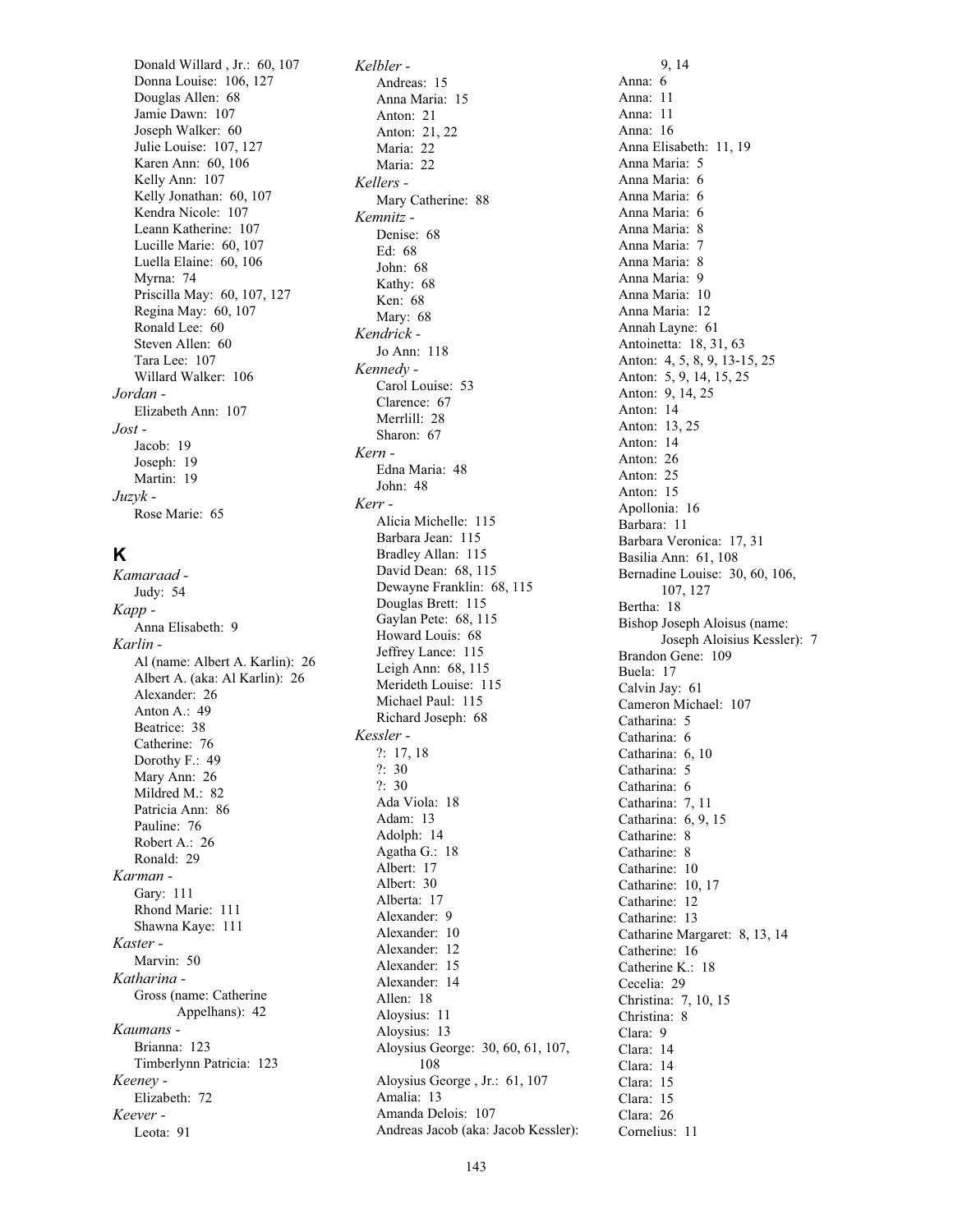Daniel: 4 Desiree Amber: 109 Edgar: 18 Elisabeth: 5 Elisabeth: 6 Elisabeth: 7 Elisabeth: 8, 12, 20-25, 33-50, 66- 92, 115-125, 128 Elisabeth: 7, 11 Elisabeth: 7, 11 Elisabeth: 8 Elisabeth: 13 Elisabeth: 9 Elisabeth: 11 Elisabeth: 13 Elisabeth: 14 Elizabeth K.: 16 Ella Mae: 18 Eric Allen: 62 Erica Elizabeth: 109 Ernest P.: 17 Eunice Mary: 31 Eva: 30 Eva Annie: 17 Evelyn: 30 Everett David: 31 Francesca K.: 18, 31 Francis: 16, 29 Frank K.: 18 Georg: 4 Georg (name: Johann Georg Kessler): 5, 6, 10, 11, 15- 18, 26-31, 50-63, 92-114, 125-128 Georg: 6 Georg: 15 Georg: 9 George: 10, 18, 31, 63 George: 11 Gerald Ray: 61, 108 Gertrude: 7 Gilbert John: 30, 59 Gilbert John , Jr.: 59 Heinrich: 5 Heinrich: 5 Heinrich: 5, 8, 13, 25 Heinrich: 8 Heinrich: 8 Heinrich: 8, 13, 25 Heinrich: 14 Helen K.: 18 Helen Loretta: 30, 59, 103-105, 126 Henry: 10, 18 Henry , Jr.: 18 Hilary: 18 Isabel K.: 18 Isidore K.: 16 Jacob: 4, 5, 8, 12, 13, 20-25, 33- 50, 66-92, 115-125, 128 Jacob: 7, 11, 19 Jacob (name: Andreas Jacob Kessler): 9, 14 Jacob: 9, 15 Jacob: 15 Jacob: 14

Jacob K.: 16, 30 Jeffrey Aloysius: 107 Jewel: 17 Joan Margaret: 30, 61, 108, 127 Johann: 7 Johann: 6 Johann: 8 Johann: 9 Johann: 14 Johann: 14 Johann Georg (aka: Georg Kessler): 5, 6, 10, 11, 15-18, 26-31, 50-63, 92-114, 125-128 Johann Georg: 7 Johann Joseph: 9, 15 Johann Peter: 14 Johannes: 14 Johannes: 4-128 Johannes: 4, 5, 8, 12, 19, 20, 32, 64-66, 114, 115 Johannes: 4 Johannes: 5, 8, 12, 20-25, 33-50, 66-92, 115-125, 128 Johannes: 5, 8, 13, 14 Johannes: 6 Johannes: 6, 9 Johannes: 8, 13 Johannes: 9, 15 Johannes: 14, 25 Johannes: 14 Johannes: 13 Johannes: 11 Johannes: 13 Johannes: 12 Johannes: 15 Johannes A.: 10, 16, 29-31, 56-63, 100-114, 126-128 John: 16 John: 18 John Aaron: 61 John Peter K.: 17 Joseph: 5 Joseph: 6 Joseph: 6, 9, 15 Joseph: 9, 14 Joseph: 10, 17, 31 Joseph: 11 Joseph: 14 Joseph Aloisius (aka: Bishop Joseph Aloisus Kessler): 7 Josephine: 18 Josephine: 17 Josephine Margaret: 17, 31 Juanita: 18, 31 Julianna: 18 Just: 4-128 Katharina: 11 Keith Allen: 61 Kyle Ray: 108 Kylee Morgan: 108 Lauren Raeleigh: 61 Laurentius: 4 Leo: 16 Leonard K.: 16 Leonard K.: 18 Leroy Jerome: 30, 61, 109

Leroy Jerome , Jr.: 61, 109 Louise: 18 Lucia: 14 Lucille Maria: 30, 59, 105, 106, 127 Lucillia K.: 18 Magdalena: 10, 15, 26-28, 50-56, 92-100, 125 Magdalena: 11 Margaretha: 5 Margaretha: 5 Margaretha: 5 Margaretha: 6 Margaretha: 6 Margaretha: 9 Margaretha: 14 Maria: 15 Maria: 14 Maria: 15 Maria: 11 Maria Anna: 5 Maria Anna: 5 Maria Anna: 5 Maria Anna: 13 Maria Anna: 13 Maria Catharine: 4 Maria Elisabeth: 4 Maria Elizabeth K.: 18 Martin: 5, 7, 11, 19 Martin Joseph: 16, 29, 30, 58-61, 102-109, 126, 127 Martin Joseph , Jr.: 30, 61 Martin Russel: 61, 107 Mary: 16, 29, 56-58, 100-102 Matthew: 16 Michael: 5 Michael: 7, 10, 15-18, 26-31, 50- 63, 92-114, 125-128 Michael: 9 Michael: 14 Michael: 16 Michael Dwayne: 61, 108 Mitchel: 18 Myranda Lynn: 108 Nicholas: 13 Nicholas: 25 Nicolaus: 8, 13 Nicolaus: 11 Nolan Coal: 109 Norman: 18 Pauline: 9 Pauline: 14 Pauline: 13 Pauline: 12 Pauline Isabel: 16 Pauline K.: 16 Peter: 4, 6, 9, 15 Peter: 5 Peter: 6 Peter: 6 Peter: 6 Peter: 6 Peter: 8, 12 Peter: 7 Peter: 9, 14 Peter: 14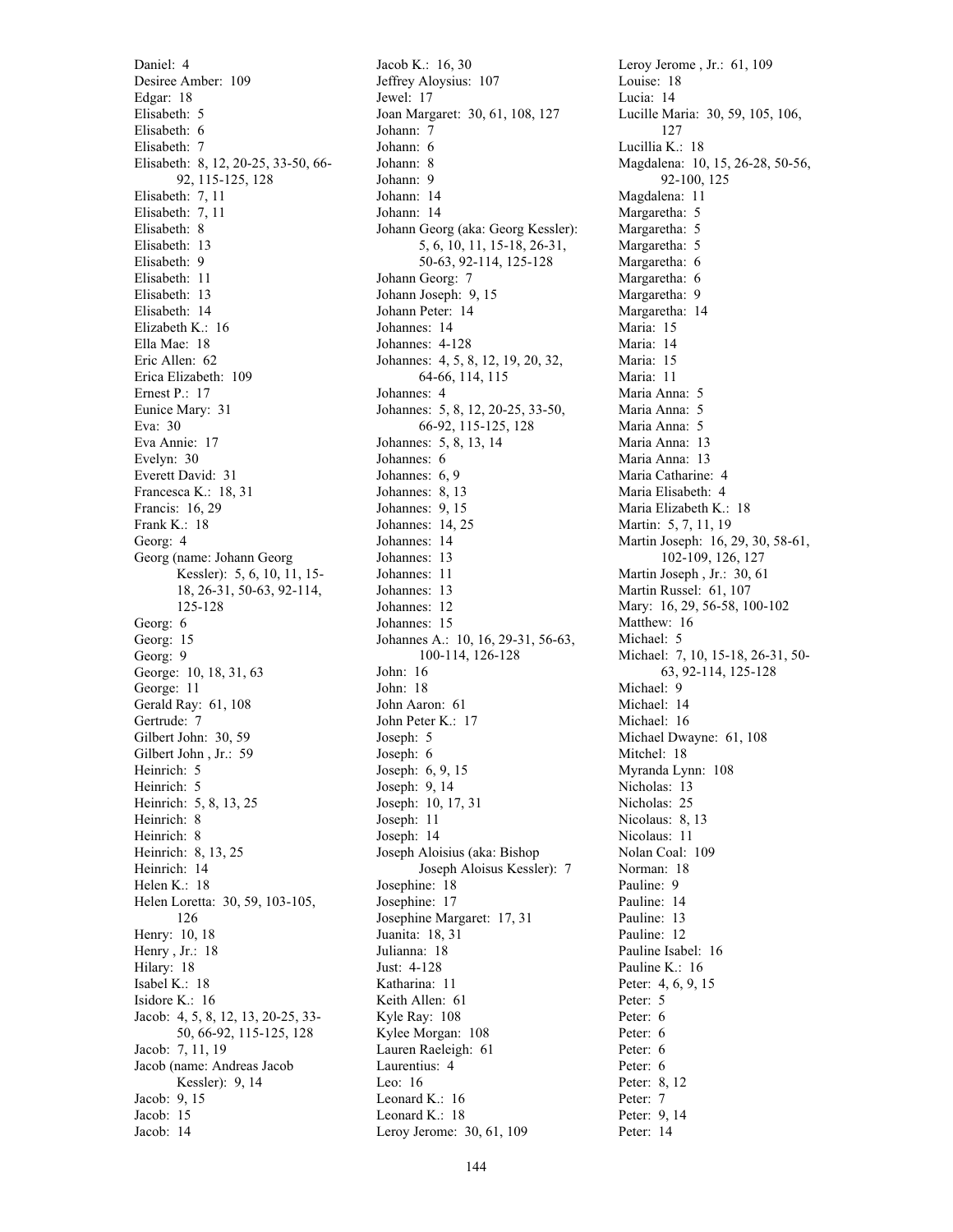Peter: 10, 17 Peter: 14 Peter Conrad: 11 Peter Michael: 10 Phillip Irving: 30, 61, 108, 109 Phillip Irving , Jr.: 61, 108 Phyllis Lorraine: 61, 109 Quentin: 18 Rebecca Joan: 61 Regina: 11, 19 Regina: 14 Robert: 18 Rosa: 9 Rosa: 12 Rosa: 14 Rudolph K.: 16 Sabina: 6 Sabina Elisabeth: 5, 8, 12, 19, 20, 32, 64-66, 114, 115 Simon: 13 Simon: 31 Simon K.: 17, 31 Smantha Jade Marie: 109 Sophia: 10, 18 Sr. Genevieve: 18 Stephan: 4 Susana: 13 Tammy Marie: 61, 109 Taylor Ann: 108 Theresa: 16, 30, 62, 63, 109-114, 128 Theresa Grace: 30, 58, 102, 103, 126 Theresia: 5 Theresia: 16 Vern: 18 Veronica: 18 Virgil Lee: 30, 61, 62 Virginia Nell: 17 Walpurga: 4 Wayne Anthony: 61, 108, 109 Zita: 18 *Ketchum -* John: 73 *Kinderknecht -* Catharina: 6 Elisabeth: 25 Eugene Jacob: 90 Jacob: 25 Kenneth: 90 *Kippes -* Anna C.: 44 *Kirl -* Steve: 36 *Kirven -* Dylan Ray: 105 Ebony Mariah: 105 Shannon Michael: 105 *Kiser -* Alyssa Marie: 98 Brenden John: 98 John E.: 98 *Kisner -* Anna Margaretha: 44 *Klaus -*

Alex W. (name: Alexander W. Klaus): 37 Alexander W. (aka: Alex W. Klaus): 37 Blake Michael (aka: Michael Blake Klaus): 124 Clementine: 48 Cody: 124 Kenneth F.: 124 Mary Velma (aka: Velma Klaus): 37 Michael Blake (name: Blake Michael Klaus): 124 Terrence Scott: 124 Trenton James: 124 Velma (name: Mary Velma Klaus): 37 Virginia: 120 *Klein -* Josepha (name: Josepha Maria Klein): 89 Josepha Maria (aka: Josepha Klein): 89 *Knight -* Brenda Louise: 106 *Knoll -* Adelhaid (aka: Adeline Knoll): 86 Adeline (name: Adelhaid Knoll): 86 Anna Maria: 51 Annette Patricia: 121 Bernita: 90 Philomena: 50 Virginia Kae: 121 *Knouf -* Tony Ray , Jr.: 91 Tony Ray , Sr.: 90, 91 *Knox -* Lisa Irene: 106 *Koenig -* Catharine: 5 *Koerner -* Margareta: 78 *Koestel -* Minnia Eleonore: 37 *Kohl -* Alexander: 82 Amy: 118 Ann: 82, 83 Donald Eugene: 118 Raymond A.: 118 *Kohlmajer -* Christina: 5 *Kohlmeier -* Anna Maria: 5 *Kollhoff -* Linda: 122 *Koon -* Judy: 90 *Korbe -* Henry: 56 Margaretha: 43 Mathilda: 56 Victor: 29

*Kraft -* ?: 32 *Kramer -* Cynthia Ann: 53, 95 Debra Lynn: 53 Donald Dean: 53 Jordan Paul: 113 Melanie Jo: 53 Michael Glenn: 113 Shannon Beth: 113 *Kreutzer -* Agnes: 80 Allen Gene: 50, 91, 125 Brenda: 75 Cynthia Ann: 86 Fidelis J.: 50 Frances: 51 Katie: 118 Kevin: 75, 118 Marvin Joseph (aka: Shorty Kreutzer): 86 Michael Allen: 91 Michelle Ann: 91 Nicholas F.: 50 Regina: 73 Robert: 75 Shorty (name: Marvin Joseph Kreutzer): 86 Teresa Renee: 91, 125 Troy: 75 *Krimer -* Amelia: 38 *Kronewitt -* Raymond (aka: Raymond Kronewitter): 32 Rose: 32 *Kronewitter -* Anna: 32 Anna Margaretha: 20 Peter: 20 Raymond (name: Raymond Kronewitt): 32 Rosa: 20, 21 *Kruse -* David: 46 *Kuhn -* Abraham Michael: 125 Adam G.: 93 Adrienne: 125 Aidan: 125 Anna Maria: 78 Audra: 125 Brian: 51 Cheryl Marie: 51 Chris: 92, 125 Connie Jean: 51 Daniel Gabriel: 51 Digga Nick (name: Nickolas K. Kuhn): 26 Edmund A.: 82 Edwin: 26 Elaine Dolores: 78, 79 Elisabeth: 7 Elsie: 74 Felix Frank: 74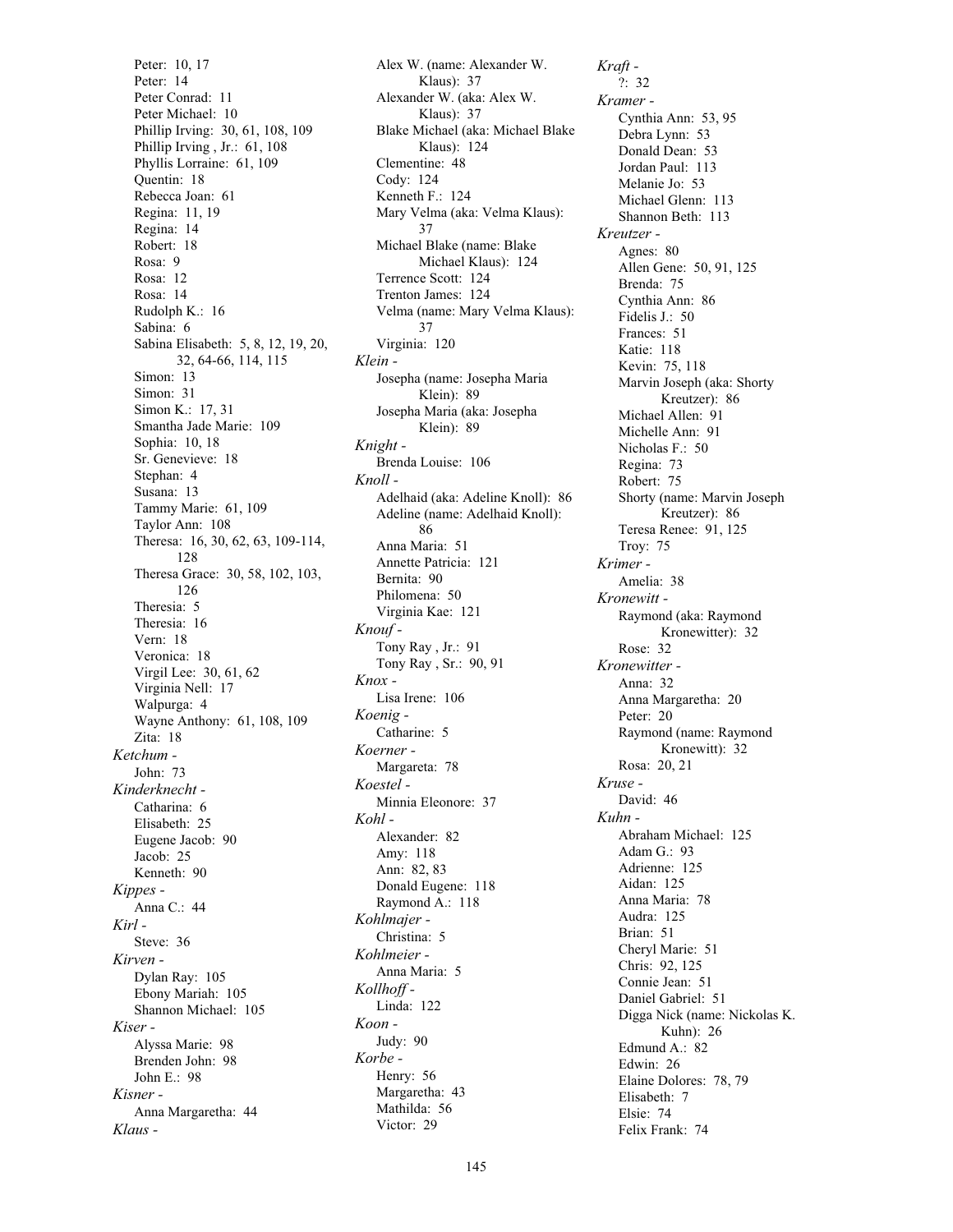Francida Maria: 51, 92, 93 Fridolin: 51 George E.: 26, 51 Gerline Marie: 51, 93 Ivan Gilbert: 84 Justin: 26 Kathleen: 82 Kevin N.: 93 Leon: 51, 92, 125 Lidwina: 50 Loretta: 79 Margaret Kay: 51, 93 Margaretha: 42 Mary Ann: 51, 92 Michael J.: 51 Michael Peter (aka: Schmidts Mikael Kuhn): 26 Nicholas Kevin: 51, 93 Nickolas K. (aka: Digga Nick Kuhn): 26 Raymond J.: 78 Remigius C.: 26, 50, 51, 92, 125 Robert: 51 Roberta Marie: 51 Ron: 51 Rose Michael: 51 Schmidts Mikael (name: Michael Peter Kuhn): 26 Sophia: 26, 50 Steven: 51 Terry: 51 Vera Mae: 51 William Richard (aka: Willie Kuhn): 26, 51, 92, 93 Willie (name: William Richard Kuhn): 26, 51, 92, 93 Wilma Mary: 51, 52 *Kulkelaar -* Catherine: 46 *Kunzman -* William: 62 *Kupka -* Agnes: 31 *Kutina -* Douglas: 43 *Kyle -* Christina Marie: 117 Ronald: 117 Taylor James: 117

### **L**

*L'Amoureaux -* Mary: 26 *Lackey -* Albert Franklin: 103 *LaConte -* Alicia Annette: 111 Brian Anthony: 111 Carissa Beth: 111 Pasquale Gary (aka: Pat LaConte): 111 Pat (name: Pasquale Gary LaConte): 111 *LaFontaine -*

Herb: 32 *Lakey -* Joann: 99 *Lambrecht -* Jason Paul: 111 Jerome: 110, 111 Tara Ann: 111 *Landwehr -* Arlene: 69 *Lane -* Grant Jay: 121 Jaron Curtis: 121 Jaylen: 121 Jocelyn: 121 Ross E.: 121 Worth G.: 16 *Lang -* Al (name: Edward Alan Lang): 118 Bernard: 45 Jr. Bernard , Jr.: 45 Brian Joseph: 80 Charlene: 45, 84, 85 Coleen: 45 David Roy: 78 Derrell: 45 Edward Alan (aka: Al Lang): 118 Gary: 45 Janelle Marie: 80 Janet Kay: 78, 118, 119 Jason Michael: 80 Joseph G.: 118 Josephine: 83 Karen Ann: 78 Katharine Anita: 118 Keith: 118 Kenneth: 45 Kyle Allen: 118 Laura Jean: 78, 118 LaVerne F.: 37 Michelle Ann: 80 Oliva Ann: 80 Peter J.: 77, 80 Randy: 45 Rhonda Jean: 80 Ronald Peter: 80 Vitus Francis: 77, 78 *Langer -* Dennis: 69 Jared Scott: 70 Jeremy Mark: 69 Justin Kyle: 69 lrvin Eugene: 69 *Langloss -* Florence: 59 Lucille Jeannine: 61 Naomi Lorraine: 61 *Larson -* Phil: 27 *Latimer -* Stephanie Marie: 109 *Lawler -* Janice: 122 *Lawrence -* Eddie Wayne: 103, 104 Eddie Wayne , Jr.: 104

Leha Kae: 104 Megan DeAnn: 104 *Layman -* Michael: 113 *Lebsack -* Howard Victor: 95 Michi Sue: 95 *Lee -* Dixie: 57 Donald: 79 Jane: 70 Lester: 70 Pamela: 118 *Legg -* Jaymie: 89 *Legge -* Carol Kay: 67 Patricia Ann: 67 *Legleiter -* Agnes: 89 Anna: 49 Catherine: 52 Cilerina: 51 Leah Ann: 73 Michael A.: 51 *Lei -* Caroline Helen: 62 *Leikam -* Ann Marie: 121 Christine Nicole: 121 Jennifer Lynn: 74 Robert Leon , Jr.: 121 Robert Leon , Sr.: 121 Sarah Dawn: 121, 128 *Leiker -* Aaron Joseph: 88 Adeleid (aka: Adeline Leiker): 37 Adeline (name: Adeleid Leiker): 37 Adrian L.: 99 Agatha: 34 Agnes: 43 Alexia: 85 Alfred J.: 48 Allen Francis: 39, 76 Allen J.: 48, 88 Alois P.: 74 Alois P.: 100 Alvin F.: 22, 39, 76 Amber Renee: 117 Amy Lynn: 73 Angela Danielle: 73 Ann Louise: 39 Annette: 118 Austin: 88 Betty Ann: 39, 76 Brenda Kay: 99 Carl Francis: 73 Celestina: 22 Celestine: 22 Charlene: 74 Curly (name: Marvin J. Leiker): 38, 73, 74 Curtis Joseph: 76 Cynthia Ann: 76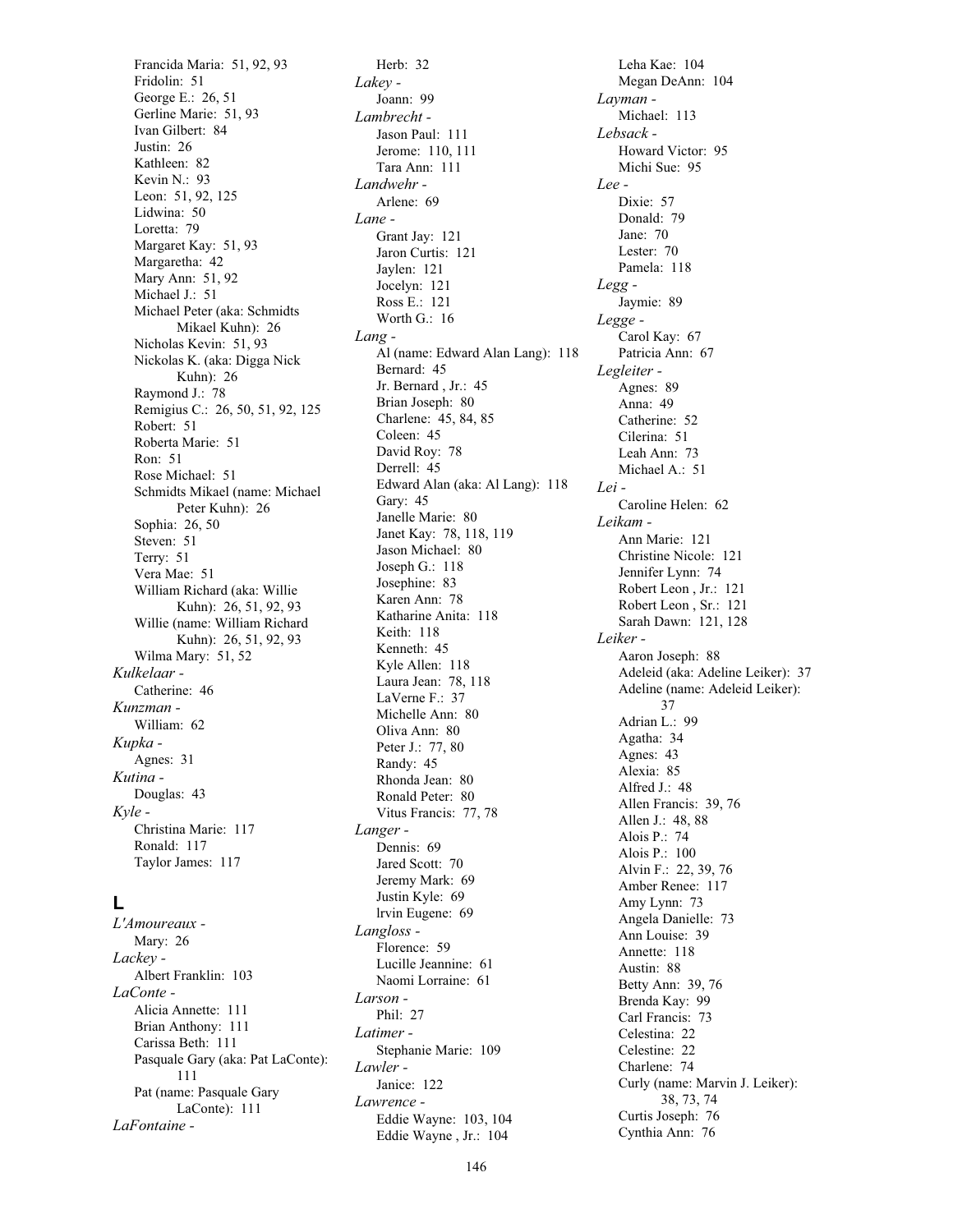Derek J.: 88 Dolores: 100 Dorothy T.: 90 Edna: 39, 75, 118 Emma: 22 Ernest: 39, 76 Frances: 36 Gloria Ann: 48, 88, 123 Gregory Daniel: 76 Hanyacob/Hahn-Yahgob (name: Johannes Jacob Leiker): 21 Henry S.: 73 Hilarius (aka: Hilary Leiker): 43 Hilary (name: Hilarius Leiker): 43 Irvin: 39, 76 Jaclyn Marie: 76 James Andrew: 76 Jason Richard: 117 Jeffrey Samuel: 76 Johannes B. (aka: John B. Leiker): 37 Johannes Jacob (aka: Hanyacob/Hahn-Yahgob Leiker): 21 John B. (name: Johannes B. Leiker): 37 Jordyn Marie: 88 Kenda Kay: 74 Kyler J.: 95 Lidwina: 22, 40, 76, 77 Linda Mae: 48, 88, 123 Linda Marie: 39 Louis (name: Ludwig Leiker): 51 Ludwig (aka: Louis Leiker): 51 Lydia Marie: 51 Marcella: 22, 39, 75 Marcella: 93 Marcie Renee: 73 Marietta: 39, 75 Mark H.: 73 Mark Stephen: 95 Martina: 79 Marvin J. (aka: Curly Leiker): 38, 73, 74 Mary Bernadette: 73 Mary Ellen: 82 Mary Jane: 48, 88, 122, 123 Mary Kay: 39 Mary Lou: 38, 73 Melinda: 39, 76 Melissa Kay: 76 Merlyn J.: 95 Michael Allen: 76 Odilia: 22 Paulina: 37 Peggy Ann: 39, 76 Peter M. M.: 48 Jr. Pius , Jr.: 82 Ralph J. (name: Raphael J. Leiker): 117 Randi J.: 95 Raphael J. (aka: Ralph J. Leiker): 117 Regina: 22 Richard Wayne: 117 Ronald L.: 48, 88

Rose Mary (aka: Rosemary Leiker): 22, 38, 74, 75, 117, 118 Rosemary (name: Rose Mary Leiker): 22, 38, 74, 75, 117, 118 Ruth Elaine: 40 Ryan A.: 88 Sebastian: 21 Severin S.: 22, 39, 75, 76, 118 Shad Tyson: 74 Shawn Michael: 88 Shirley Ann: 38, 74, 117 Suzanne Ranee: 76 Theodore S.: 22, 38, 73, 74, 117 Theresa Marie: 76 Tyson: 74 Verland: 48 Wilma Catherine: 94 *Lepchuk -* Irene June: 64 *Letterle -* Frances: 68 *Lewis -* Amanda Gail: 103, 126 Charles Zeldon: 103 Doris: 26 Michael Eugene: 103 *Liggett -* Bruce Wayne: 69 *Lillian -* Unnamed: 101 *Linda -* Unnamed: 114 *Lindsay -* Robert W.: 52 *Linnebur -* Lanay Marie: 113 Stephen Dwaine: 113 Stephen Mark: 112, 113 *Lloyd -* Beverly Ann: 46 *Lofgreen -* Jon C.: 42 *Logan -* Janice: 58 *Long -* Carl: 54 Jeffrey: 54 Mandy: 97 Randy: 54 Ronnie: 54, 97 *Lonnon -* Eugene Wiley: 119 Mary Beth: 119 *Lovelady -* Abigayle: 126 Alex: 126 Christopher: 126 Jason: 126 *Lubbers -* John: 82 *Luecke -* John: 73 Joseph Francis: 73

Paul: 73 Tom: 73 William: 73 *Luetters -* Gertrude: 36 *Luther -* Carol Lee: 59 John: 59 *Lydia -* Unnamed: 101 *Lynn -* Unnamed: 51

#### **M**

*Mages -* Lyle: 47 *Mai -* Colton H.: 122 Elwood T.: 122 Ethan Travis: 122 Morgan Leigh: 122 *Maple -* Floyd: 101 Jennifer: 101 Keith: 101 *Margaretha -* Unnamed: 8 Unnamed: 8 *Margheim -* Lori: 87 *Maria -* Unnamed: 4 *Marrow -* Richard Lee: 102 Richard Lee , Jr.: 102 *Martinez -* Roberta Ann: 95 *Martinez-Forsberg -* Cheslsy Elaine: 127 *Matthews -* Sylvia: 115 *Matthias -* Catharina: 13 *McAllison -* Kayla Marie: 109 Matthew Douglas: 109 *McCargar -* Erica Joy: 71 Gary: 71 Jessica Ann: 71 Tricia Lynn: 71 *McConnell -* Jan: 71 *McCoy -* Vesta Mae: 121 *McCullough -* Carol Jane: 99 *McDermott -* Mary Frances: 17 *McDonald -* Genevieve (aka: Sis McDonald): 62 Sis (name: Genevieve McDonald):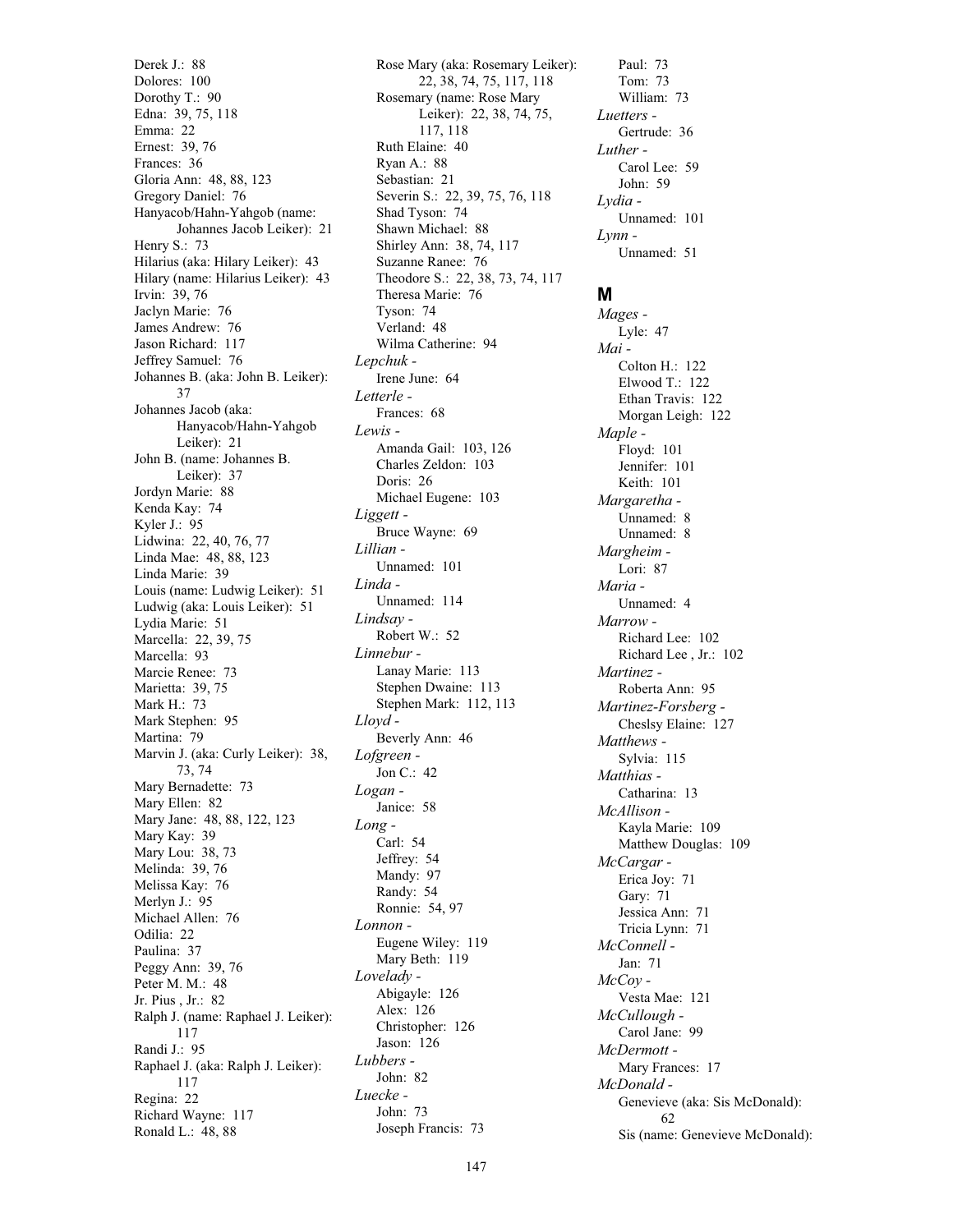62 *McDowell -* Ronald: 17 *McKain -* Ronald Arthur: 52 *Mckean -* Eilene: 53 *McMullen -* Erma Jean: 123 *McPherson -* Heather Elizabeth: 120 *Meade -* Harland: 123 Matthew J.: 123 *Mearis -* Christopher Aaron: 127 Keanan Antonio: 127 Meriah Ashley: 127 *Meder -* Dorothy Dionysia: 46 George: 46 *Medlin -* Darlene Sue: 55 *Meier -* Alice Darlene: 63, 112, 113 Amanda Sue: 112 Andrea Margaretha: 44 Anna Elisabeth: 14 Brenda Sue: 63, 113 Catharine: 12 Elizabeth Josephine: 112 Franz Peter: 11 Johann Jacob: 8 John A.: 63 John Allen: 63 Johnny Dean: 63, 112 Joseph: 11 Margaret: 12 Michael: 12 Paulina: 11 Sheryl Kay: 63, 113 *Meis -* Apollonia: 31 Maria: 28 *Mellies -* Debra: 115 *Menges -* Katie L.: 93 Kelly M.: 93 Ronald: 92, 93 Ryan P.: 93 Victoria M.: 93 *Merklinger -* Maria (aka: Mary Merklinger): 89 Mary (name: Maria Merklinger): 89 *Mermis -* Bertha: 78 Lidwina (name: Ludwina Mermis): 51 Ludwina (aka: Lidwina Mermis): 51 *Mertes -* Franz: 10

*Metheny -* Lela: 31 *Meyers -* Kevin L.: 71 *Michellich -* George R.: 116 Michelle: 116 *Mikkelsen -* Chari Rene: 116 Corey: 116 *Miller -* Allen: 114 Cara Lyn Marie: 114 Cory Allen: 114 Don L.: 74 Elmer: 81 Kaye: 81 Tamy: 74 Teresa: 81 Vicky: 80 *Mitchell -* ?: 47 Irvin Dale: 82 *Moeckel -* Karen: 78 *Moore -* Carol: 85 James Alvin: 19 *Moran -* Betty Marie: 86 *Moreno -* Peter James: 98 *Morgan -* Brian Leslie: 103 Christine: 103, 126 Christopher Lee: 104 Leslie Lyle: 59 Leslie Lyle , Jr.: 59, 103, 126 Lyla Jean: 59, 104 Neomi Pauline: 59, 103, 104 Ollie Edith: 59, 103, 126 Paul Gilbert: 59, 104 Rosemary: 59, 104, 126 Ulysses S. G.: 59 Ulysses Samuel Grant: 59, 103 Ulysses Samuel Grant , Jr.: 103 *Mosier -* Kayleen Marie: 92 *Moxley -* Judy Kay: 100 *Mudd -* Amanda: 71 Anthony Dean: 35, 71 Carmen: 71 Hugh: 35 James: 71 John: 71 Mary Beth: 35, 71 Patricia Ann: 35, 71 Shielda: 71 Timothy Joe: 35 Vernon L.: 35, 71 William Mathias: 35 *Mueller -*

John Jacob: 81 *Mullen -* Alec: 121 Chuck: 121 Jordan: 121 Juliet: 121 Nicole: 121 *Munsch -* Dolores: 48 Julieta: 84 Monica Rose: 50 *Muth -* Anna Maria: 11 *Myers -* Jeffrey Allan: 109 Jessica Nicole: 109 Marcy Suzanne: 104

#### **N**

*Nancy -* Unnamed: 123 *Nankerrois -* Kenneth Ray: 72 *Neiberger -* Amber Ann: 112 Christina: 112 Cindy Sue: 63, 112 Dana Marie: 112 Greg , Jr.: 112 Gregory Allen: 63, 112 Harry August: 63 Kenneth Michael: 112 Mellisa Ann: 112 Michael Alvin: 63, 112 Michael Alvin , Jr.: 112 Norman: 63, 112 Rebecca: 112 Sandra Marie: 63, 112 Trisha: 112 *Neihaus -* Garth: 115 Logan Garth: 115 Rebecca Jane: 115 *Nelson -* Doug: 123 Jerry: 36 Johnny: 104 Jonathan Woodrow: 104 Tony: 123 *Nemechek -* Klara: 55 *Neuburger -* Annie (name: Deanna Neuburger): 128 Dean A.: 128 Deanna (aka: Annie Neuburger): 128 *Neuenschwander -* Donnica: 18 *Neufeld -* Donavan: 90 *Neufeldt -* Donovan James: 49 *New -*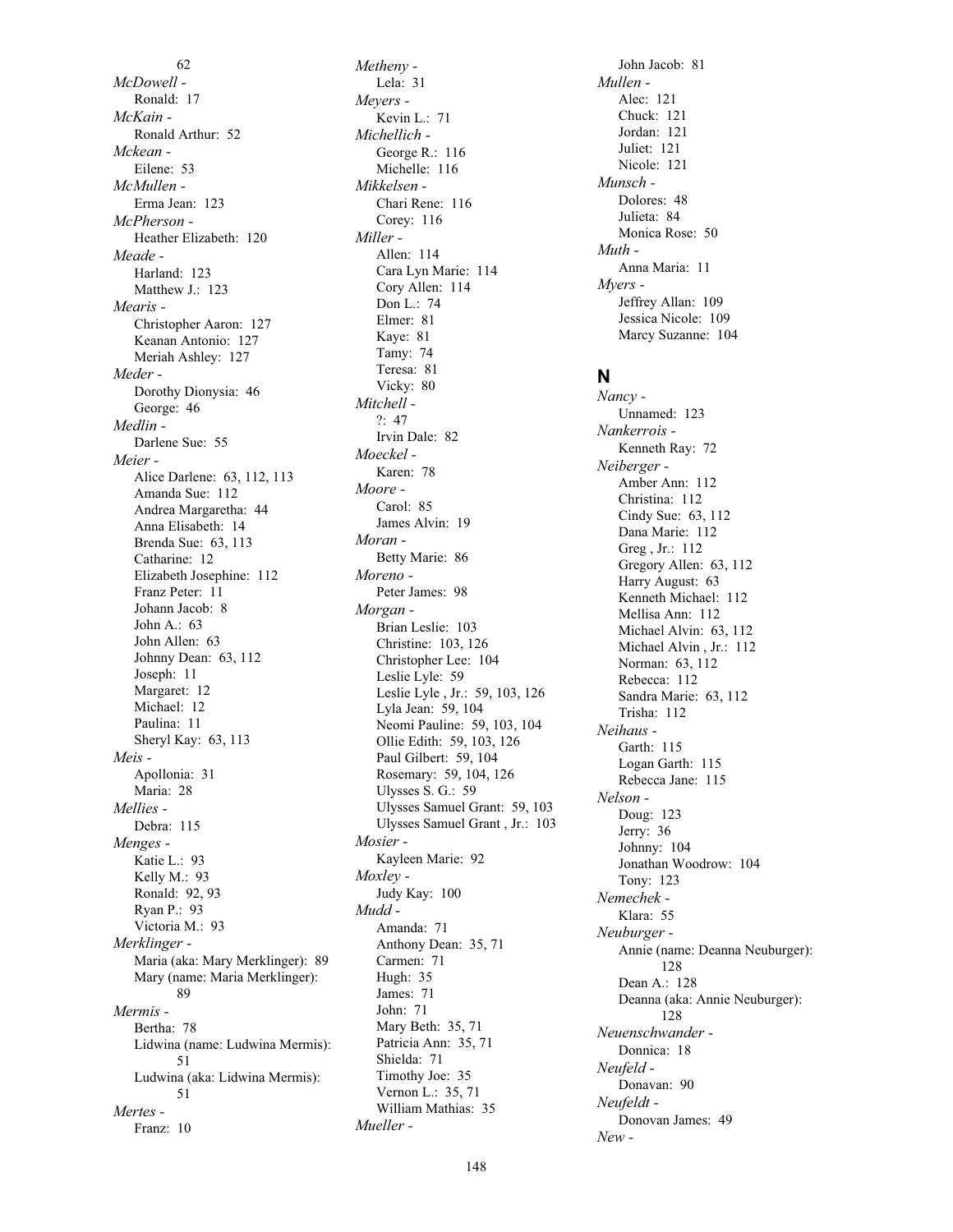Jerry Lynn: 51 *Newman -* Charles Michael: 53, 95 Howard Victor: 53 Jacqueline Mae: 53, 95 Larry: 110 Pauline Irene: 53, 95 Thomas Nicholas: 95 *Nicholls -* Carl: 66 Jillanna: 66 Robert John: 66 *Niellson -* Nick: 67 *Nietfeld -* Arthur: 87 Becky Ann: 87 Matthew Scott: 87 Sarah Joy: 87 *Noah -* Frankie Nadine: 79 *Nolen -* Travis: 54 *Nordbye -* J. L.: 95 John Michael: 95 *North -* Ann: 71 *Nuss -* Bobbie Jo: 118 Richard: 118 *Nussbaum -* Catherine C.: 76 *Nye -* Kelvin E.: 109

# **O**

*O'Gara -* Angie: 122 *Oelke -* David: 52 *Ogden -* John: 111 *Ollie -* Unnamed: 59 *Olson -* Shelly: 97 *Ong -* Cindi: 119 *Onstott -* Ruby JoAnne: 108 *Orth -* Donald: 118 Lonnie Dean: 118 Patricia Ann: 120 Tiffany: 118 *Osthoff -* Peggy: 124 *Owen -* Charles B.: 36 *Oxenreider -* Heather Ann: 106

**P** *Page -* Sheryl: 110 *Palmer -* Louis: 28 *Pamela -* Unnamed: 57 *Parks -* Andrew Joseph: 91 Christopher: 112 Jenneifer: 112 Rachell: 112 William: 112 *Parsons -* Allisha Marie: 114 Deleith Jean: 63, 113 Elzy Jack , Jr. (aka: Jack Parsons): 63 Gilbert Wayne: 63 Gilbert Wayne , Jr.: 63, 114 Jack (name: Elzy Jack Parsons, Jr.): 63 Joshua Wayne: 114 *Paschek -* Darrell: 83 Gerald (name: Douglas Ptaschek): 83 Jeffrey: 83 Ronda Kay: 83 Roxie: 83 *Pashko -* Andrea: 65 *Pattie -* Dave: 64 Sherrie: 64, 114 *Paul -* Anna Maria: 19 Gary: 31 Herbert: 31 Maria (aka: Mary Paul): 36 Marla: 31, 63 Mary (name: Maria Paul): 36 Michael Nicholas: 31 Paulina: 27, 28 Vickie: 128 *Payette -* Michelle: 120 *Payne -* Michael Eugene: 126 *Peak -* Tiny (name: Virginia Peak): 85 Virginia (aka: Tiny Peak): 85 *Pechacek -* James: 99 *Pechanec -* Mary Ann: 74 *Peek -* Daniel Ellis: 120 Jeff: 120 Stephanie Marie: 120 *Peltier -* Willis Pierre: 52

*Penka -* Marlene: 93 *Pennington -* Charlene: 99 *Peters -* John: 26 Mary: 17 *Peterson -* ?: 18 Edna Tina: 64 *Petterson -* Florence: 16 *Pfannenstiel -* ?: 23 Aaron: 83 Adelene F. (aka: Adeline Pfannenstiel): 20, 34, 68 Adelheid: 20 Adeline (name: Adelene F. Pfannenstiel): 20, 34, 68 Adolph Peter: 20, 34, 69, 116 Agatha: 9 Albertine: 24 Alex (name: Alexander P. Pfannenstiel): 21, 37 Alex J.: 71 Alexander: 9, 15 Alexander P. (aka: Alex Pfannenstiel): 21, 37 Aloysius: 9 Alphonse: 21, 36 Amelia (aka: Millie Pfannenstiel): 20, 33, 67 Amy Jo: 83 Anita: 37 Anna: 13, 22, 40-42, 77-82, 118- 121, 128 Anna: 44 Anna: 21, 36, 37, 72 Anna Eva: 29, 30 Anna Maria: 9 Armella: 24, 44 Arnold: 36 Augusta (aka: Sr. Augusta Pfannenstiel): 21 Barbara: 40 Bernard: 36 Bernice Cyrilla (aka: Sr. Isadore Pfannenstiel): 33, 66, 67 Betty (name: Elizabeth Louise Pfannenstiel): 34, 69, 116 Brian Eugene: 69 Brian Kenneth: 83 Bruce James: 38, 72 Calvert: 72 Catharine: 9 Catherine: 36 Celestina: 20, 34, 35, 70, 116 Charles Eugene: 34, 69 Christy: 46 Clara Marie: 33 Clarence A.: 33 Daniel J.: 23 Darlene: 80 Dennis: 45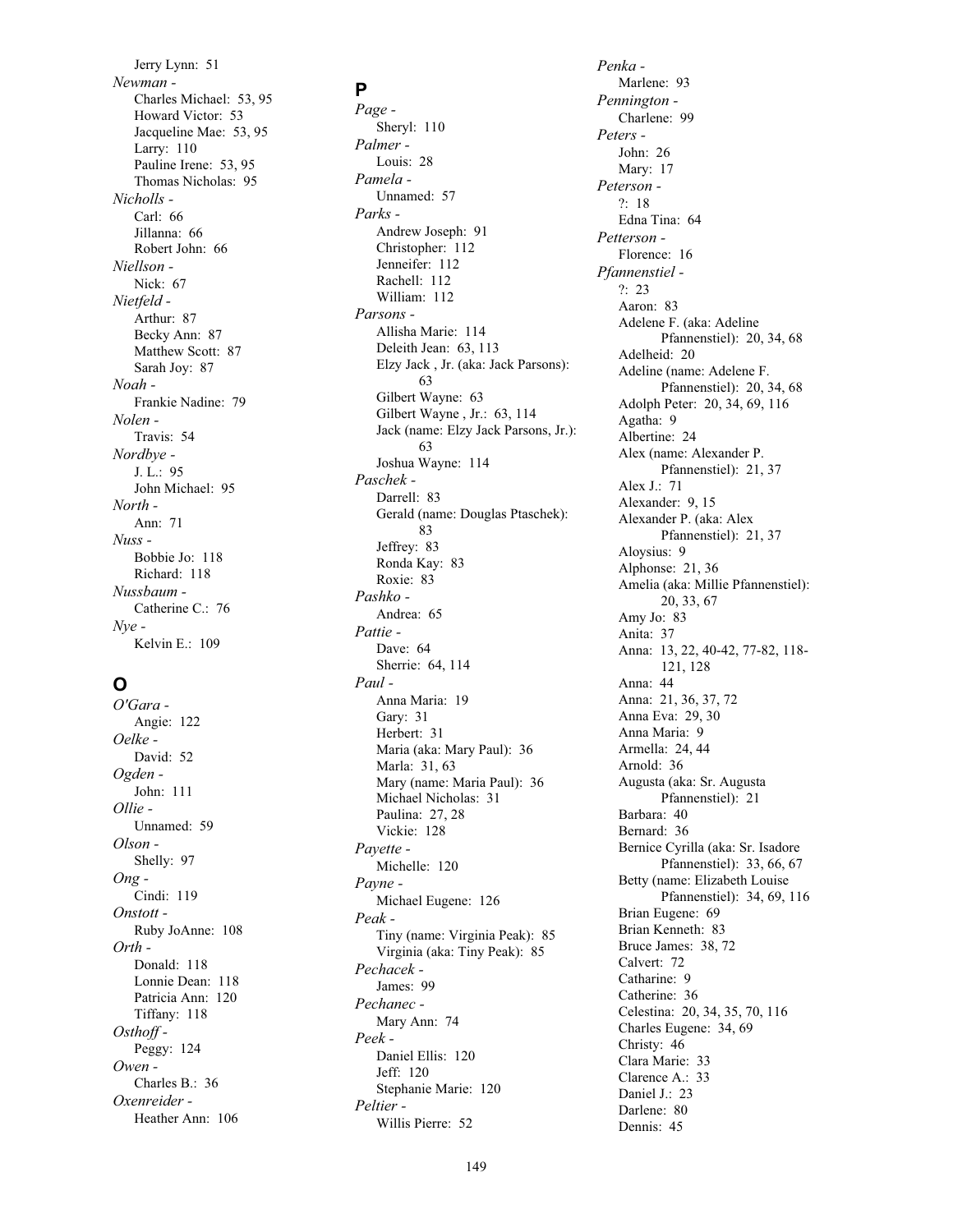Diveline (name: Johann Peter Pfannenstiel): 12 Donald: 45 Donald Albert: 33 Dora Lee: 38, 73 Dorothy Elizabeth: 21 Dorothy J.: 36 Edmund: 79 Edmund T. (aka: Edward Pfannenstiel): 21 Edna Jane: 24 Edward: 80 Edward (name: Edmund T. Pfannenstiel): 21 Edward: 23 Edward Matthias: 24, 46 Eleanor Francis: 21, 37, 72, 116, 117 Eleanore: 23, 43, 44, 83 Elizabeth Louise (aka: Betty Pfannenstiel): 34, 69, 116 Elsie Jane: 90 Eric Thomas: 83 Erica Renie: 72 Esther Rose: 81 Evelyn: 119 Fr. John? (name: John W. Pfannenstiel): 43 Francis Anthony (name: Franz Anton Pfannenstiel): 13, 20, 21, 35, 36, 71, 72 Francis N.: 21, 38, 73 Frank: 36 Franz Anton (aka: Francis Anthony Pfannenstiel): 13, 20, 21, 35, 36, 71, 72 Gerard: 46 Germaine: 80 Glenn Norbert: 36 Gordon F.: 43 Greg: 43 Henry J.: 24 Ida (name: Mary Ida Pfannenstiel): 23 Ida Emilia (aka: Sr. Loyola Pfannenstiel): 21 Ignatius J.: 24, 45, 84, 122 Inez: 36 Irene (aka: Sr. M. Carmelyn Pfannenstiel, CSA): 24 Irene: 21 Irene: 81 Isidore J.: 20, 33, 66, 67 Jacob: 16, 23 Jacob "Gobs" (name: Johann Jacob Pfannenstiel): 9 James Peter: 33, 67 Jamie: 67 Jeanette: 24 Jerry Allen: 36, 71 Jo Anne: 43 Joan Catherine: 37 Jody: 71 Johann Gerhardt: 57 Johann Jacob (aka: Jacob "Gobs" Pfannenstiel): 9

Johann Peter (aka: Diveline Pfannenstiel): 12 Johannes Gerhardt (aka: John Pfannenstiel): 9 Johannes M.: 13, 23, 42-44, 82-84, 121 John (name: Johannes Gerhardt Pfannenstiel): 9 John Robert: 23, 43, 83 John W. (aka: Fr. John? Pfannenstiel, OFM, Cap): 43 JoRae: 71 Joseph: 36 Joseph: 43 Joseph James: 69 Joseph M.: 13, 24, 45, 46, 84, 85, 121, 122 Julius John: 21, 37, 72 Kathleen Ann: 36, 71, 72 Kayleen: 43 Kenneth J.: 43, 82, 83 Kerry M.: 38 Kurt: 67 Lana: 67 Larry Thomas: 33 Linus Matthias Peter: 21, 35, 71 Linus , Jr.: 36 Louis: 37 Louise: 23, 44 Lucy: 23, 42, 82, 121 Lucy Marie: 36 Ludwig: 13, 21, 37, 38, 72, 73, 116, 117 Margaretha: 13, 24, 46-48, 85-87 Maria (aka: Mary Pfannenstiel): 13, 21, 22, 38-40, 73-77, 117, 118 Maria: 9 Maria: 15 Maria: 21, 36 Marilyn: 43 Marlene: 45, 84, 122 Martin: 12 Martina: 88 Marvin Eugene: 33 Mary (name: Maria Pfannenstiel): 13, 21, 22, 38-40, 73-77, 117, 118 Mary: 73 Mary: 45 Mary: 37 Mary Ann: 36 Mary Ann: 24, 46 Mary Eileen: 34, 69 Mary Ida (aka: Ida Pfannenstiel): 23 Mary Louise (aka: Sr. M. Louise Pfannenstiel, CSA): 37 Mathilda: 21 Mathilda: 24, 45, 84, 121 Matthias: 12 Maurice Joseph: 36 Melvin J.: 43 Michael: 36 Michael Todd: 69

Mildred: 21, 38, 73 Millie (name: Amelia Pfannenstiel): 20, 33, 67 Minnie (name: Philomena Pfannenstiel): 23, 43, 83 Monty: 67 Nicholas: 13 Odillia: 20, 33, 34, 67, 68, 115, 116 Opal Jean: 57 Peter D. (name: Peter Frank Pfannenstiel): 12, 20, 33- 35, 66-71, 115, 116 Peter Frank (aka: Peter D. Pfannenstiel): 12, 20, 33- 35, 66-71, 115, 116 Philomena: 13, 25, 48-50, 87-92, 122-125, 128 Philomena: 21 Philomena (aka: Minnie Pfannenstiel): 23, 43, 83 Philomena: 24, 45, 84 Raymond Wayne (aka: Wayne R. Pfannenstiel): 34, 69 Reanne: 84 Regina: 77, 80 Regina: 21 Richard: 21 Richard: 21, 36, 71, 72 Rita: 24, 45, 85 Robert: 45, 84 Robert Isidore: 33, 67 Rochelle: 84 Ronnda: 67 Rory: 67 Rosalita (aka: Rosie Pfannenstiel): 24, 44 Rosemary: 36 Rosie (name: Rosalita Pfannenstiel): 24, 44 Rudy: 37 Ryan: 84 Scott: 67 Serena: 36 Shirley: 45, 84, 122 Shirley Kay: 79 Shirley Mae: 34, 69, 116 Sophia: 20, 35, 71 Sr. Augusta (name: Augusta Pfannenstiel): 21 Sr. Isadore (name: Bernice Cyrilla Pfannenstiel): 33, 66, 67 Sr. Loyola (name: Ida Emilia Pfannenstiel): 21 Sr. M. Carmelyn (name: Irene Pfannenstiel): 24 Sr. M. Louise (name: Mary Louise Pfannenstiel): 37 Stephanie Marie: 69 Steven K.: 43, 83 Susan Marie: 36 Tammy Marie: 34, 69 Theodore J.: 23, 43, 82 Theodore L. (aka: Theodore L. Pfannenstiel): 21, 37 Theodore L. (name: Theodore L.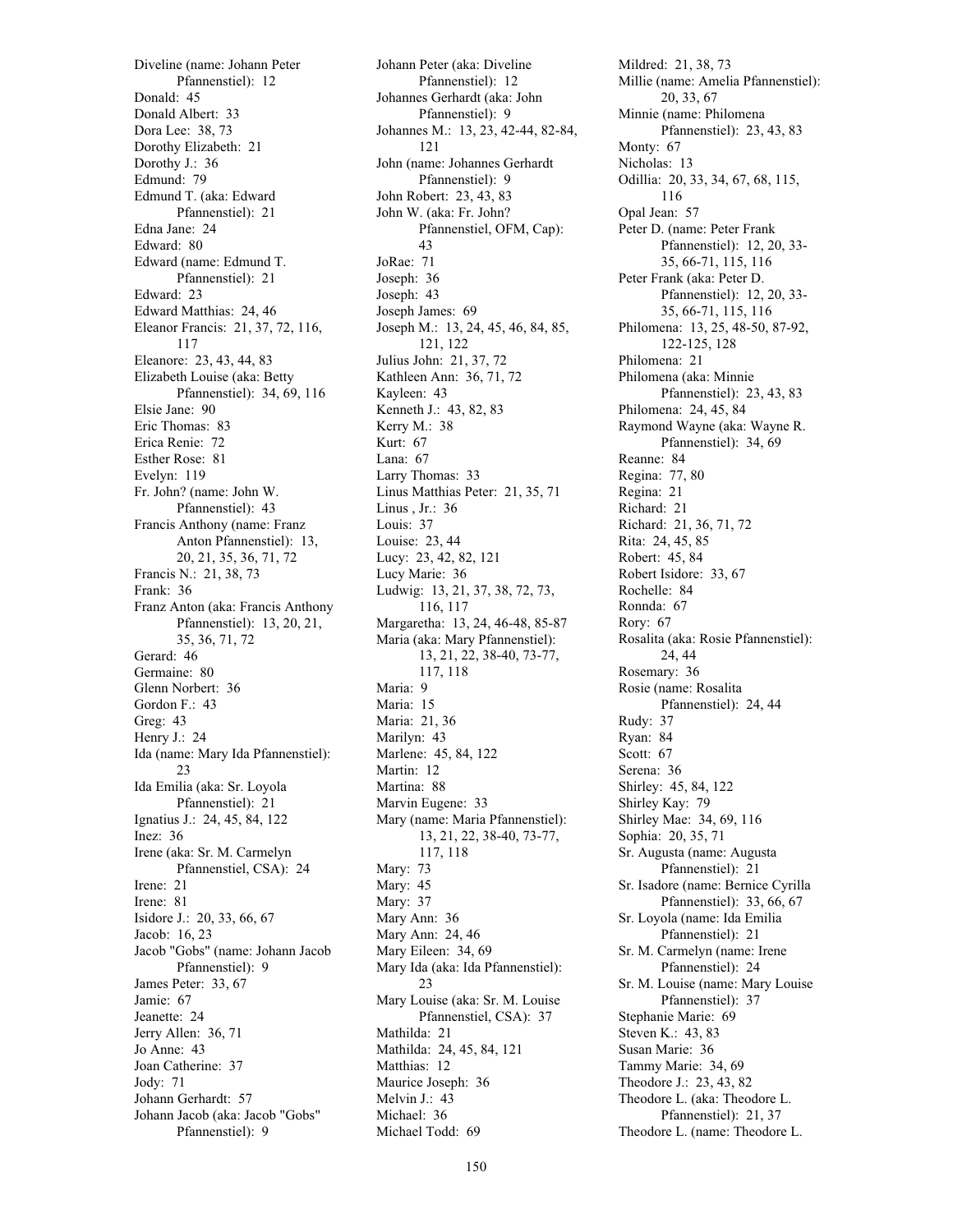Pfannenstiel): 21, 37 Theresa: 24 Theresa: 45 Theresa M.: 24, 44, 84 Thomas Edwin: 36 Thomas J.: 43 Threasa Martina: 33 Tina Marie: 83 Veronica: 37 Vincent Raymond: 36, 71 Virginia: 24, 44 Virginia: 36 Wayne R. (name: Raymond Wayne Pfannenstiel): 34, 69 William Clair: 36, 72 *Pfeifer -* Alex P. (name: Alexander P. Pfeifer): 80 Alexander P. (aka: Alex P. Pfeifer): 80 Amelia Catherine: 18 Ann (name: Anna Pfeifer): 90 Anna (aka: Ann Pfeifer): 90 Beverly Ann: 62, 110, 111 Carl: 18 Debra Kay: 62, 111 Edwin: 62 Eugene: 19 Francis C.: 62 Francis J.: 18 Josephine: 19 Judy Marie: 62, 110, 128 Mildred C.: 80 Pauline: 19 Pauline: 18 Peter A.: 18 Rose Mary: 21 Sheilia Mae: 62, 111 Thomas: 62 *Phillips -* Ada Viola: 18 Amy: 17 *Phleger -* Ethel: 34 *Picard -* Christopher John Alan: 65 James Robert: 65 Michelle Marie: 65 Robert: 65 *Pickett -* Dan: 45 *Piece -* Pamela (name: Pamela Diane Dechant): 62, 111 *Pierce -* Austin Lee: 126 Darrell Lee: 126 *Pink -* Anna: 15 *Pischke -* Joyce: 100 *Plymale -* Addison: 18 *Pogue -* Laura Ann: 38

*Polifka -* Lidwina: 38 *Prather -* Vivian Kay: 106 *Pregler -* Mary Anna: 18 *Press -* Marsha: 45 *Pritchett -* Luther Charles: 21 *Prosser -* Paul Brian: 64 *Ptaschek -* Adair: 83 Douglas (aka: Gerald Paschek): 83 *Punches -* Rebecca Marie: 108

**Q**

*Quint -* Agnes: 58 Annabell: 57

# **R**

*Rabas -* Donna: 109 *Ramsey -* Bailey John: 96 Jon: 96 *Ramstad -* Darlene: 114 *Randa -* Darold: 92 Gerald Richard: 84 Gloria: 84 Jerome: 92 Vanessa: 92 *Raney -* Clara Marie: 63 George: 63 *Rapier -* Eugene: 30 *Ratkovich -* Patricia Marie: 103 *Ray -* Thomas E.: 21 *Reese -* Rebecca: 78 *Reidlinger -* Mary: 47 *Reisch -* Anna Maria: 14 *Repetto -* Nancy: 69 *Reppond -* Charles: 97 *Rhodes -* Jayne Marie: 61 Judy: 97 *Richardson -* Tara Louise: 103 Troy Duane: 103

Tyler Franklin: 103 *Richmeier -* Agnes Mary: 52 Balthasar: 52 Julie Ann: 117 Kenneth Joseph: 117 *Ricki -* Annette: 86 *Ridder -* Norman: 18 *Riedel -* Agnes Irene: 39 Eva Marie: 29, 30 Johannes Michael: 39 Marie Theresa: 39 Mary Agnes: 28 Rosa: 26 *Ritter -* Barbara Jean: 70 *Robb -* Gordon: 103 Melissa Mae: 103 *Robben -* Elmer Henry: 85 Joyce Ann: 85 *Robinson -* Gloria Mae: 61, 62 Jerry Douglas: 104 *Rodeman -* Charles Kyle (aka: Kyle Rodeman): 70 Christopher Kyle: 70 Kyle (name: Charles Kyle Rodeman): 70 *Rodgers -* Virginia: 55 *Rohenberger -* Tina Storm: 125 Willie: 125 *Rohleder -* Abby Alizabeth: 98 Albert: 27, 53, 54, 96, 125 Allyson Ann: 98 Andrew Alan: 98 Andrew Joseph: 54 Anna Maria: 27 Anna Marie: 54, 96, 125 Austin James: 122 Bernitta Marie: 27, 54, 97 Betty Lou: 54 Cathy Ann: 54, 97 Christopher Robert: 97 Cletus Joseph: 88 Colten Karl: 122 Conrad: 88 Conrad Allen: 122 Daniel Gene: 88, 122 Daniel Stephen: 97 Debra: 88, 122 Diane Marie: 88, 122 Donna Kay: 88, 123 Eric Joseph: 97 Gary Lee: 88, 122 Geschobbla (name: Joseph D. Rohleder): 27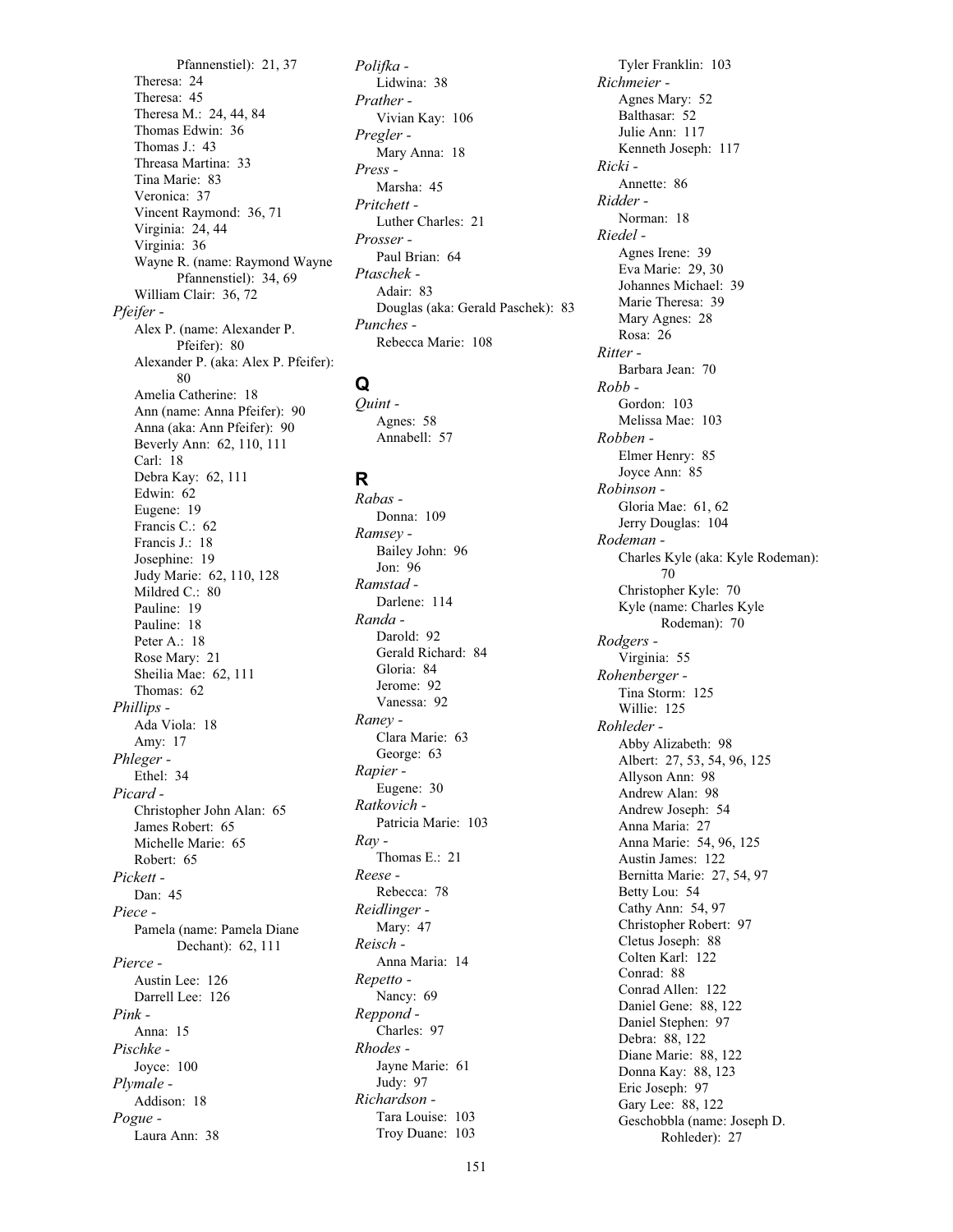Heidi Marie: 122 Irene Melesina: 27, 54, 96, 97 James Eldon , Jr.: 54, 98 James Eldon , Sr.: 27, 54, 98 Janice Marie: 54, 98 Jennifer Ann: 54, 98 Jeremy James: 98 JoAnn: 54, 96 John Albert: 54 Joseph Andrew: 54, 98 Joseph D. (aka: Geschobbla Rohleder): 27 Joseph Michael: 27 Kathleen Marie: 97 Krystle Lee: 122 Levi Jason: 122 Marcella: 27 Marie: 24 Mark: 54 Mathew Stephen: 97 Meghan Jo: 122 Misty Dawn: 96 Nicholas Andrew: 97 Pauline: 27 Randy: 88 Robert Keith: 54, 97 Savanah Darlene: 97 Shane Joseph: 122 Stephen Joseph: 54, 97 Thomas Oren: 54, 96 William Anthony: 97 William Joseph: 27, 54, 97 *Rohr -* Andreas: 11 Anna: 11 Anna Maria: 23 Bernita Catherine: 121 Brent: 121 Brigitta: 11 Clementina: 55, 89 Cora: 84 Dennis Richard: 121 Elisabeth: 15 Esther Louise: 42 Felix P.: 73 Francis Lee: 118 George Philip: 36 Georgian Marie: 36 Johannes: 11 Joseph: 11 Lawrence P: 42 Margaretha: 6 Maria Anna: 11 Mariorie: 73 Marla: 118 Nathan James: 121 Peter: 15 Peter: 11 Peter: 11 Richard: 121 *Rome -* Gladys: 81 Jacob M.: 28 Joseph: 81 Lucia (aka: Lucy Rome): 28 Lucy (name: Lucia Rome): 28

*Roselyn -* Unnamed: 75 *Ross -* Francis J.: 44 Jennifer: 44 Richard R.: 44 *Roth -* Cody Matthew: 111 Gerald Rafael: 111 Jeri Rachelle: 111 Monica Ranae: 111 Sheila Maria: 99 Tania Kaye: 111 *Roy -* Gloria: 100 Mindy Marie: 107 *Ruder -* Alfred R.: 22, 40, 79, 119 Alice Elizabeth: 23, 42, 82, 121 Alison Marie: 120 Alois J. (aka: Dutch Ruder): 89 Angela Kay: 77 Angela Michelle: 119 Armella: 119 Bradley Alan: 77 Brian: 89 Chad Michael: 77 Chris: 77 Christopher James: 79 Christopher Michael: 119 Clifford: 42 Corey: 42 Corey Kiyomi: 120 Daniel Scott: 79, 120 David James: 79 Donley Fidelis: 41, 79, 119, 120 Donna Jo: 79, 120 Douglas: 79 Duane: 41 Dutch (name: Alois J. Ruder): 89 Edmund R.: 22, 40, 41, 79, 119, 120 Edward: 40 Edwin R.: 23, 41, 42, 81 Eldon: 41 Eleanor: 23, 41, 81 Georgiana (aka: Jennie Ruder): 23, 42 Ida Marie: 22, 40, 78, 79, 119 James Roy: 41, 79 Jay Jin Won: 120 Jennie (name: Georgiana Ruder): 23, 42 Jenny: 77 Jerry Lee: 89 Jesse Kicho: 120 Johann Andreas: 22 Johannes A.: 40 Jolene Marie: 79 Katherine Ann: 79 Kendall Francis: 120 Linda Sue: 79 Maurice Anthony: 40, 79, 119 Michelle Lynn: 89, 124 Nichole Renee: 77

Norman Joseph: 40, 79 Norman Joseph: 79 Rayan Mohmoud: 119 Raymond: 22 Regina: 23, 41, 81 Richard Joseph: 40, 77 Robert Michael: 79, 119 Ronald James: 40, 76, 77 Sharon Kay: 42, 81 Steven Craig: 79, 120 Susan Marie: 79 Taylor Elizabeth: 120 Terrence Lee: 79, 119 Thecla: 22, 41, 80, 81, 120, 121, 128 Timothy Wayne: 79, 120 Veronica: 22, 40, 77, 118 *Rupp -* Alexander J.: 56 Alvina M.: 56 Andrew: 118 Debbie: 75 Eugene: 75, 118 Francis Andrew: 72, 75 Gary Francis: 72 Harland: 75 Heath Bradley: 72 Heidi Leigh: 72, 117 Hillary: 118 Johann (aka: John Rupp): 24 John (name: Johann Rupp): 24 Julie: 75 Kay: 75 Margaretha Elisabeth: 24 Mary Jo: 75 Sophia: 24 *Russ -* Maxine: 28

#### **S**

*Sack -* Alice: 79 *Saleh -* Sahar Mohamed Mohamed: 119 *Saller -* Raymond: 17 *Salm -* Faith Renee: 117 *Salthouse -* Jeanette: 101 *Sander -* Albertina: 120 Amalia: 15 Anna: 82 Bernadette: 88 Edgar Joseph: 123 Margaretha: 8 Margaretha: 19 Martin: 8 *Sanders -* Camille Ann: 129 Cayden: 128 Ivan Joseph: 123 Jacob Michael: 124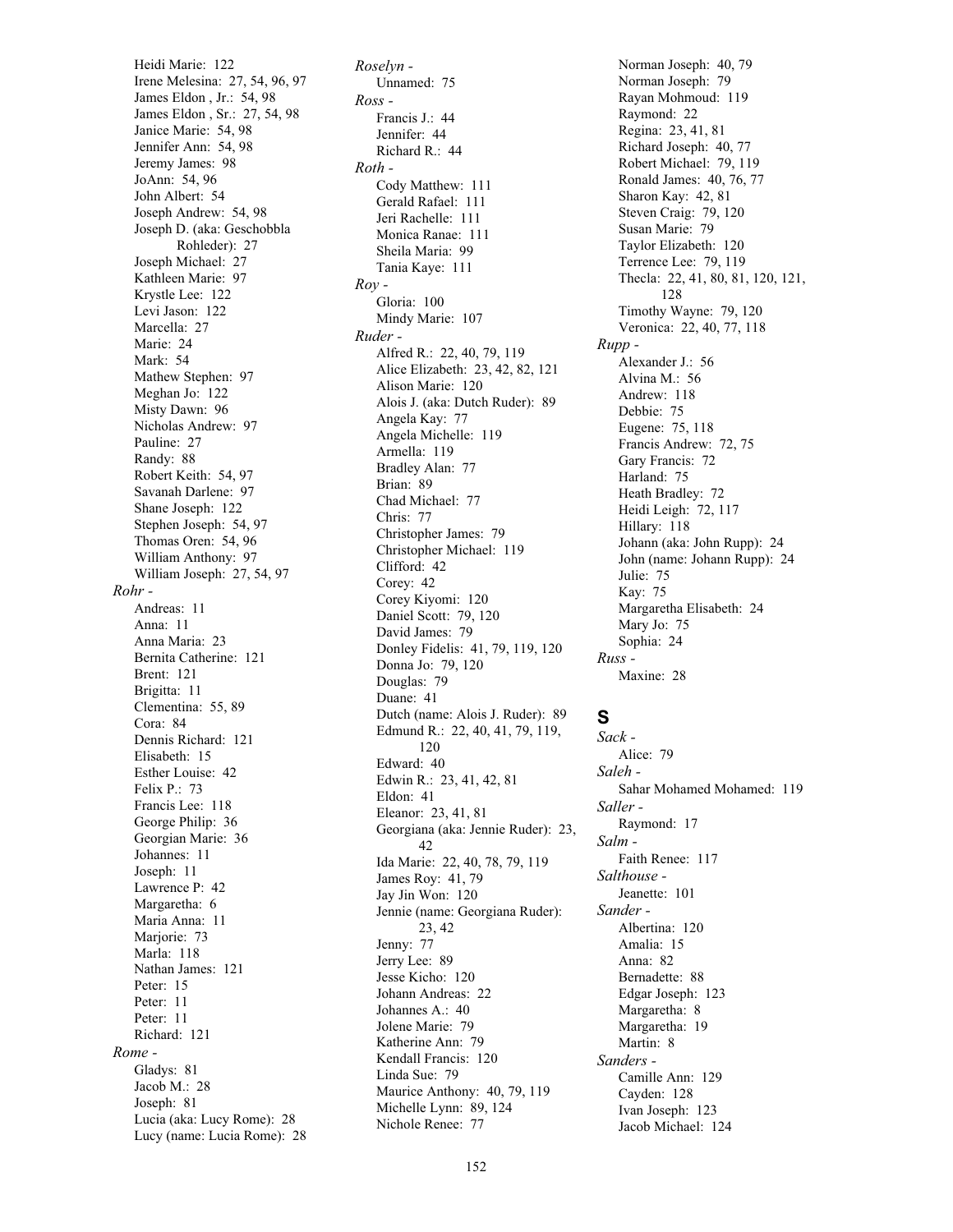Jarret Lee: 124 Jay Tyler: 124 Joseph Ivan: 124, 128 Tamika Sue: 128 *Sauer -* Barbara Agatha: 33 Jr. Johann George: 33 Rosa: 56 *Schaefer -* Anna Catherine: 10 Johann Peter: 10 Margaretha: 5 Peter: 5 *Schaffer -* Jeannie R.: 93 *Schamne -* Elisabeth: 13 *Scheck -* Andreas J. (aka: Andrew Scheck): 77 Andrew (name: Andreas J. Scheck): 77 Catherine: 39 Cody: 124 Constance Louise: 77 John Francis: 77 Kelsei Marie: 123 Lonnie: 77 Richard Lee: 124 Sarah Ann: 123 Seraphine: 123 Stanley: 77 Tara Elizabeth: 123 Timothy Harold: 123 Tyler Timothy: 123 Victor George: 124 *Scheckinger -* Louann: 91 *Scheer -* Bonnie Marlene: 103 *Schefing -* Sabina: 6 *Schenk -* Albert: 79 Alma Rose: 79 *Schiller -* Mary Anna (name: Maria Anna Schueler): 28 *Schippers -* John Matheus: 44 Paul Otto: 44 Paula Marie: 45, 84 Sara Elizabeth: 84 Troy Anthony: 45, 84 Wade: 44 *Schleer -* Daniel Lee: 111 Daniel Lee , Sr.: 111 Paul Louis: 111 *Schlitter -* Johannes: 35 Veronica: 35 *Schloemer -* Mark: 74, 117

Millard (aka: Mitty Schoemer): 74 Ryan Patrick: 117 Shawn Michael: 117 *Schmeidler -* Cyril John: 82 Debra: 46 Gilbert J.: 46 Irene: 100 Jarett: 82 John , Sr.: 46 Karen Mae: 90 Kaylene: 46 Kent: 82 Nolan: 82 Phil C.: 82 Ralph: 90 Scott: 82 Terrence: 46 *Schmidt -* David Michael: 107 David Michael , Jr.: 107 Ermalinda Marie: 57 Eugene Joseph: 80 Gary Joseph: 80 Jacob: 19 Jessica M.: 80, 121 Johannes Peter: 19 Katharina: 48 Kyle Johnathon: 107 Perenius: 57 Peter: 19 *Schmidtberger -* Acquilinus (aka: Ike Schmidtberger): 120 Curtis John: 82 Daniel Joseph: 42, 82 Daniel Joseph: 82 Frank J.: 42 Ike (name: Acquilinus Schmidtberger): 120 James Francis: 82 Jason John: 82 Jeanne Marie: 82 Johann (aka: Krumma Schmidtberger): 42 Judith Ann: 82 Krumma (name: Johann Schmidtberger): 42 Larry Joe: 120 Mary Frances: 42 Melissa Ann: 82, 121 Richard John: 42, 82, 121 Shana Ann: 82 Stacy Ann: 82 *Schneider -* Anna Maria: 4 Geralyn: 71 Lorenz: 4 Sharon: 34 *Schoemer -* Mitty (name: Millard Schloemer): 74 *Schoenberger -* Barbara: 9 Barbara (name: Margaretha Barbara

Schoenberger): 17 Margaretha Barbara (aka: Barbara Schoenberger): 17 *Schoendaller -* Mary: 91 *Schoenthaler -* Albertina Florence: 47 Amy Lynn: 88 Lynn Gayle: 88 Raymond Frederick: 88 Scott Jason: 88, 123 *Schrant -* Alex Michael: 121 Everett Lawrence: 99 James Dean: 121 Michelle Marie: 99 Nicole Marie: 121 Norman Francis: 121 *Schreibvogel -* Fina (name: Josephine Schreibvogel): 63 Josephine (aka: Fina Schreibvogel): 63 *Schreiner -* Arthur: 42 Corinne: 42 Daniel: 42 Joseph H.: 42 Neal: 42 Noel: 42 Stephen: 42 *Schuckman -* Caroline Valeria: 74 Dorothy: 29 Fredrich: 49 Mary Ann Elizabeth: 49 Patricia Lynn: 85 *Schueler -* Joseph: 6 Maria Anna (aka: Mary Anna Schiller): 28 *Schulte -* Karen Jo: 79 *Schultz -* Wendy Lee: 122 *Schumacher -* Catherine (name: Katharina Schumacher): 37, 43, 45 Dayna Leah: 114 Deanne: 44, 83 Dylan Lorne: 114 Jacob: 43 Jonathan: 83 Katharina (aka: Catherine Schumacher): 37, 43, 45 Lavern Wendlin: 84 Lorne: 114 Neal J.: 44, 83 Nicholas J.: 43, 44 Pamela: 44, 83 Paulina: 23 Rosalia: 25 Steven J.: 84 Wade Joseph: 84 *Schunk -*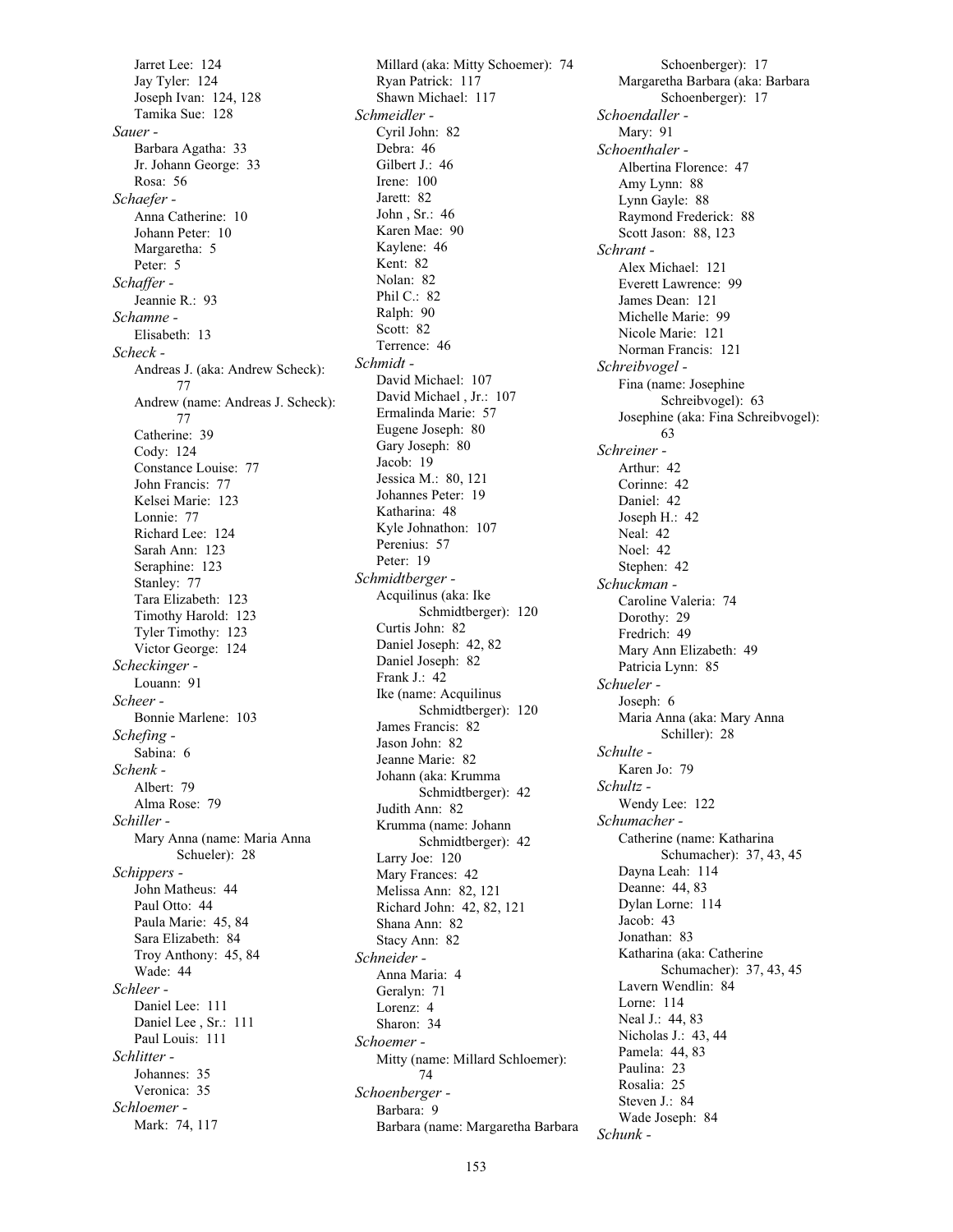Catharine: 25 *Schupman -* Arlyn Lee: 75 John David: 75 Mark Allen: 75 Peter: 75 *Schwartz -* Catharina Margaret: 15 *Schwenk -* Benjamin Summer: 76 *Schwien -* Donnie Lee: 70 Leanne Marie: 70 Lyle Joseph: 70 *Schwinn -* Amanda Rae: 105 Julie Dawn: 105 Kevin Eugene: 105 *Scott -* Julie: 82 *Seems -* Buryl: 55 Debra Marie: 55, 98 Kathy Renea: 55, 98, 99 Kevin Buryl: 55 Tami Ann: 55, 98 Teri Louise: 55, 98 *Seidel -* Mary Agnes: 118 *Sellens -* Bryan: 117 Haley Brianne: 117 *Semotan -* Eva Agnes: 73 *Semperk -* Darlene: 45 *Shaver -* Elizabeth: 117 *Sheer -* Bob: 104 *Shepard -* ?: 56 *Shomaker -* Terry: 28 *Sikes -* Jermie: 99 Lee: 99 *Simmering -* ?: 51 *Skillett -* Bobby Dee: 50 *Slater -* Kim: 128 *Slatter -* Kirk: 44 *Sluder -* Glynn: 52 *Smith -* Arthur Boyd: 101 Carol Jean: 101 Dee: 89 Dolores Joan (aka: Joan Smith): 119

Edith: 90 Gerald Dean: 104 Jerry Lee: 42 Joan (name: Dolores Joan Smith): 119 Ola Mae: 53, 54 Robert Allen: 101 *Sonny -* Unnamed: 110 Unnamed: 110 *Soto -* Shelley Dumler: 51 *Spanier -* Roger: 48 *Spayd -* Alex: 128 Daniel Edward: 109 Keith (name: Marvin Keith Spayd): 109 Marvin: 109 Marvin Keith (aka: Keith Spayd): 109 Patrick Joseph: 109 Stacey Sue: 109, 128 *Speier -* Rosa: 57 *Spies -* Andreas: 13 August: 81 August J.: 81 Dodie Lynn: 82 Emilia: 18 Gail Jean: 82 Johann Jacob: 13, 14 Lorenz: 14 Peter: 14 Susan Marie: 82 *Sprague -* Amber Dawn: 108 Kenneth Duane: 108 Kenneth Duane , Jr.: 108 *Spurgeon -* Alta Nicole: 104 Ashley Marie: 104 Bonnie Ann: 59, 105 Clarence Elmer: 59 Clarence Elmer , Jr.: 59, 104 Clinton DeWayne: 104 Dustin Carl: 104 Wanda Kay: 59, 104, 105 *Sramek -* Janice: 31 Phillip: 31 *Sroufe -* Richard: 18 *St Peter -* Larry: 39 *Staab -* Albert Cornelius: 78 Chrystal M.: 93 Curtis: 43 Edward: 93 Elmer Gerald: 78 Janet: 78 JoAnn: 80

Lee Alan: 78 Lynnette: 78 Margaret Jean: 88 Matthew Martin J.: 77 Patricia A.: 93 Peggy Lou: 119 Sharon: 77 Sherrlynn: 78 Sophia: 26 Steven D.: 93 Wendelin: 88 *Stafford -* Ezra Edward: 94 Ira William: 94 Kim Edward: 94 *Stecklein -* Aloysius C.: 44 Andrea Lee: 70 Benjamin Joseph: 35 Bonita Marie: 35, 70 Carroll Lee: 35, 70, 116 Charles Byron: 70 Cornelius: 44 Cynthia: 44 Daniel Joseph: 35, 70, 71 Destin Thomas: 116 Frank (name: Franklin Dean Stecklein): 35, 70 Franklin Dean (aka: Frank Stecklein): 35, 70 Gerald Dean: 35 Gerald James: 35 Gregory Owen: 70, 116 Henry: 35 Jonette Marie: 70 Kassidy Nicole: 70 Kathryn Marie: 71 Kelton Tyler: 70 Laura Ann: 70 Matthew Joseph: 71 Michael Todd: 70 Michelle Louise: 70 Myron Dean: 35, 70 Nancy: 67 Patricia Ann: 35, 70 Ramsey: 44 *Steierl -* Jane Ann: 93 *Steinert -* Brian: 43 *Stepleton -* Linda: 39 *Stine -* Deborah: 101 *Stoecklein -* Carl (name: Carl Anton Stoecklein): 35 Carl Anton (aka: Carl Stoecklein): 35 *Storm -* Geraldine Louise: 58 Vincent: 58 *Stover -* Landon Lee: 96 Lynn: 95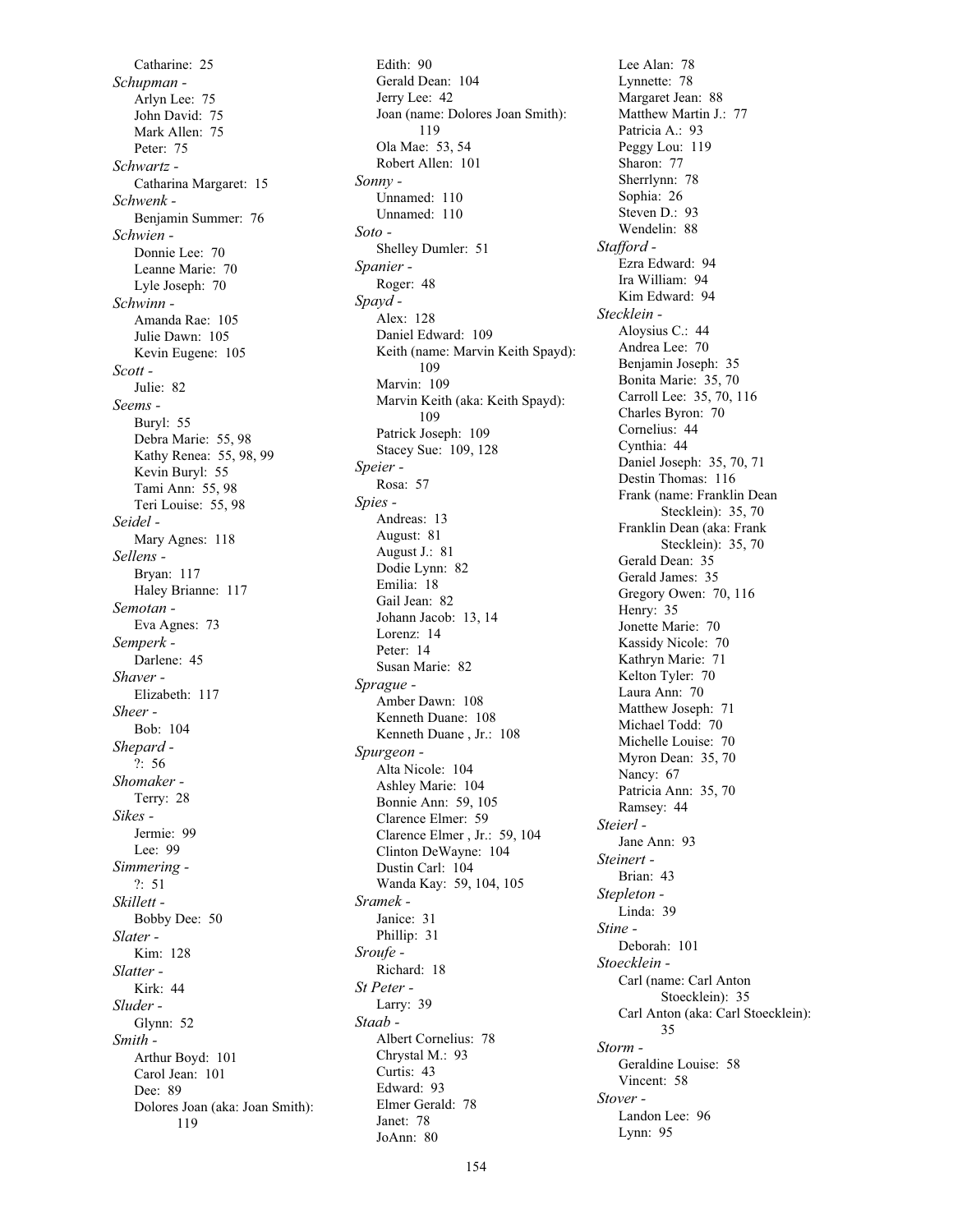Shane Michael: 96 Tucker Dean: 96 *Stramel -* Anna Margaretha: 56 Patricia Ann: 55 *Strecker -* Janet Elaine: 86 Melvin: 47 *Stremel -* Adam: 55 Alta (name: Anna Maria Stremel): 55 Anna Maria (aka: Alta Stremel): 55 Christina: 56 Martha Esther: 77 *Sudduck -* Kay: 47 *Summers -* Keith: 119 Kristine Marle: 119 *Sump -* Kori: 88 *Surber -* Cody Bartholomew: 126 Jordan Caroline: 126 Michael Madison: 126 *Suttle -* Penny Kay: 102 *Swartz -* Faron Edward: 113 Jason Edward: 113 Stephnie Sue: 113 *Swenson -* ?: 82 *Swint -* Edith: 17

# **T**

*Tauscher -* Kenneth James: 36 *Taylor -* ?: 72 Beth: 125 John Howard: 93, 94 Laura: 72 Megan Michella: 94 Michael: 125 Shari Kay: 81 *There -* Elisabeth: 11 *Thielen -* Mary Theresa: 35 *Thomas -* Andrew Warren: 102 Ashley Rae: 102 Dale: 76 Greg: 110 Larry Gene: 102 Yvette: 116 *Thummel -* Charlotte Marie: 125 *Thyfault -* Cecilia: 40, 41

*Tipton -* Sandra: 96 *Todd -* Elenor Victoria: 58 Irwin L.: 58 *Tolander -* Brett Wayne: 114 DeEtte Jean: 114 Walter Donald: 113 Weston Donald: 113 *Tommy -* Unnamed: 128 *Tonya -* Unnamed: 92 *Towa -* Mae: 17 *Trapani -* Pauline: 50 *Traxler -* Christi Lynn: 126 *Trower -* Marion Anne: 52 *Truetken -* Irene Frances: 53 *Trustee -* Heavenly Rose Francis: 127 *Tryon -* Laura Lovena: 58 *Turner -* Charles: 69 Clyde: 26 Debra Jean: 69, 116 Leo: 69 *Tykal -* Theresa: 31

#### **U**

*Ubert -* Susanna M.: 39 *Unrein -* Anna Margaretha (aka: Margaret Unrein): 33 Anna Maria: 21 Cynthia Marie: 94 George Allen: 91 Jane Marie: 91 Joe D. (name: Joseph D. Unrein): 94 Joseph D. (aka: Joe D. Unrein): 94 Lucia: 24 Margaret (name: Anna Margaretha Unrein): 33 *Urban -* Adam S.: 38 Anisha Marie: 118 Bernita: 38, 74, 117 Brent Lee: 74 Ceda (name: Lucena Urban): 39, 74, 75 Charlene Rose: 39, 75, 118 Doris Ann: 39 Edna: 39 Gilbert: 38

Glen Joseph: 74, 118 Jane Bernadette: 84 Julie Ann: 74, 118 Justin James: 39, 74, 118 Lucena (aka: Ceda Urban): 39, 74, 75 Megan Marie: 74 Nathan: 118 Norbert Wendelin: 39, 74, 117, 118 Pamela Sue: 74, 117 Rita Marie: 124 Sherri: 74 Tammy Jo: 74, 118 Wendelin: 38 Wendy Dawn: 74

# **V**

*Vail -* Gary: 50 *Van Gilder -* Larry D.: 86, 87 Reasa: 87 Renee: 87 Ryan: 87 *Vandemark -* Christine Dana: 66 Jennifer Marie: 66 Keith Wade: 66 *VanderGiesen -* Ainsley Rhea: 125 Kyler James: 125 William James: 125 *VanHorne -* Kevin Michael: 122 Robert Wayne: 122 Stephanie: 122 *Vanseoyoc -* Mark Alan: 50 *Vicki -* Unnamed: 94 *Von Lintel -* Alice Marie: 88 Angela Lioba: 52 Elizabeth: 43 Harriet: 89 Otto J.: 89 *VonFeldt -* Amalia: 50, 54 Andreas A.: 26 Bailey Michael: 124 Barbara: 77 Beverly Ann: 89, 123 Brianna: 124 Dale Joseph: 89, 124 Darlene Marie: 49, 89, 124 David Wayne: 89, 124 Diane Marie: 49, 89, 124 Emma Caroline: 124 Jr. Gerald John , Jr.: 89, 123 Gerald John , Sr.: 49, 89, 123, 124, 128 Helen: 26 Ida Leona: 89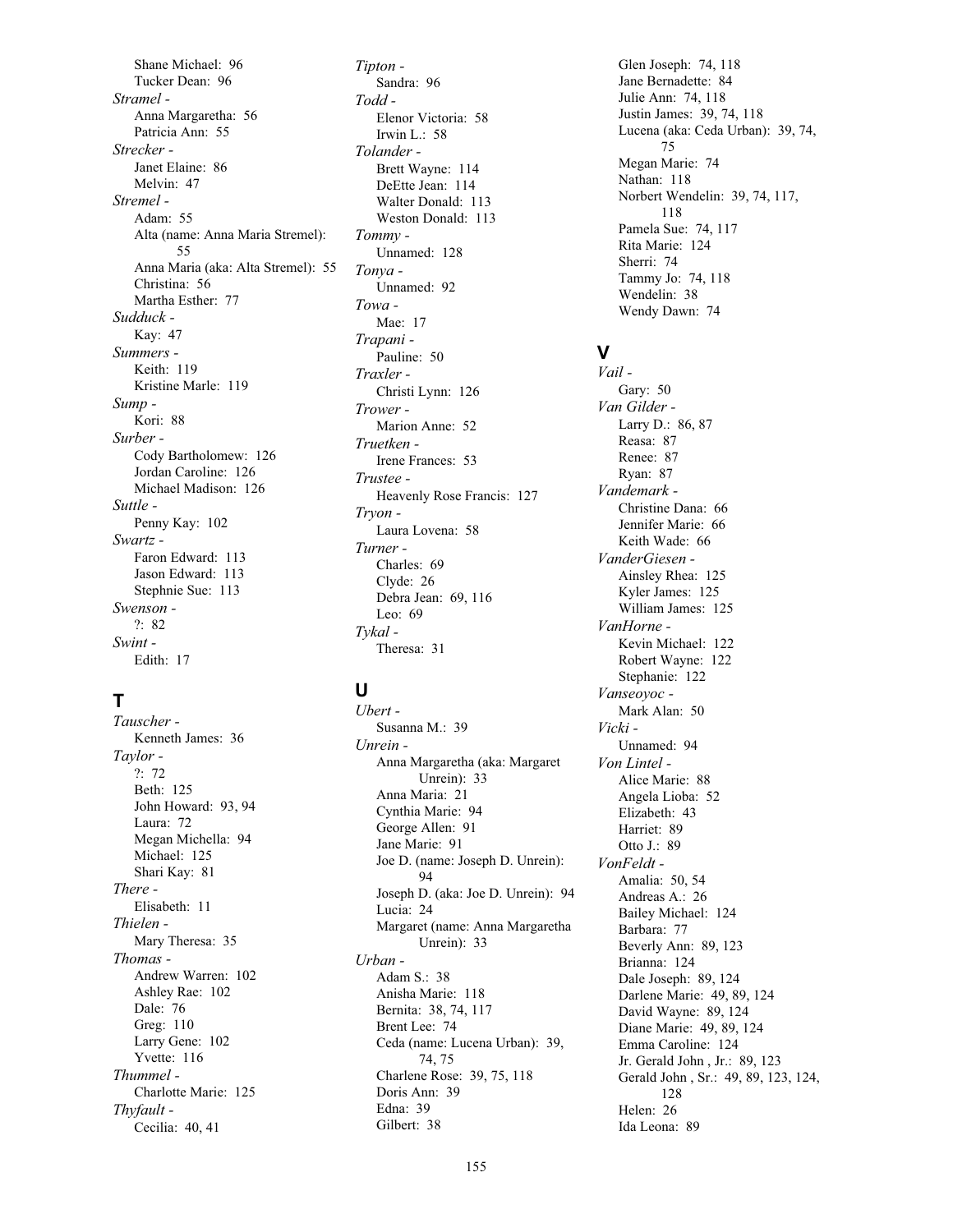Jacqueline Lee: 89 James: 49, 89, 124 Jared Michael: 89 Jennifer Lynn: 89 Johann G.: 48 Jr. John J. III: 49, 89 John J. , Jr.: 48, 49 Kiel: 123 Lori: 124 Mark Allen: 89 Peggy Ann: 89, 124 Sandra Kay: 89, 124 Sherry Lynn: 89, 123, 128

#### **W**

*Wachs -* Curtis Dean: 48 *Wagner -* Arthur Anthony: 83 Audra Beth: 100 Ernest: 56 Eugene: 56, 100 Jeanette Marie: 83 Jennifer Elaine: 100 Lynn Marie: 100 *Wakefield -* Jody: 125 Kaja Myrac: 125 *Waldschmidt -* Greta (name: Anna Katherine Greta Wallsmith): 27 Ludmilla Marie: 27 Rita Belle: 27, 54 *Walker -* ?: 32 Lee: 18 Sheila: 65 *Wallsmith -* Anna Katherine Greta (aka: Greta Waldschmidt): 27 *Walter -* Anton Joseph (aka: Anthony J. Walters): 38 Christa: 73 Maria: 36 *Walters -* Anthony J. (name: Anton Joseph Walter): 38 Anthony L.: 38, 73 Carol: 38 Craig Joseph: 73 Curtis James: 73 Delbert J.: 38 Gerald J.: 38, 73 Janell Dawn: 73 Jennifer Lynn: 73 Jessica Marie: 73 Joanne L.: 38, 73 Jolene Amanda: 73 Keith: 38 Ruth: 38 *Walting -* Linda: 115 *Ward -*

Les: 72 Lorena: 50 *Warner -* Louise: 46 *Warwick -* Kelly Lynn: 98 *Wasinger -* Alfred F. , Sr.: 76 Anita Jane: 40, 77, 78, 118 Bruce: 77 Bruce: 123 Catharine: 55 Catherine (name: Katherine Wasinger): 33 Darrell: 77 Edward: 81 Gerald Lynn: 77 Johannes E.: 40 Julianna (aka: Julianne Wasinger): 40, 77 Julianne (name: Julianna Wasinger): 40, 77 Julius: 40, 77, 118 Katherine (aka: Catherine Wasinger): 33 Kimberly Ann: 81 Kyle: 43 Linda Sue: 77, 118 Lubin J.: 40, 77 Ludwig: 40 Lyle: 77 Mary: 81 Michelle Rene: 76 Orlando Hubert: 123 Ramie (name: Raymond Peter Wasinger): 123 Raymond Peter (aka: Ramie Wasinger): 123 Roger W.: 76 Taylor Raymond: 123 Thomas Edward: 81 *Weaver -* Jacob (aka: Jacob Weaver): 56 Jacob (name: Jacob Weaver): 56 Marcella: 56 *Weber -* Helen: 82 *Webster -* Ramona: 30 *Weigel -* Becky Ann: 89 Brenda Sue: 89, 124 Daniel: 76 Dennis G.: 52 Harriet Lee (aka: Susie Weigel): 79 Henry: 89 Herbert V.: 79 Sandra Kay: 76 Susie (name: Harriet Lee Weigel): 79 Theresa Marie: 124 Verna May: 116 Virgil Lee: 89 *Weilert -* Carl (aka: Charles Weilert): 36

Charles (name: Carl Weilert): 36 Charles M.: 36 Clara Ann: 36 Jacob: 36 James: 36 *Wendler -* Ann: 67 Chester: 33, 67 Frank: 67 Frank (name: Franz Wendler): 33 Franz (aka: Frank Wendler): 33 Frieda: 33, 67 Gene (name: Wayne Eugene Wendler): 33 Martin: 33 Shirley: 33 Vickie: 67 Vickie: 67 Wayne Eugene (aka: Gene Wendler): 33 *Werth -* Albert J.: 52 Allyisa: 122 Aloysius J.: 52 Amanda: 84 Catherine: 40, 41 Clifford James: 123 Clinton: 84, 122 Colin Lee: 123 Darin Lee: 74, 117 Deena Marie: 74, 117 Deon Joseph: 74 Dylan Lee: 117 Hedwig: 83 Ivan Charles: 74 Josephine: 58 Judy: 52 Judy Ann: 124 Julia Marie: 117 Julius Johannes: 84 Kenneth Lee (aka: Kenny Werth): 124 Kenny (name: Kenneth Lee Werth): 124 Leslie: 84 Loretta Amelia: 84 Mary Catherine: 92 Paul: 74 Sandra: 52 Steven: 52 Tanner Lee: 123 Timothy Lee: 123 *West -* Alfred: 26 Edmund: 64 Patricia: 64 Robert: 64 Wilfred: 64 *Whipple -* Gerald Bernard: 69 Lawrence Adolf: 69 Louise Ana: 69 Susan Ann: 69 *White -* ?: 88